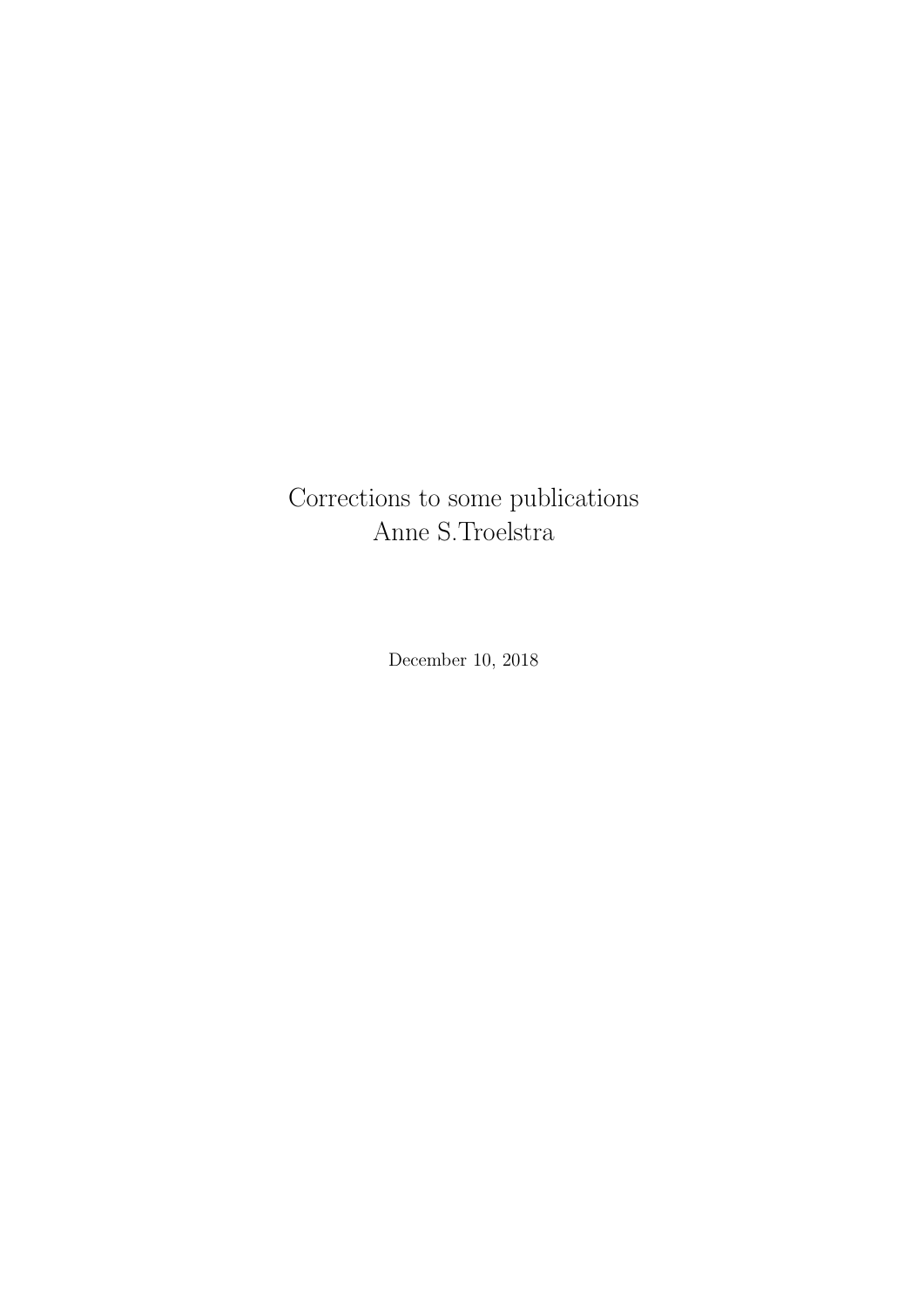## Preface

This report contains corrections to some of my books and one longer paper, and combines earlier lists posted on my profile page at the University of Amsterdam, with some more recent additions.

The most important correction concerns the recurion theory for continuous function application. Such a theory was outlined in Troelstra-van Dalen, Constructivism in Mathematics in the subsections 3.7.9-15, but the sketch was inadequate, since the strictness conditions for theories based on logic with partially defined terms had not been takern into account. An improved version was given in section 2.6 of my Handbook of Proof Theory article, 'Realizability', but as Joan Moschovakis found out, this version was still not general enough; jointly we worked out an improved version.

#### The report contains:

1. Corrections to volume 1 of A.S. Troelstra and D. van Dalen, Constructivism in Mathematics, Amsterdam: Elsevier 1988.

2. Corrections to volume 2 of A.S. Troelstra and D. van Dalen, Constructivism in Mathematics, Amsterdam: Elsevier 1988. The last part of these corrections is a renewed discussion of the theory of the 'creative subject'. I am not putting forward a new theory, but only correct some deficinecies in my earlier expositions.

3. Corrections to A.S. Troelstra (editor), Metamathematical investigation of intuitionistic arithmetic and analysis, Springer Lecture Notes 344, Heidelberg: Springer Verlag 1973.

4. Corrections to the second edition of A.S. Troelstra and H. Schwichtenberg, Basic Proof Theory, Cambridge, U.K.: Cambridge University Press 2000.

5. A few important corrections (list not complete) to the Chapter VI, 'Realizability', of S. Buss (editor), *Handbook of Proof Theory*, Amsterdam: Elsevier 1998.

> Anne S. Troelstra December 2018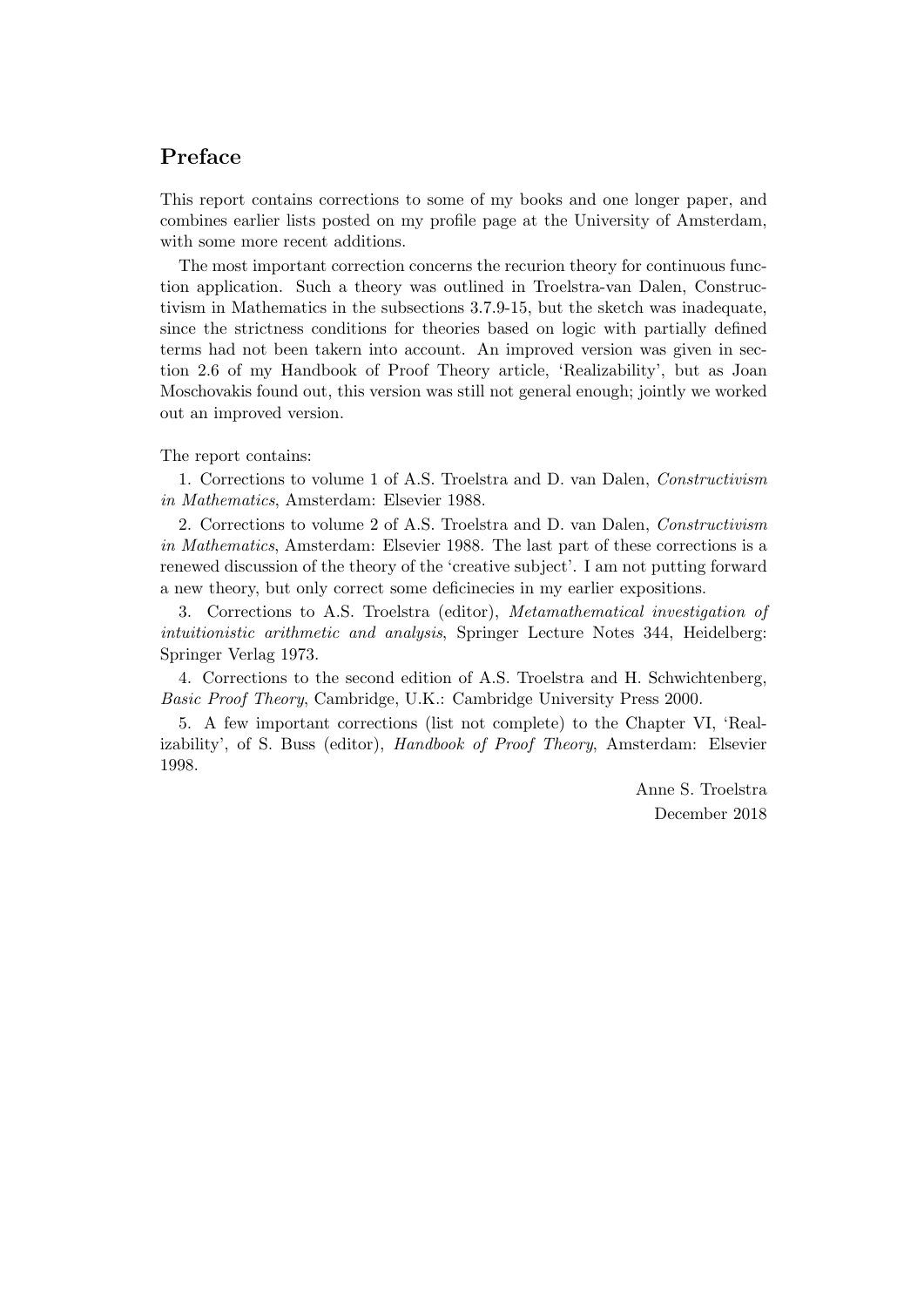# A.S. Troelstra, D. van Dalen, Constructivism in Mathematics – Corrections

#### Corrections to Volume 1

### compiled by Anne S. Troelstra and Joan Rand Moschovakis 19 July 2018

- 32 Add to E1.3.1: "Hint. A good notation helps in bookkeeping. For example, use  $(q, r)$  for the pair of proofs  $q, r; \pi_1, \pi_2$  for the projections (unpairing functions); for a proof p of  $A \vee B$  from a proof of A or a proof q of B we write  $\langle 0, p \rangle$  and  $\langle 1, q \rangle$  respectively. The lambda notation can be used to describe functions:  $\lambda x.t$  is the function described by the term t as function of x."
- 32, line 1 of E1.3.3 read " $\dots$ König's lemma in 2.4 for decidable trees"
- 32, E1.3.3 Change the hint to: "Hint. Use a decidable predicate A such that  $\forall n(A(n) \vee \neg A(n))$ , the n such that  $A(n)$ , if existing, is unique, but ?( $\exists nA(n)$  →  $\exists k(A(2k)\vee \exists kA(2k+1))$ ."
- 38 in the first and second group of displayed prooftrees, interchange  $\wedge E_r$  and  $\wedge E_l$ .
- 41<sup>2</sup> change "y not free in A." into "y not free in A; y must be free for x in A."
- $41<sup>4</sup>$ change "y not free in A." into "y not free in A; y must be free for x in A."
- 53<sub>12</sub> change "(by (1))" to "(by (2))".
- 58<sup>7</sup> read "left to right" for "right to left".
- $60_{15}$  for "context" read "contexts".
- $64<sub>1</sub>$  read "I-isolating (I-spreading)".
- $65^{2}$ read "IQC" for "MQC".
- 68<sub>5</sub> read " $\forall x(A \rightarrow B)$ " in place of " $\exists x(A \rightarrow B)$ ".
- 68<sub>1</sub> " $x \notin FV(B)$ " in place of " $x \in FV(B)$ ".
- 697 " $\forall I$ " in place of "∃I".
- 72<sub>8</sub> replace "or  $y \notin FV(B)$ " by "(or  $y \notin FV(B)$  and y free for x in B)".
- 87<sub>3</sub> read "C-saturated" for " $\mathcal{L}(C)$ -saturated".
- $88^{16}$  "Γ<sup>k+1</sup> = Γ<sup>k</sup>" in place of "Γ<sub>k+1</sub> = Γ<sub>k</sub>".
- 89<sub>9</sub> "C<sub>n+2</sub>-saturated" instead of "C<sub>n+1</sub>-saturated".
- 90 in the diagram on the right, replace " $\langle 0, 1, 2 \rangle$ " by " $\langle 0, 1, 3 \rangle$ ".
- $91^2$ read "of [finite] tree models".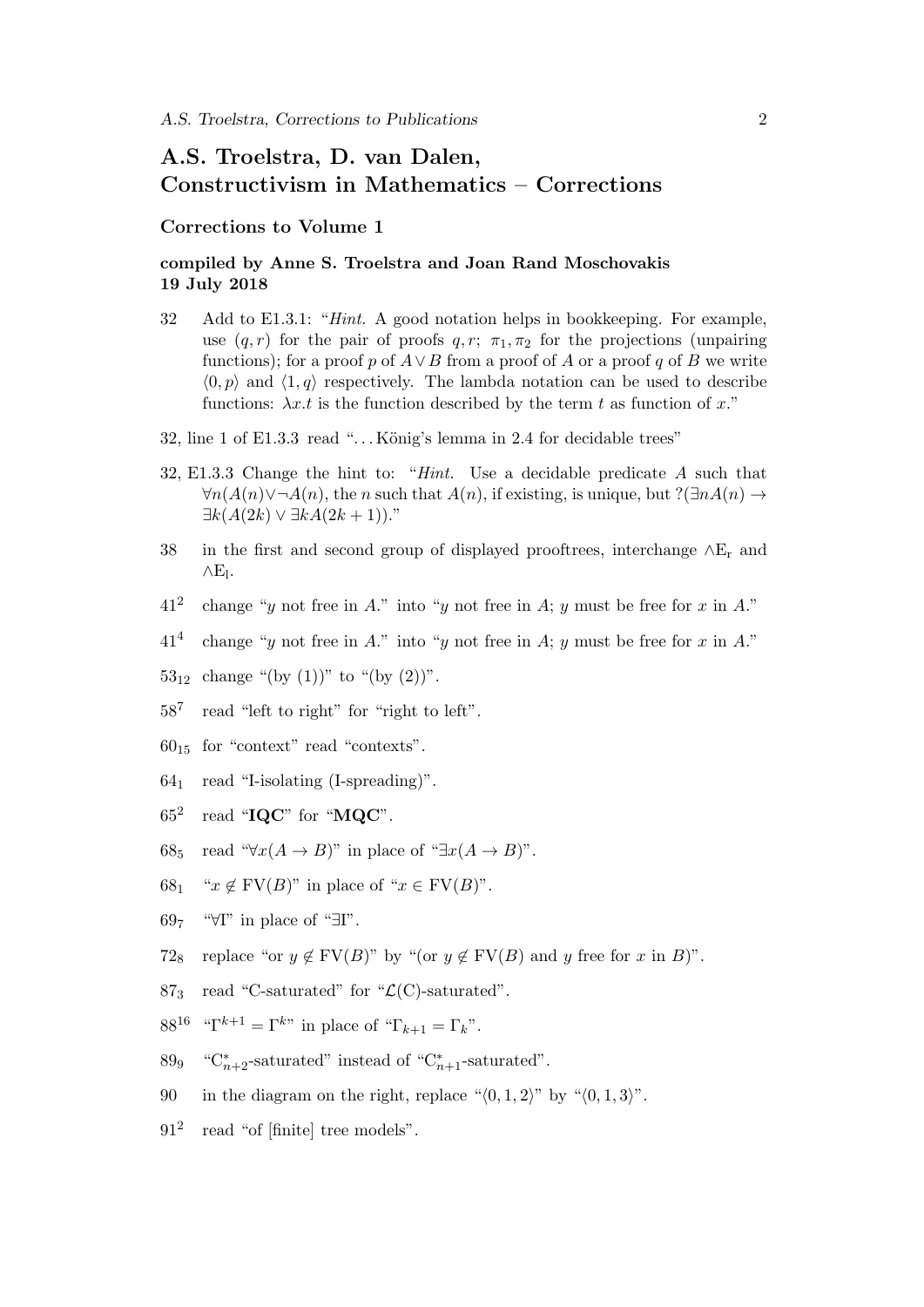- 91<sub>2</sub> read " $S(k) = S(k') \vee S(k') = S(t_{k,i})$ ".
- 91, line 3 of 6.11, insert " $k_0 \in K^{**}$ ", after " $K^* \subset K$ ".
- 92<sup>8,9</sup> read " $k \Vdash B_1 \to B_2$  iff  $\forall k' \geq k(k' \Vdash B_1 \Rightarrow k' \Vdash B_2)$ , which implies  $\forall k' \geq^* k(k' \Vdash^* B_1 \Rightarrow k' \Vdash^* B_2)$ , hence  $k \Vdash^"$ .
- $103<sub>6</sub>$  delete the first (.
- 108<sup>11</sup> " $x \notin FV(P)$ " instead of " $x \notin FV(A)$ ".
- 109<sub>8</sub> " $k_0$   $\nvdash' P$  for P prime" should be "for P prime,  $k_0 \Vdash' P$  iff for all  $i \mathcal{K}_i \Vdash P$ ".
- $109_{6.5}$  delete "or an existential formula".
- $113^9$  read " $\Pi_2^{0}$ ".
- 122<sub>14</sub> " $y 0 = y$ " instead of " $y 0 = 0$ ".
- 130 just above (4) read "so assume".
- $133<sup>9</sup>$  read "upper bound".
- 133<sub>4</sub> insert space between " $(\vec{z})$ " and "(the".
- 138<sub>8</sub> drop "D" before " $\vdash$ ".
- 141<sup>2,4</sup> change " $\vdash$ " to "|".
- 142<sub>11</sub> read "5.12." for "5.1.2.".
- 143 Correct the proof of 5.16, by replacing the lines 2–6 of the proof by:

PROOF. The proof of (i) follows, under the assumption  $C \in \mathcal{RH}$ , by showing that, if D is a s.p.p of C, then  $C \vdash D \Rightarrow C|D$ , using induction on D. It suffices to show:

- (a) if  $C \vdash A \wedge B$  and  $C \vdash A \Rightarrow C | A, C \vdash B \Rightarrow C | B$ , then  $C | (A \wedge B);$
- (b) if  $C \vdash A \to B$  and  $C \vdash B \Rightarrow C|B$ , then  $C|(A \to B)$ ;
- (c) if  $C \vdash \forall xA$  and for all  $n, C \vdash A[x/\bar{n}] \Rightarrow C|A[x/\bar{n}]$ , then  $C|\forall xA$ ;
- (d) if P is prime and  $C \vdash P$  then  $C|P$ .
- 157-158 Subsections 3.7.9 3.7.13 have to be replaced; see the corrected version at the end of the list of corrections for volume 1.
- 160<sup>7</sup> read  $Λ$ <sup>1</sup>x. $\varphi$  for  $Λ$ <sup>1</sup>x.t and read  $Λ$ <sup>0</sup> $\alpha$ .t for  $Λ$ <sup>0</sup> $\alpha$ . $\varphi$ .
- 179<sup>2</sup> read "Let  $\psi, \chi, \theta, \ldots$ ".
- $179<sub>7</sub>$  read "5.13" for "5.12".
- 179 replace in E3.5.3 "<sup>+</sup>" everywhere by "Γ <sup>+"</sup>.

202<sup>10</sup> for " $(x \simeq_1 x$ " read "∀y( $x \simeq_1 x''$ , and for " $(\exists y A(x, y)$ " read " $\exists y(A(x, y)$ ".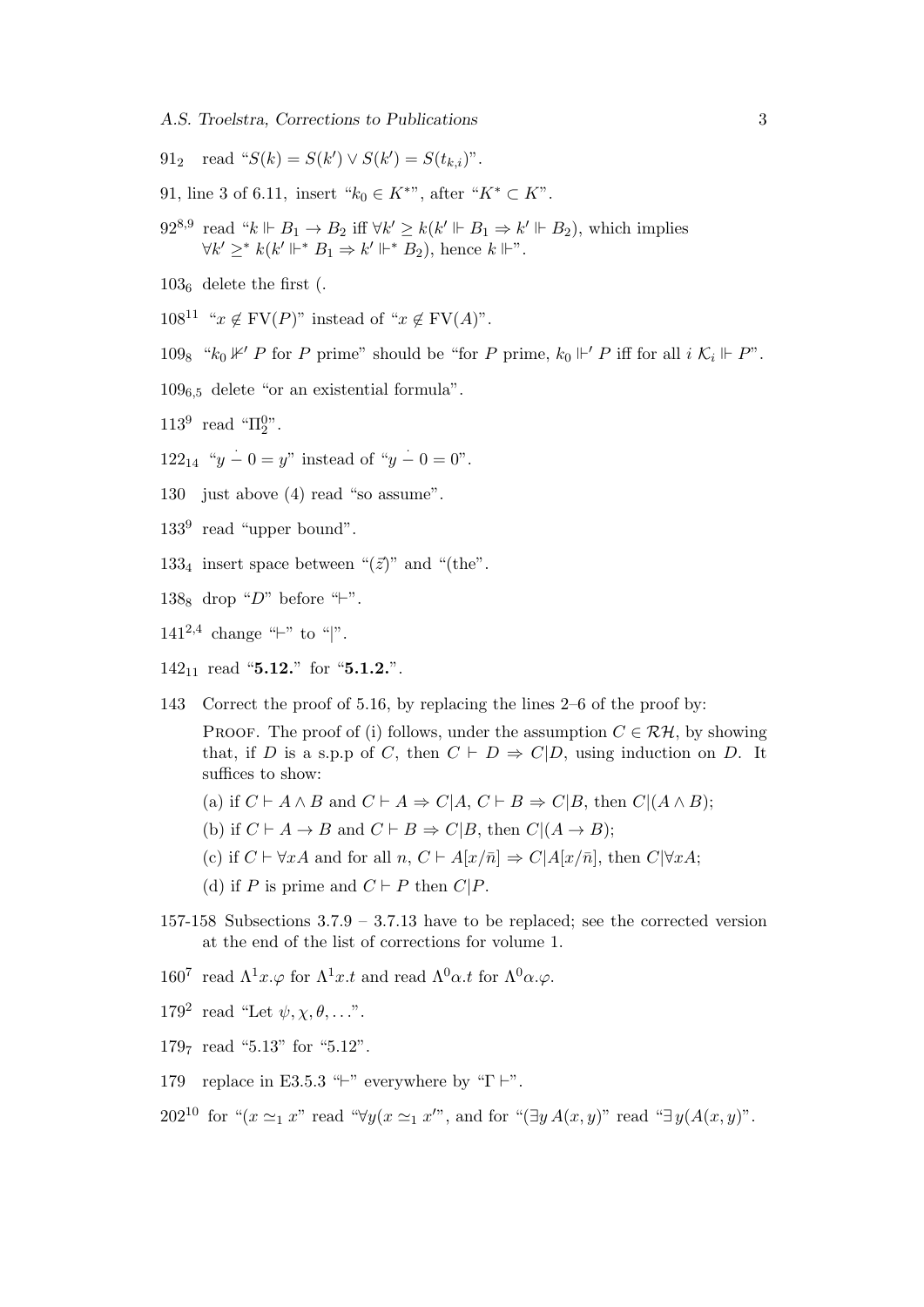- $202^{17}$  for " $\approx_1$ " read " $\approx_1$ ".
- 210<sub>15</sub> for " $\neg \exists y (\delta' y = 0)$ " read " $\neg \exists x (\delta' x = 0)$ " and for " $\neg \exists y (\delta'' y = 0)$ " read " $\neg \exists x (\delta'' x = 0)$ ".
- $202_{11,12,14}$  "MP<sub>PR</sub>" instead of "MR<sub>PR</sub>" (four times).
- 242, in second line of exercise  $4.2.2$ , replace "DC-D" by "DC- $N\times D$ ".
- 245<sub>3</sub> read " $\beta \in \bar{\alpha}x$ " for " $\beta \in \bar{\alpha}y$ ".
- 247<sup>1</sup> for " $\forall m \preceq n$ " read " $\forall m \prec n$ ".
- 262<sup>9</sup> for " $\alpha k + 1$ " read " $\alpha k$ " and read " $\leq$ " for " $\lt$ ".
- 264<sub>11</sub> read " $x \# 0$ ".
- 274, line 4 in 5.10 read "order-isomorphic".
- 274<sub>14</sub> read "and  $\phi$  leaves all rationals".
- $276^8$  for "IR" read "Q".
- 287<sub>3</sub> "∃-PEM" should be " $\forall$ -PEM".
- 293 Remark concerning the proof of 6.1.3. The property of covering is interpreted as: there is an operation which from a sufiiciently good approximation of a point d in the interval tells us either  $d \in A$  or  $d \in B$ . (Both may be true, but the operation makes a choice.)
- 297<sup>8</sup> read " $m|x-y|$ " for " $m$ ".
- 300<sup>11</sup> read " $a_{n-1}x^{n-i-1}$ " for " $a_{n-i}x^{n-i-1}$ ".
- $300^{13}$  read "2<sup>-1"</sup> for "2<sup>-i"</sup>.
- 303, line 4 of 3.2, for " $U(2^{-n-1}$ " read " $U(2^{-n}$ ".
- 306<sup>1</sup> replace "2<sup>-m</sup>" by "2<sup>-m+1</sup>" (twice).
- $306^{10}$  replace "2<sup>-m</sup>" by "2<sup>-m+1</sup>".
- $306^{12}$  replace "2<sup>-m</sup>" by "2<sup>-m+1</sup>".
- 308<sub>5</sub> read " $k + m + 1$  points".
- 309<sub>10</sub> for  $\frac{1}{2}(r_n s_n)$ " read  $\frac{1}{2}(s_n r_n)$ ".
- 310 in (i) of 4.5 read " $J_m \subset I_n^{-}$ " for " $J_n \subset I_n^{-}$ ".
- $310_{13}$  delete "from  $\langle I_n \rangle_n$ ".
- 311 in the picture the left end of  $I_n^{\dagger}$  should coincide with the left end of  $J_{p+3}$ .
- 312 in the first proof of 6.4.8, the appeal to 6.4.5 is not needed; a singular cover by means of intervals with rational endpoints suffices.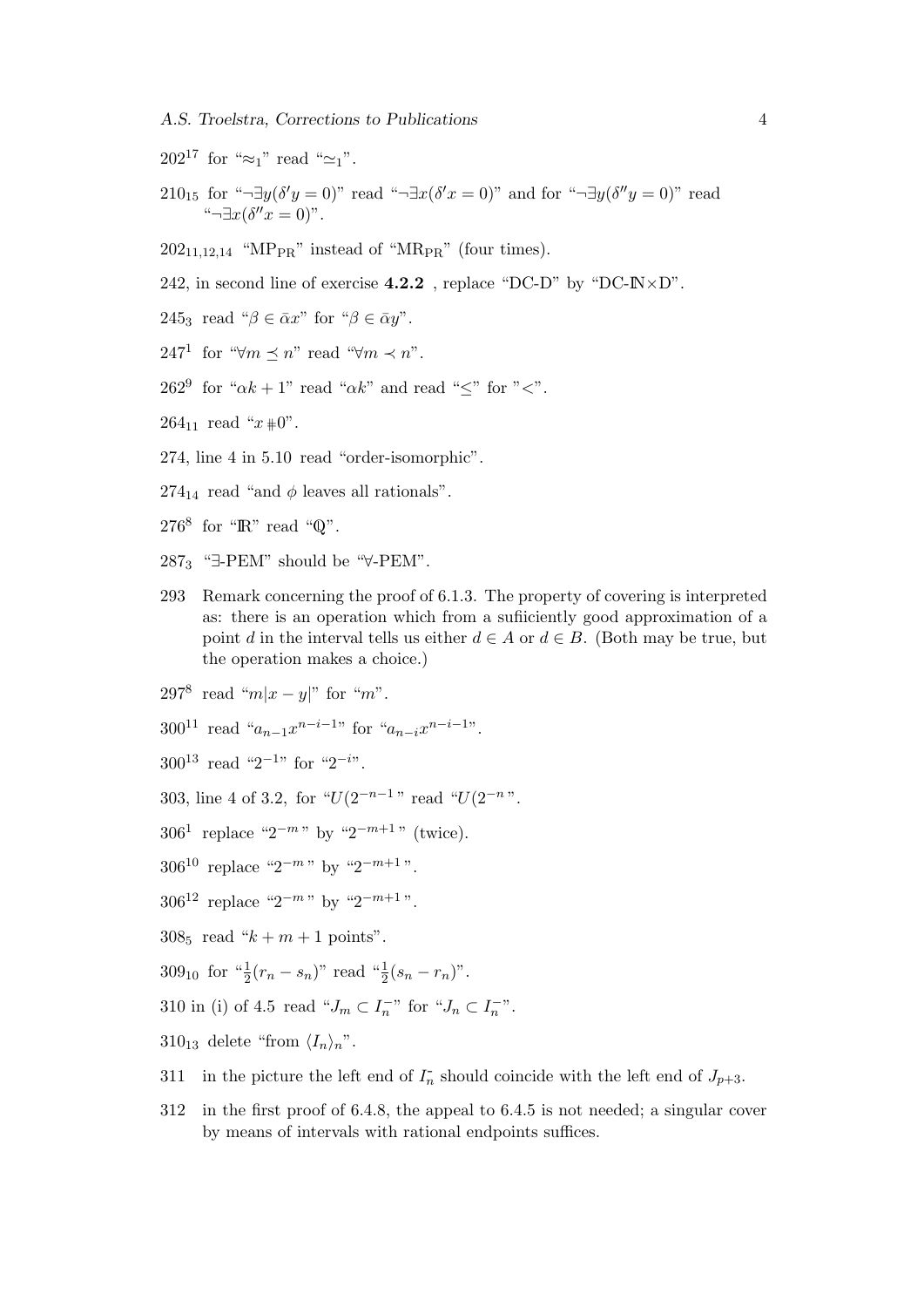- $312<sup>1</sup>$  for "quasi-order" read "quasi-cover".
- 312<sup>2</sup> " $I_2$ " should be " $I_1$ ".
- 313<sub>1</sub> for " $\geq |I_n|$ " read " $\geq |J_m|$ ".
- 313<sub>2</sub> read " $J_m \subset I_n$  for some m".
- 317<sup>13</sup> read " $\neg \exists n' \forall mn$ " for " $\neg \exists n'mn$ ".
- 317<sub>3</sub> displayed formula (1) should end with " $\lt 2^{-n-1}$ ".
- 319, 3 lines below (6), for " $-q_y$ " read " $-q_{\{z\}}(y)$ ", and " $q_{\{z\}\phi(y,\psi y)}$ " for " $q_{\phi(y,\psi y)}$ ".
- $320<sup>1</sup>$  read "From  $(9)$ " for "From  $(7)$ ".
- 338 correct Rasiowa (1954) , replacing "1, 229–231" by "2, 121–124"
- pages I-IX from all page numbers of the preliminaries, in lower case roman numerals, one has to subtract 4 ("xv" becomes "xi" etc.) (the preliminaries ought to have been inserted after the table of contents and numbered accordingly).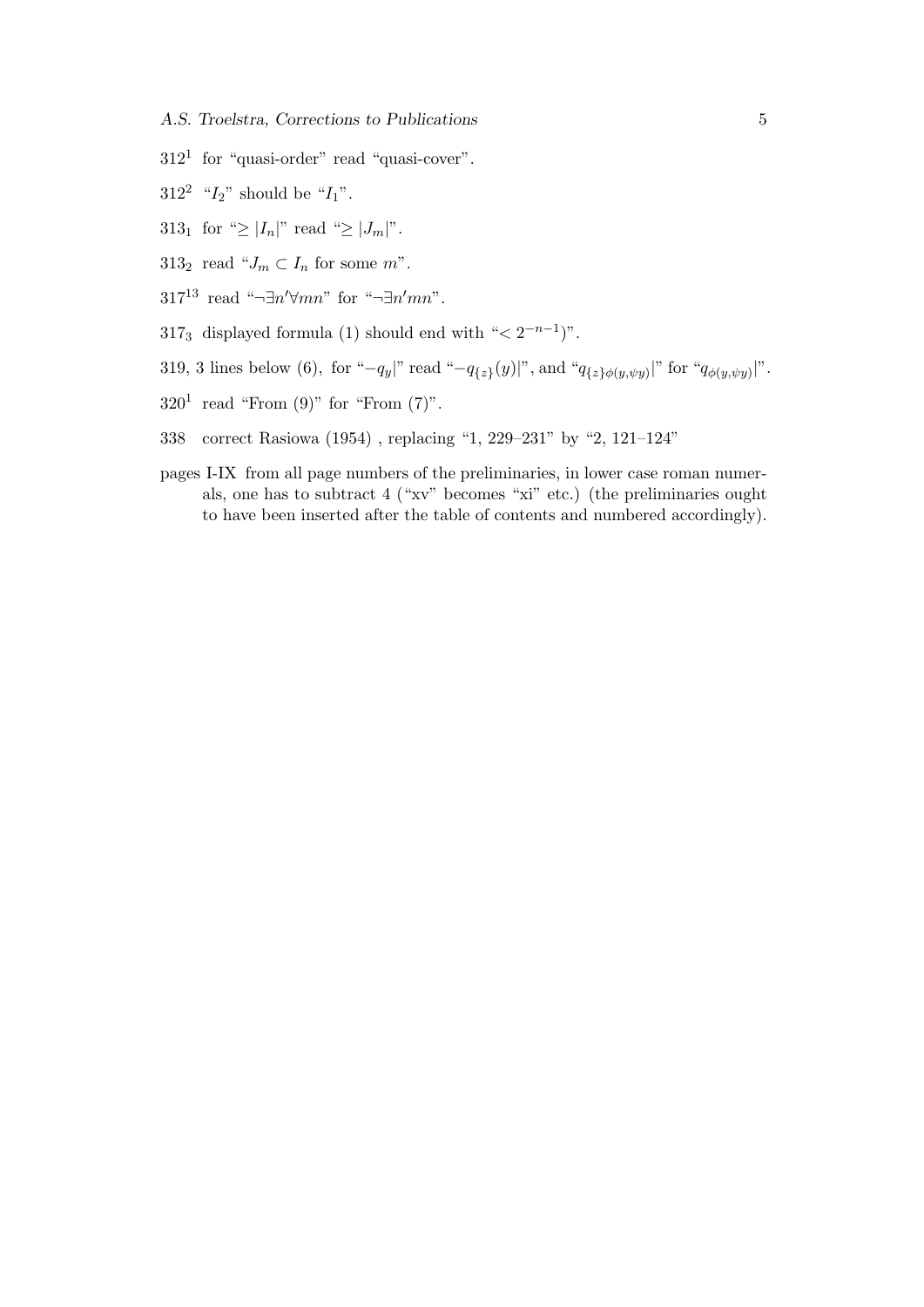#### Corrected version of subsections 3.7.9–15

**3.7.9.** DEFINITION. In **EL** we introduce abbreviations

$$
\alpha(\beta) = x := \exists y (\alpha(\bar{\beta}y) = x + 1 \land \forall y' < y (\alpha(\bar{\beta}y') = 0)
$$
  
\n
$$
\alpha|\beta = \gamma := \forall x (\lambda n. \alpha(\hat{x} * n)(\beta) = \gamma x) \land \alpha 0 = 0, \text{ or equivalently}
$$
  
\n
$$
\forall x \exists y (\alpha(\hat{x} * \bar{\beta}y) = \gamma x + 1 \land \forall y' < y (\alpha(\hat{x} * \bar{\beta}y') = 0)) \land \alpha 0 = 0.
$$

We may introduce  $|, \cdot \rangle$  as primitive operators in a conservative extension  $\mathbf{EL}^*$ based on  $E^+$ -logic, also called LPT, the logic of partial terms.  $\Box$ DEFINITION. EL<sup>\*</sup> is a conservative extension of EL based on the logic of partial terms, to which  $\lambda \alpha \beta \alpha/\beta$  and  $\lambda \alpha \beta \alpha/\beta$  have been added as primitive operations. Numerical lambda-abstraction satisfies:

$$
s \downarrow \wedge (\lambda x.t) \downarrow \rightarrow (\lambda x.t) s = t[x/s], \ (\lambda x.t) \downarrow \leftrightarrow \forall x (t \downarrow).
$$

For function application we require strictness:

 $\phi t \downarrow \leftrightarrow \phi \downarrow \wedge t \downarrow$ .

(The implication from right to left must hold since  $\phi \downarrow$  is supposed to imply totality of the function denoted by  $\phi$ .) For Rec we have

 $\text{Rec}(t, \phi) \downarrow \leftrightarrow t \downarrow \land \phi \downarrow$ .

We also require strictness for the operations  $\cdot$   $\cdot$  and  $\cdot$   $\cdot$ , that is to say

$$
\phi|\psi \downarrow \to \psi \downarrow \wedge \phi \downarrow, \quad \phi(\psi) \downarrow \to \psi \downarrow \wedge \phi \downarrow
$$

 $\Box$ 

**3.7.10.** DEFINITION. (The class of neighbourhood functions)

$$
\alpha \in K^* \ := \ \alpha 0 = 0 \land \forall nm(\alpha n > 0 \to \alpha n = \alpha(n * m)) \land \forall \beta \exists x (\alpha(\bar{\beta}x) > 0).
$$

 $\Box$ 

Crucial is the following

**3.7.11.** PROPOSITION. To each function term  $\phi$  of  $\mathbf{EL}^*$ , and each numerical term t of  $\mathbf{EL}^*$  and free function variable  $\alpha$ , we can construct function terms  $\Phi_{\phi}^{\alpha} \in K^*$ ,  $\Phi_t^{\alpha} \in K^*$  of **EL** such that if  $\gamma$  is free for  $\alpha$  in  $\phi$  or t respectively (and does not occur in  $\phi$  or t unless  $\gamma$  is  $\alpha$ ):

- (i)  $\Phi_{\phi}^{\alpha}|\gamma \simeq \phi[\alpha/\gamma]$  and in particular  $\Phi_{\phi}^{\alpha}|\alpha \simeq \phi;$
- (ii)  $(\Phi_t^{\alpha}|\gamma) \downarrow \text{iff } t[\alpha/\gamma] \downarrow;$
- (iii)  $t[\alpha/\gamma] \downarrow \rightarrow (\Phi_t^{\alpha}|\gamma)0 = t[\alpha/\gamma]$  and in particular  $t \downarrow \rightarrow (\Phi_t^{\alpha}|\alpha)0 = t$ ;
- (iv)  $FV(\Phi_t^{\alpha}) \subset FV(t) \setminus {\alpha}$ ,  $FV(\Phi_{\phi}^{\alpha}) \subset FV(\phi) \setminus {\alpha}$ ,  $\Phi_t^{\alpha}, \Phi_{\phi}^{\alpha}$  primitive recursive in their free variables.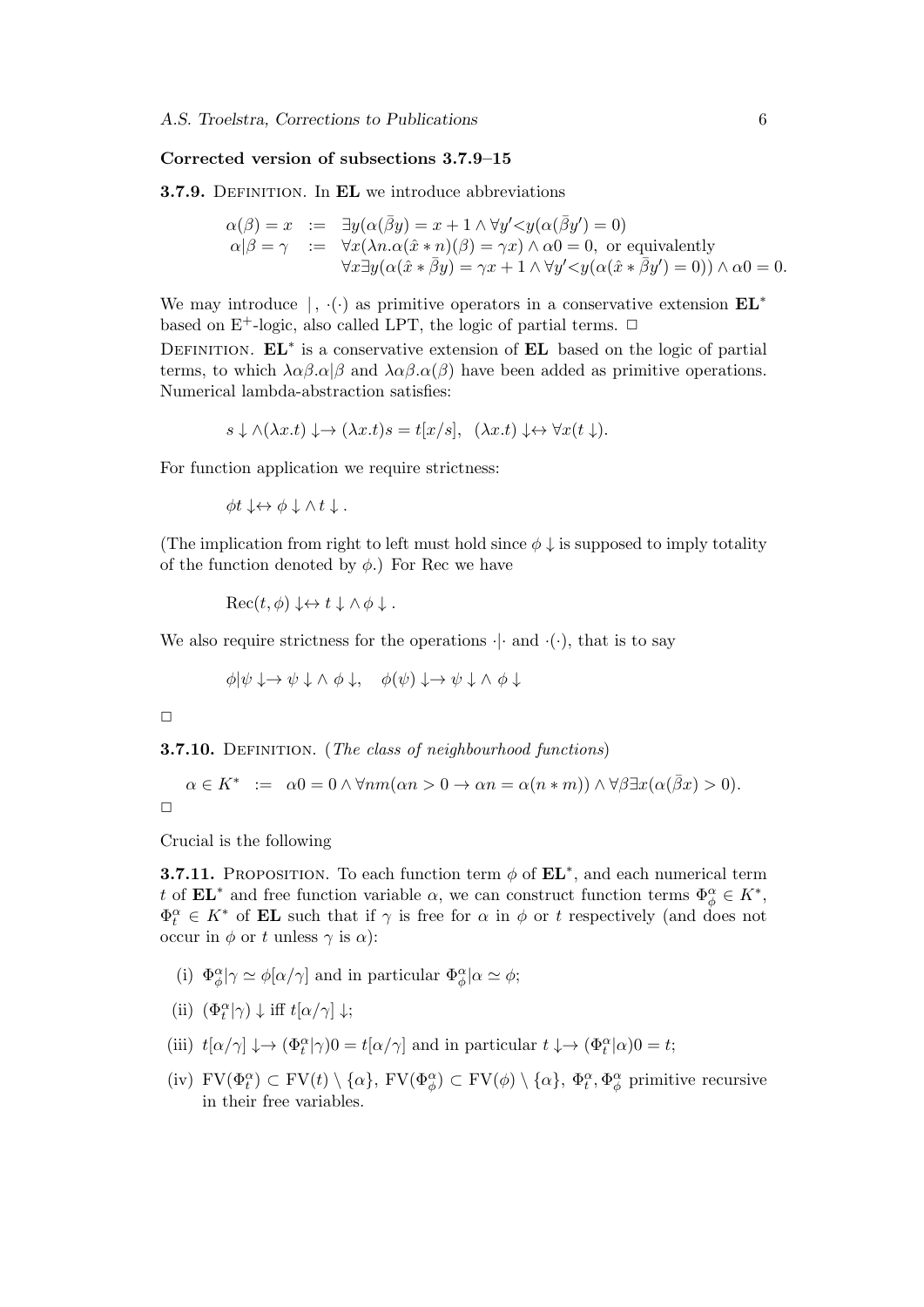PROOF.  $(i)$ –(iv) are proved by simultaneous induction on the construction of numerical and function terms. Instead of taking exactly the numerical and function terms as specified for EL<sup>∗</sup> , we give the proof, for reasons of convenience, for a slightly different set interdefinable with the set generated by the primitives of  $EL^*$ . In particular, instead of taking  $r$  as a primitive, we take its special case It ("iterator") satisfying

$$
It(t, \psi)0 = t, \quad It(t, \psi)(Sz) = \psi(It(t, \psi)z).
$$

From It we can easily define Rec satisfying

$$
Rec(t, \phi)0 = t, Rec(t, \phi)(Sz) = \phi(Rec(t, \phi)z, z),
$$

by taking

$$
Rec(t, \phi) := \lambda z . j_0(It(j(t, 0), \lambda u. j(\phi u, S(j_1 u)))z),
$$

and from Rec we can readily define r.

The reason that we need a function term with partial continuous application | to represent a numerical term (instead of application  $\cdot(\cdot)$ ) is that a numerical term t may contain function-terms as subterms, which all have to be defined by the strictness condition of the logic of partial terms; this is a  $\Pi_2^0$ -condition and cannot be expressed by definedness of a numerical term.

We consider a few typical cases. In all cases we put  $\Phi_{\phi}^{\alpha}0 = 0$ ,  $\Phi_t^{\alpha}0 = 0$ . If  $u \neq 0$ then  $u = \hat{z} * \bar{\gamma}n$  for  $z = (u)_0$  and every  $\gamma$  such that  $(u)_{i+1} = \gamma(i)$  for all  $i < n$ , where  $|u| = n + 1$ . For easier comprehension, for  $u \neq 0$  we state the definitions of  $\Phi_{\phi}^{\alpha}u$ ,  $\Phi_t^{\alpha}u$  in terms of  $\hat{z} * \bar{\gamma}n$  (for fresh variables z, n and  $\gamma$ ) instead of u. *Case 1.*  $t \equiv x$ . Take  $\Phi_t^{\alpha}(\hat{z} * \overline{\gamma}n) = x + 1$ . Similarly for  $t \equiv 0$ .

Case 2.  $\phi \equiv \alpha$ . Take

$$
\Phi_{\alpha}^{\alpha}(\hat{z} * \bar{\gamma}n) = \begin{cases} \gamma z + 1 \text{ if } z < n, \\ 0 \text{ otherwise.} \end{cases}
$$

*Case 3.*  $\phi \equiv \beta, \beta \not\equiv \alpha$ . Put

$$
\Phi_{\beta}^{\alpha}(\hat{z} * \bar{\gamma}n) = \beta z + 1 \text{ for all } n.
$$

Case 4.  $\phi \equiv S$ . Put

$$
\Phi_S^{\alpha}(\hat{z} * \bar{\gamma}n) = Sz + 1 \text{ for all } n.
$$

*Case 5.*  $t \equiv \phi t'$ . Put

$$
\Phi_t^{\alpha}(\hat{z} * \bar{\gamma}n) = \begin{cases} \Phi_{\phi}^{\alpha}(\langle \Phi_{t'}^{\alpha}(\hat{0} * \bar{\gamma}n) - 1 \rangle * \bar{\gamma}n) & \text{if } \Phi_{t'}^{\alpha}(\hat{0} * \bar{\gamma}n) > 0 \\ \wedge \Phi_{\phi}^{\alpha}(\langle \Phi_{t'}^{\alpha}(\hat{0} * \bar{\gamma}n) - 1 \rangle * \bar{\gamma}n) > 0 \\ \wedge \Phi_{t'}^{\alpha}(\hat{z} * \bar{\gamma}n) & > 0 \wedge \Phi_{\phi}^{\alpha}(\hat{z} * \bar{\gamma}n) > 0, \\ 0 & \text{otherwise.} \end{cases}
$$

Case 6.  $\phi \equiv \lambda x.t.$  Put

$$
\Phi^\alpha_\phi(\hat{z} * \bar{\gamma} n) = \begin{cases} \Phi^\alpha_{t[x/z]}(\hat{0} * \bar{\gamma} n) & \text{if } \Phi^\alpha_{t[x/z]}(\hat{0} * \bar{\gamma} n) > 0 \wedge \Phi^\alpha_{t[x/j_0 z]}(\langle j_1 z \rangle * \bar{\gamma} n) > 0, \\ 0 & \text{otherwise.} \end{cases}
$$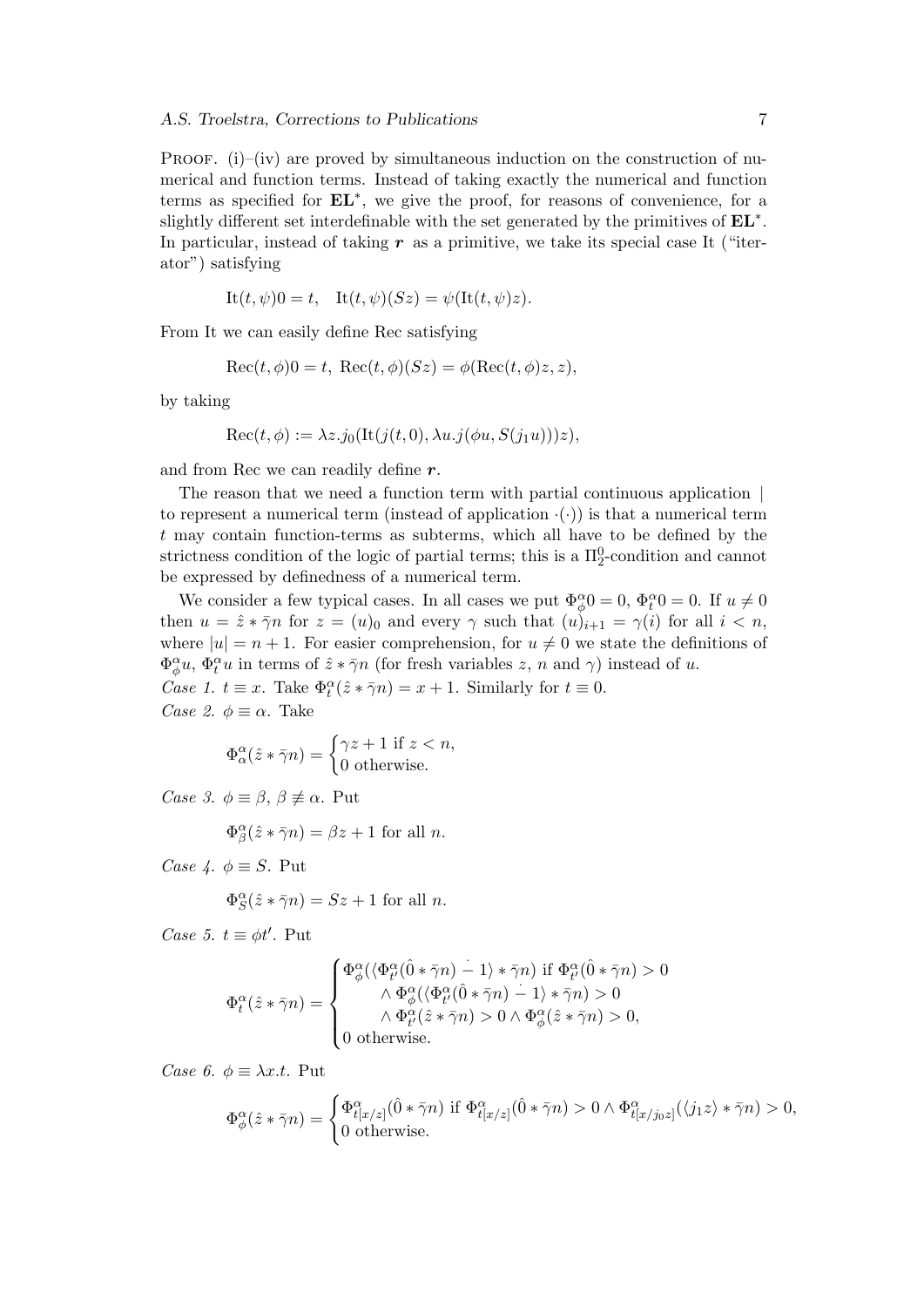Case 7.  $\phi \equiv It(t, \psi)$ . We put

$$
\Phi^{\alpha}_{\phi}(\hat{0} * \bar{\gamma}n) = \begin{cases} \Phi^{\alpha}_{t}(\hat{0} * \bar{\gamma}n) & \text{if } \Phi^{\alpha}_{t}(\hat{0} * \bar{\gamma}n) > 0 \land \Phi^{\alpha}_{\psi}(\hat{0} * \bar{\gamma}n) > 0, \\ 0 & \text{otherwise.} \end{cases}
$$

$$
\Phi_\phi^\alpha(\langle Sz \rangle * \bar{\gamma}n) = \begin{cases} \phi_\psi^\alpha(\langle \Phi_\phi^\alpha(\hat{z} * \bar{\gamma}n) - 1 \rangle * \bar{\gamma}n) & \text{if} \\ \phi_\psi^\alpha(\langle \Phi_\phi^\alpha(\hat{z} * \bar{\gamma}n) - 1 \rangle * \bar{\gamma}n) > 0 \land \\ \Phi_\psi^\alpha(\hat{z} * \bar{\gamma}n) > 0 \land \Phi_\psi^\alpha(\langle Sz \rangle * \bar{\gamma}n) > 0 \land \\ \Phi_t^\alpha(\langle Sz \rangle * \bar{\gamma}n) > 0, \\ 0 & \text{otherwise.} \end{cases}
$$

Case 8.  $\phi \equiv j, j_1, j_2$ . Easy and left to the reader. Case 9.  $t \equiv \phi(\psi)$ . Take

$$
\Phi_{\phi(\psi)}^{\alpha}(\hat{x} * \bar{\gamma}n) = \begin{cases} z + 1 \text{ if } \exists u < n \forall y < \text{lth}(u) (\Phi_{\psi}^{\alpha}(\hat{y} * \bar{\gamma}n) = (u)_y + 1 \land \\ \Phi_{\phi}^{\alpha}(u) = z + 1) \land \Phi_{\phi}^{\alpha}(\hat{x} * \bar{\gamma}n) > 0 \land \Phi_{\psi}^{\alpha}(\hat{x} * \bar{\gamma}n) > 0, \\ 0 \text{ otherwise.} \end{cases}
$$

Case 10.  $\phi \equiv \psi | \xi$ . Take

$$
\Phi_{\psi|\xi}^{\alpha}(\hat{x} * \bar{\gamma}n) = \begin{cases} z + 1 \text{ if } \exists u < n \forall y < \text{lth}(u) (\Phi_{\xi}^{\alpha}(\hat{y} * \bar{\gamma}n) = (u)_y + 1) \land \\ \Phi_{\psi}^{\alpha}(\hat{x} * u) = z + 1) \land \Phi_{\psi}^{\alpha}(\hat{x} * \bar{\gamma}n) > 0 \land \Phi_{\xi}^{\alpha}(\hat{x} * \bar{\gamma}n) > 0, \\ 0 \text{ otherwise.} \end{cases}
$$

Note that in Cases 5, 7 (for  $Sz$ ), 9, 10 of this definition the last two conjuncts, and in Case 6 the last conjunct, are needed to guarantee strictness.  $\Box$ 

### 3.7.12. DEFINITION. Let

$$
\alpha | (\beta_0, \dots, \beta_{n-1}) := \alpha | \nu_n(\beta_0, \dots, \beta_{n-1}),
$$
  

$$
\alpha(\beta_0, \dots, \beta_{n-1}) := \alpha(\nu_n(\beta_0, \dots, \beta_{n-1})).
$$

 $\Box$ 

We are now ready to build an analogue of ordinary recursion theory with partial continuous function application instead of partial recursive application. The preceding lemma has as consequence a version of the smn-theorem: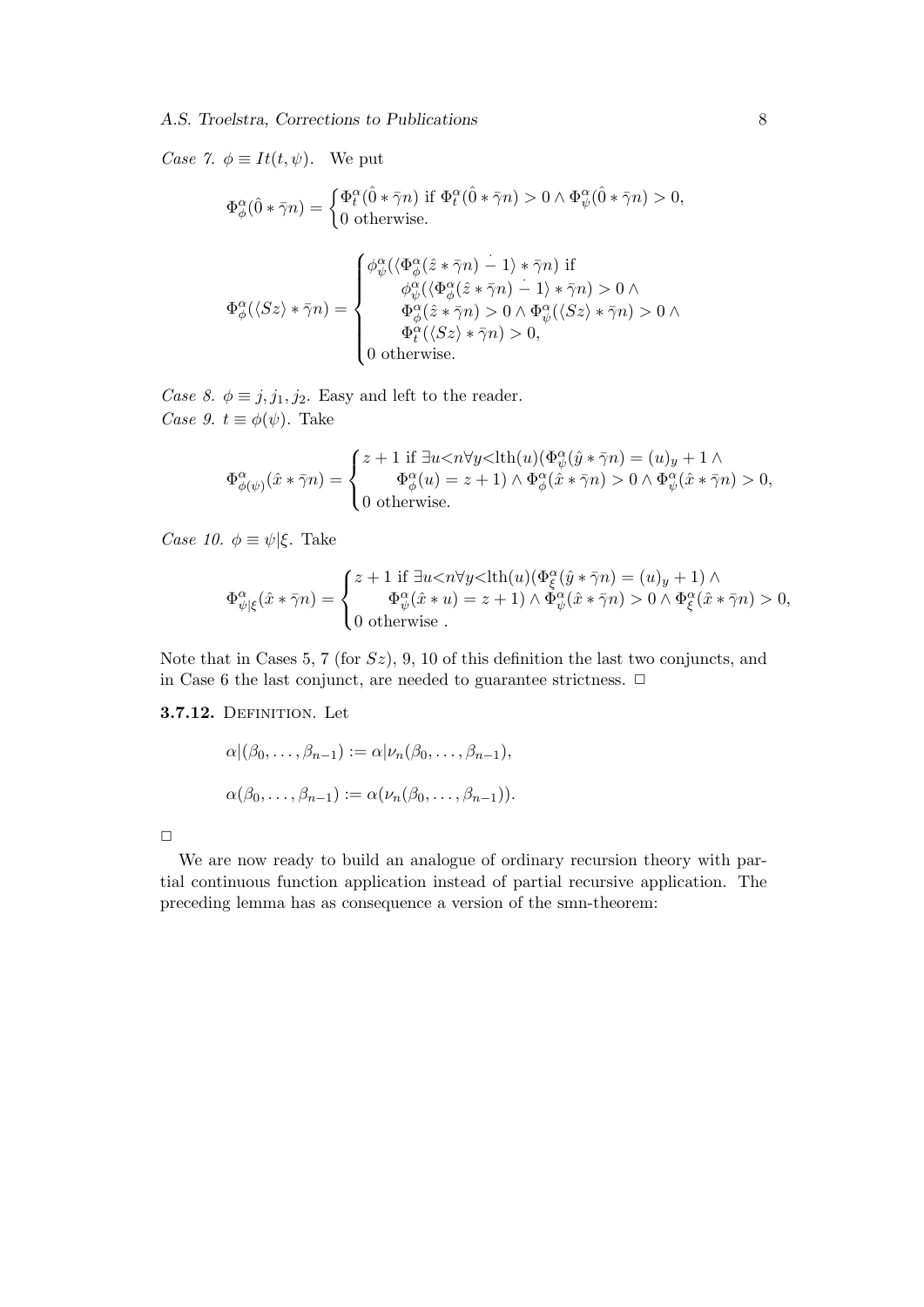#### 3.7.13. Theorem. (smn-theorem)

(i) There is a primitive recursive binary functional  $\wedge_n$  such that

$$
(\alpha \wedge_n \beta_0)|(\beta_1,\ldots,\beta_n) \simeq \alpha|(\beta_0,\ldots,\beta_n).
$$

(ii) There is a primitive recursive binary functional  $\wedge'_n$  such that

$$
(\alpha \wedge'_n \beta_0)(\beta_1, \ldots, \beta_n) \simeq \alpha(\beta_0, \ldots, \beta_n).
$$

PROOF. Straightforward by the preceding lemma.  $\Box$ 

3.7.14. (No change from 3.7.14.)

**3.7.15.** NOTATION  $(\Lambda^0 x, \Lambda^1 x, \Lambda^0 \alpha, \Lambda^1 \alpha)$ . On the basis of Proposition 3.7.11, for each numerical term t and each function term  $\phi$  of  $EL^*$  we can now define function terms of EL:

$$
\Lambda^0 \alpha.t = \Phi_t^{\alpha},
$$
  

$$
\Lambda^1 \alpha.\phi = \Phi_{\phi}^{\alpha},
$$
  

$$
\Lambda^1 x.\phi = \Phi_{\phi}^{\alpha},
$$

where  $\phi'[\alpha] := \phi[x/\alpha 0]$ , and with the properties  $(\Lambda^0 \alpha.t)|\alpha)(0) \simeq t$ ,  $(\Lambda^1 \alpha.\phi)|\alpha \simeq \phi$ and  $(\Lambda^1 x.\phi)|\lambda y.x \simeq \phi$ .

Using Theorem 3.7.14, for each numerical term t of  $EL^*$  there is a term t' (which we will denote by  $\Lambda^{0}x.t$ ) of **EL**, primitive recursive in the parameters of t minus x, such that  $\{t'\}(x) \simeq t$  for all x.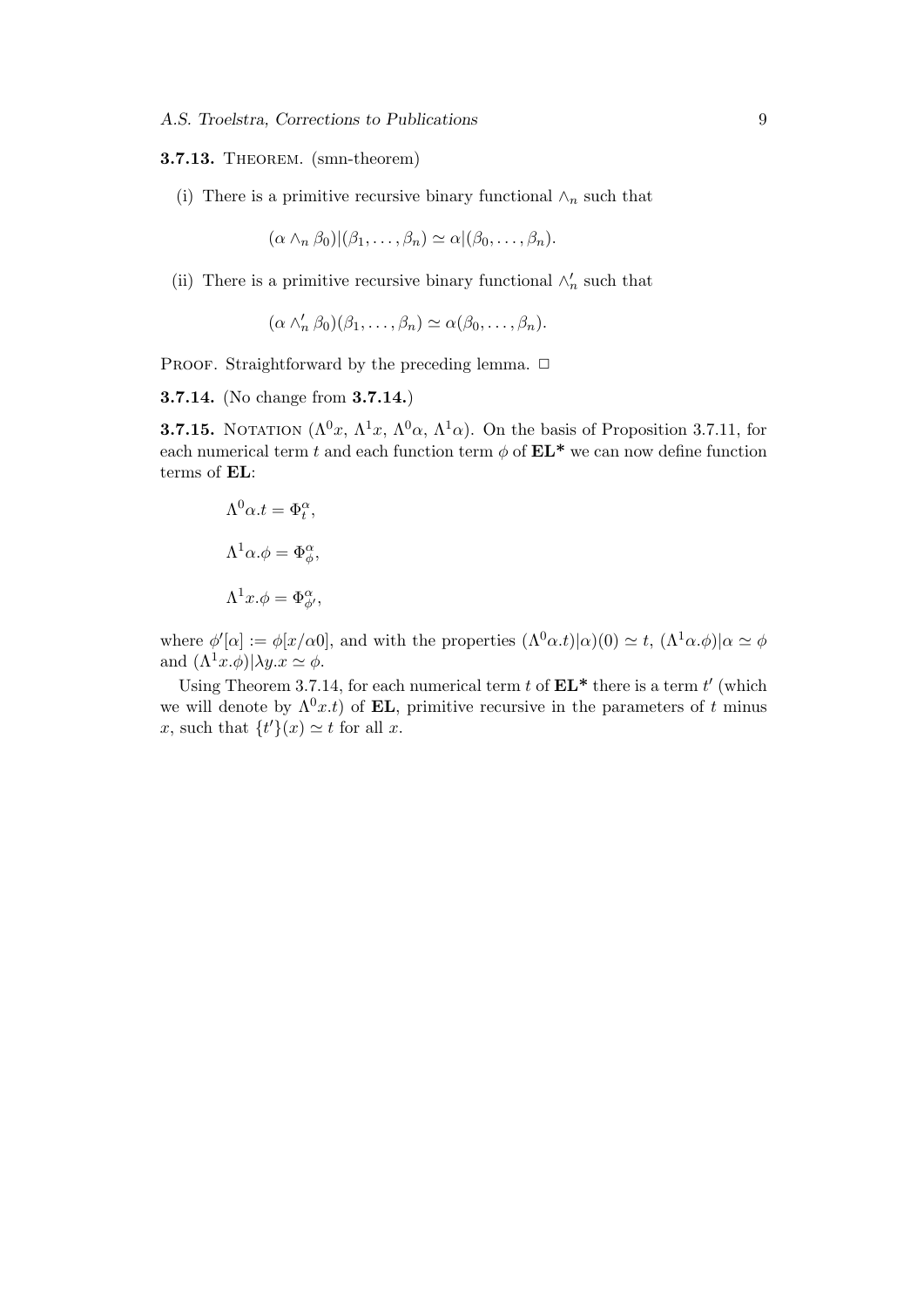#### Corrections to Volume 2

### compiled by Anne S. Troelstra and Joan Rand Moschovakis 19 July 2018

- 357<sup>10</sup> read " $\forall y \neg \neg A$ " for " $\forall y A$ ".
- 357<sup>11</sup> read "and so for  $[x]_M$  a point of M, using Markov's principle" for "and so".
- 360 Delete formula (5) and replace the next line (line 11) by"(exercise).".
- $360^{16}$  read "(4)" for "(5)".
- 360<sup>9</sup> delete "For a . . . see E7.3.2".
- 381 Delete exercise 7.3.2.
- 452 Due to an oversight, the axioms for  $HA_0^{\omega}$  as stated are too weak. Instead of the equality axioms as stated, one should use the formulation of in section 1.6.15 of A.S. Troelstra (editor), Metamathematical Investigation of intuition*istic Arithmetic and Analysis*, Berlin 1973. The system  $HA_0^{\omega}$  is there called simply  $H A^{\omega}$ . The equality axioms there required replacement in an arbitary context, for example  $t[kt_1t_2] = t[t_1]$  and  $t[**st**_1t_2t_3] = t[t_1t_3(t_2t_3)]$ . Another solution was proposed by Benno van den Berg in (A note on arithmetic in finite types, arXiv 1408.3557v2 [math.LO] 20 Sep 2016) namely adding to the axioms of  $\mathbf{HA}_0^{\omega}$  one new congruence law  $x =_0 y \to fx =_0 fy$ , together with the axioms  $bxyz = x(yz)$  and  $qxyz = x(zy)$  for two new combinators b and q, and defining equality at higher types in terms of equality at type 0 according to the principle of observational equivalence:  $x =_{\sigma} y := \forall f^{\sigma \to 0} (fx =_0 fy)$ . The congruence laws for equality at all finite types are provable in this version of  $\mathbf{HA}_{0}^{\omega}$ , correcting a circularity in the proof on pages 452-453. Then  $\mathbf{HA}^{\omega}$ proves  $\mathbf{b} = \mathbf{s}(\mathbf{k}\mathbf{s})\mathbf{k}$  and  $\mathbf{q} = \mathbf{b}(\mathbf{s}(\mathbf{b}\mathbf{b}\mathbf{s})(\mathbf{k}\mathbf{k}))\mathbf{b}$ .
- 476, 477 See at the end of this list.
- $478_{12}$  read " $h := \lambda \bar{x} \cdot \mathbf{r} (f \bar{x}) (\lambda uv. g \bar{x} (P v) u)$ ".
- 542<sup>7</sup> read " $\Gamma \setminus \{A\} \vdash'$ " for " $\Gamma \setminus \{A\} \vdash$ ".
- 543<sup>14</sup> Read "S-successor" for "S-successor set".
- 543<sup>15</sup> replace " $\theta \equiv$ " by "The set  $\theta \equiv$ ".
- $543_{17}$  delete "set".
- 543<sub>1</sub> read " $(P \rightarrow Q) \rightarrow P$ " for " $P \rightarrow (Q \rightarrow P)$ ".
- 544 The first line of formulas should end with " $\ldots P \vdash P$ ".
- 547 line 7 of 5.6, read " $Et_0 \vee Et_1$ " for " $Et_0 \wedge Et_1$ ".
- 565 last line of 9.4 read "maps" for "mappings".
- 566<sub>1</sub> Interchange "∩" and "∪".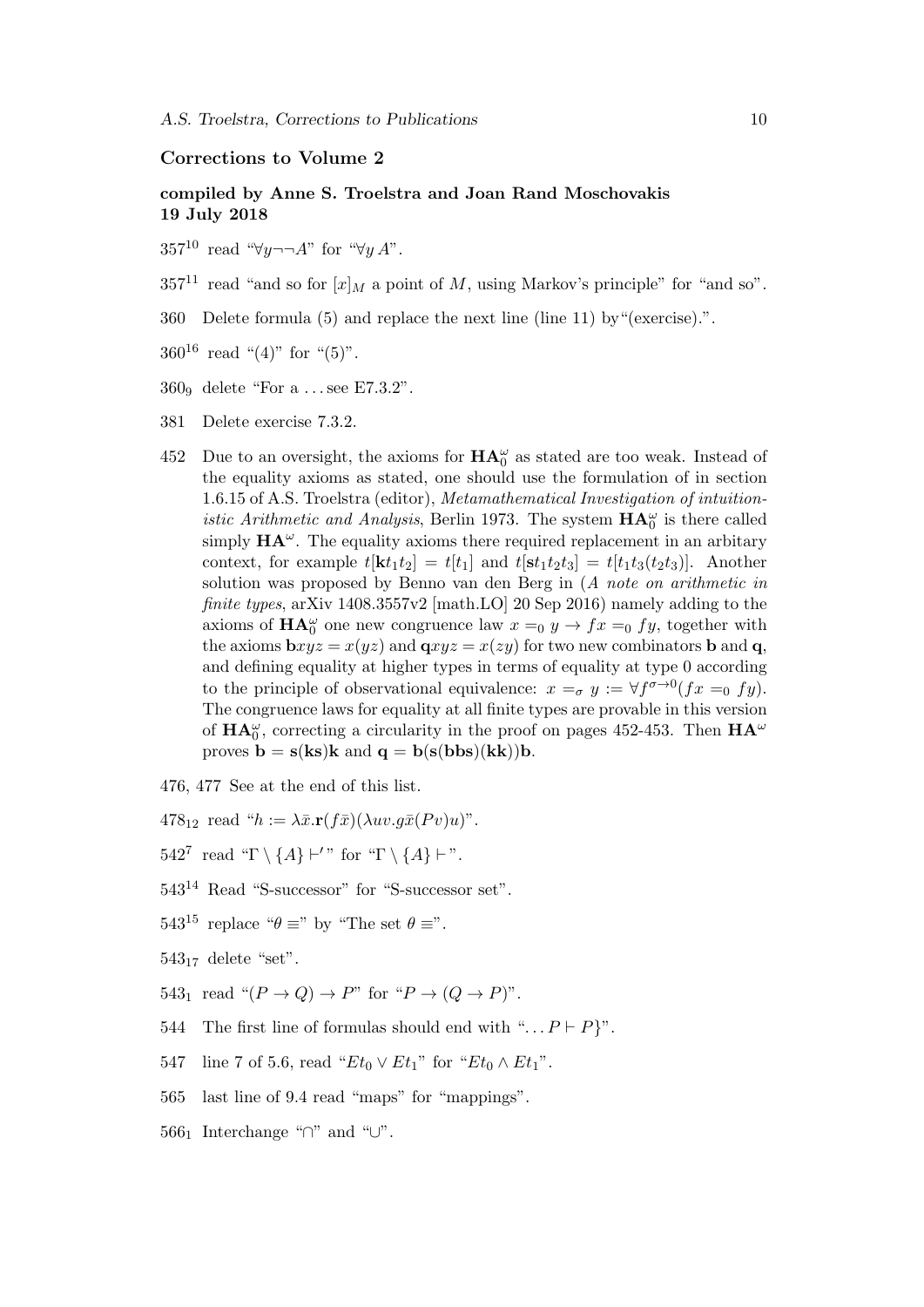- 583 line 5 of 2.11, read "FV $(A_{i+j})$ " for "FV $(A_n)$ ".
- 656<sup>13</sup> read " $\bar{\alpha}$ " for " $\vec{\alpha}$ ".
- 660<sub>10</sub> read " $(\#(\alpha_1,\ldots,\alpha_p) \to$ " for " $((\alpha_1,\ldots,\alpha_p) \to$ ".
- 660<sub>6</sub> read " $A(\vec{\alpha}, x)$ " for " $A(\vec{\alpha}, x)$ ".
- 660<sub>3</sub> read " $A(\vec{\alpha}, \vec{\beta})$ " for " $A(\alpha, \beta)$ ".
- 661<sub>6</sub> read " $\forall$ " for " $\exists$ ".
- 663<sup>10</sup> read " $\vee$ " for " $\wedge$ ".
- 663<sub>3</sub> read " $\vec{n} \circledast \vec{m}$ " for " $\vec{n} * \vec{m}$ ".
- 680, line 1 of 1.5, insert after "Beth model": "The definition of Beth model obviously extends to the case where  $(K, \leq_K)$  is a collection of spreads".
- 680, line 3 of 1.5, insert before "as follows": ", where  $(K', \preceq')$  is a set of spreads,".
- 680, line 4 of 1.5, read "finite, inhabited, nondecreasing".
- 680<sub>2</sub> read " $(\bar{\alpha}x \Vdash A \text{ or}$ " for " $(\bar{\alpha}x \Vdash \text{ or}$ ".
- 681 remark concerning the proof of the theorem in 1.5. If the Kripke model has no root, the corresponding Beth model becomes rather a collection of spreads instead of a single spread, which is more general than permitted by our definition of Beth model. But this does not otherwise affect the proof.
- 681 add at the end of 1.5: REMARK. The construction permits many slight variations. If we restrict attention to Kripke models with a root, and restrict  $K'$  to finite inhabited nondecreasing sequences starting with a root, the construction works equally well; this variant has been illustrated in fig. 13.1".
- 681<sup>17</sup> read " $k_n$ " for " $k$ ".
- $683<sub>4</sub>$  LS<sub>K</sub>, in a degenerate case, may consist of a single sequence, i.e., lawlike and lawless coincide. But this does not affect the argument.
- 687 replace line 4 of 2.4. by " $k \Vdash P := \exists z \forall k' \succeq_z k (\vdash \Gamma_{k'} \to A)$ .".
- 687 replace line 4 of 2.5. by "Case 1. For A prime apply lemma 2.3."
- 689<sup>6</sup>  $\vdash_{x+lth(k)}$  instead of  $\vdash_x$  (twice).
- 689<sub>9</sub> for "lemma 2.3" read "the covering property (lemma  $1.2(i)$ ".
- 853<sup>4</sup> read "recovered" for "removed".
- 872 correct Rasiowa (1954) , replacing "1, 229–231" by "2, 121–124"
- XXX under "Howard, W.A. 1980" read "565" for "564".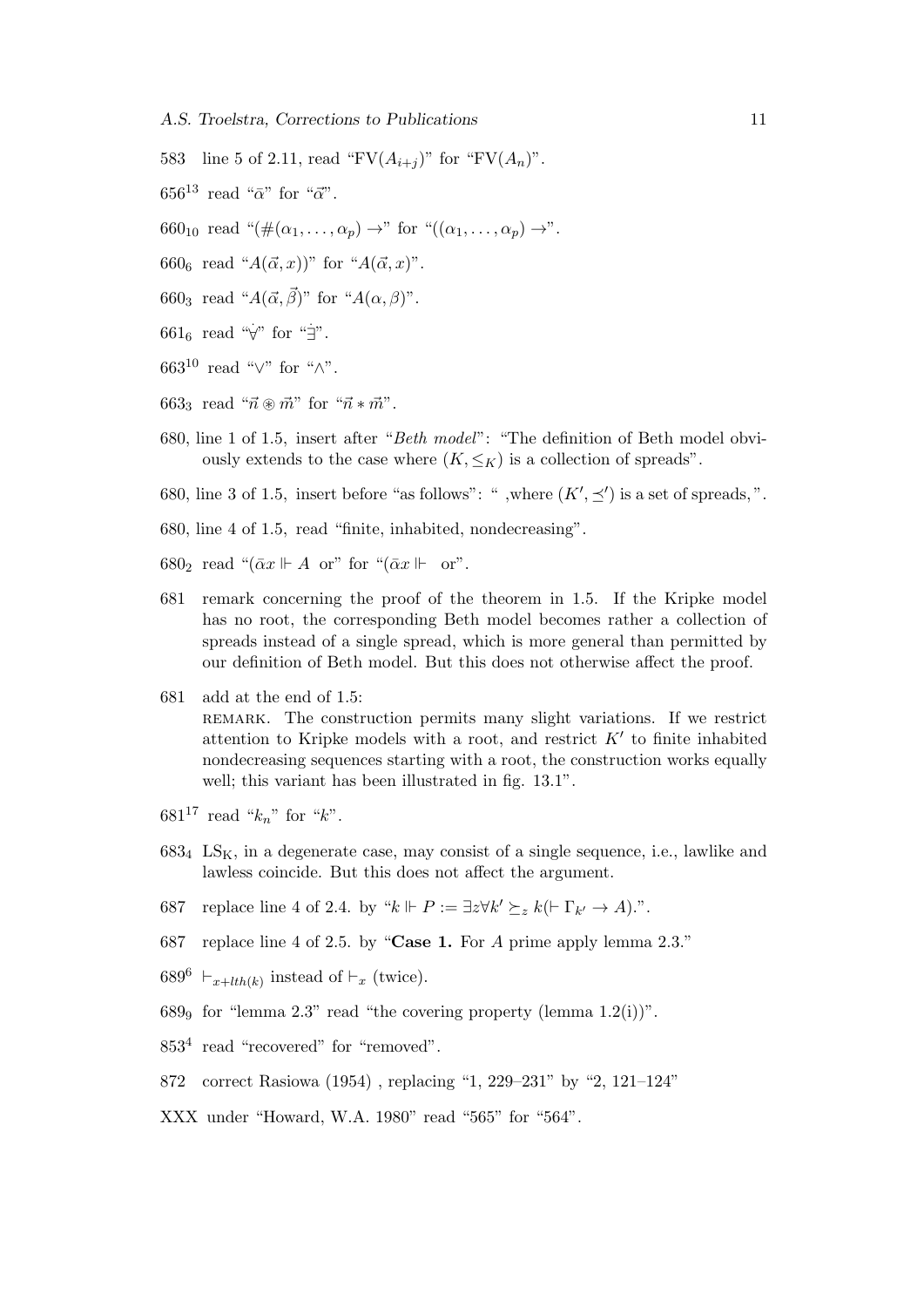#### Corrections to pages 476, 477.

It is not generally true that if  $x \notin \mathrm{FV}(t')$ ,  $y \neq x$ , then

 $\lambda x.(t[y/t']) \simeq (\lambda x.t)[y/t'],$ 

(consider e.g.  $t \equiv y, t' \equiv k k$ ), but if  $x \notin FV(t')$ ,  $y \notin FV(t'')$ ,  $y \not\equiv x$ , then

$$
\boldsymbol{E}t'' \to ((\lambda x. t)[y/t'])t'' \simeq t[x/t'][y/t'] \simeq t[y/t'][x/t''].
$$

The failure of the first equation is due to the fact that  $\lambda x.t$  has been defined by induction on the complexity of  $t$ . This necessitates some repairs. For example, the argument in  $476^{1,2}$  should read:

" $\chi \chi \simeq (\lambda z y.x(zz)y)\chi \simeq (\lambda y.x(zz)y)[z/\chi]$ , and since an expression  $\lambda x$ .... always exists, uniformly in the parameters, i.e. remains "existing" if we substitute existing objects for the free variables, we see that  $\mathbf{E}(\text{fix}(x))$ ; also ...".

Corresponding corrections (i.e. postponement of substitution in a defined lambdaterm) has to be made in  $476_{6,4}$  and  $477_{10}$ . Lines  $476_{6-3}$  are to be replaced by:

$$
rtt'0 \simeq \phi \rho 0 \simeq \rho(\phi \rho) 0 \simeq
$$
  
\simeq  $d(\mathbf{k}t)((\lambda z.y(\phi \rho(Pz))z)[y/t'])000$   
\simeq  $d(\mathbf{k}t)(t'(\phi \rho(P0))00$   
\simeq  $\mathbf{k}t0 \simeq t$ .

If  $n \in \mathbb{N}$ ,  $n \neq 0$ , then

$$
rtt'n \simeq \phi \rho n \simeq \rho(\phi \rho)n
$$
  
\simeq  $d(\mathbf{k}t)((\lambda z.y(\phi \rho(Pz))z)[y/t'])n0n$   
\simeq  $d(\mathbf{k}t)(t'(\phi \rho(Pn))n)0n$   
\simeq  $t'(\phi \rho(Pn))n \simeq t'(rtt'(Pn))n \square$ 

Lines  $477_{10-7}$  are to be replaced by

$$
\mu f \simeq \phi M f \simeq M(\phi M) f \simeq M \mu f \simeq d(\mathbf{k}0)((\lambda g.S(xg))[x/\mu])(f0)0f^+,
$$

and this latter expression is equal to

$$
\mathbf{k}0f^+ = 0 \text{ if } f0 = 0, \text{ and}
$$
  

$$
(\lambda g.S(xg)[x/\mu])f^+ \simeq S(\mu f^+) \text{ if } f0 > 0.
$$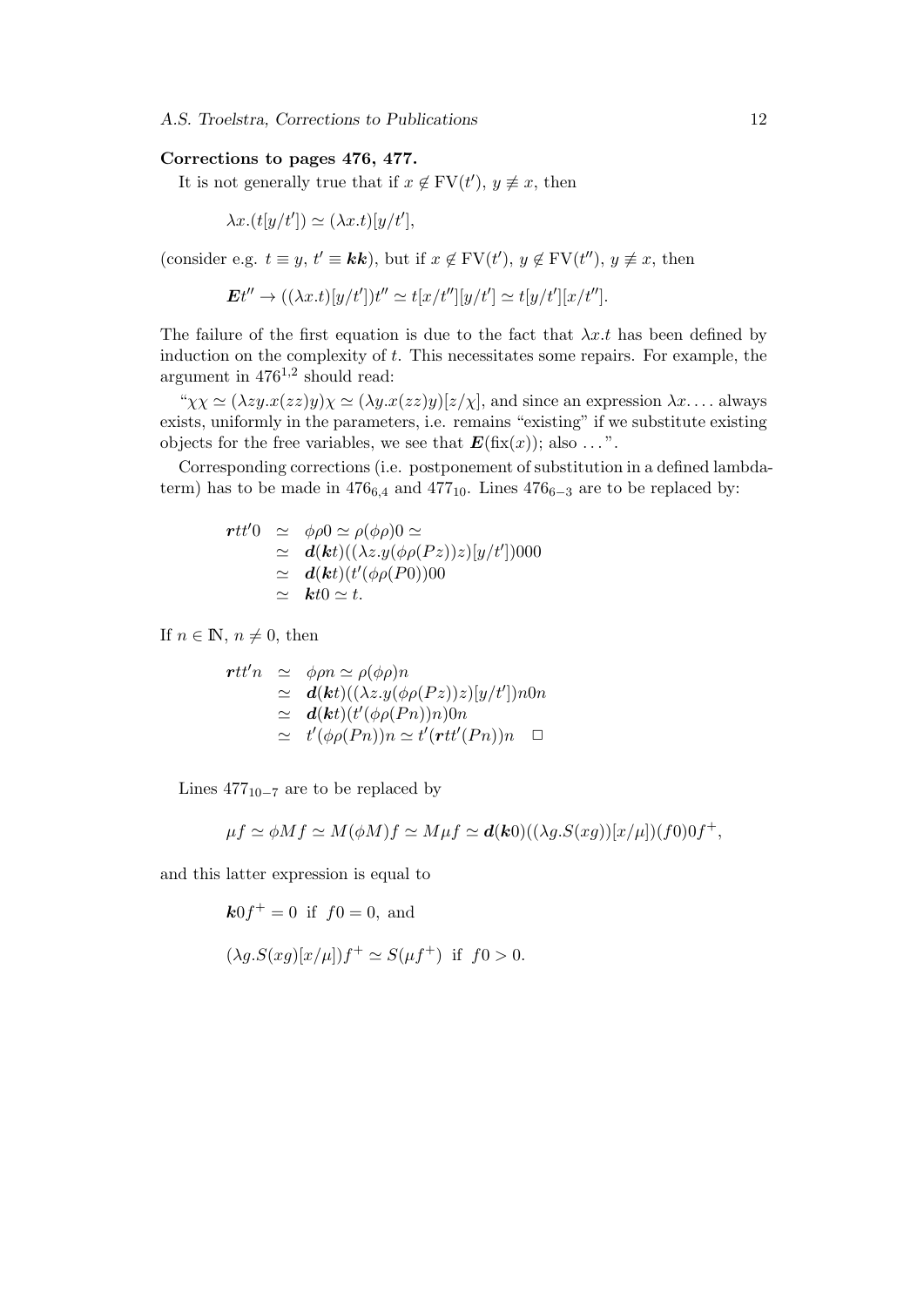### Some remarks on the theory of the 'creative subject'

The terms 'creative subject', or 'idealized mathematician', hitherto commonly used are perhaps not very felicitous. Henceforth, in this note, I will use 'creating mathematician', abbreviated as CM. The sole purpose of this note is to emend my earlier presentation of this topic in Principles of Intuitionism (1969) and Constructivism in Mathematics (1988). Hence I shall not go into the details of recent papers on the topic by J.M. Niekus and M. van Atten. For Niekus approach, see his papers 'Brouwer's incomplete objects', History and Philosophy of Logic 31 (2010), p.31– 46; 'The method of the creative subject', Proceedings of the KNAW A90 (1967), 431-443; 'What is a choice sequence? How a solution of Troelstra's paradox shows the way to an anwer to this question' (To appear). It suffices here to say that it was Joop Niekus who convinced me that the theory of the creative mathematician as proposed by G.Kreisel assumed much more than is actually needed for L.E.J. Brouwer's counterexamples (at least the simpler ones), and that it was Mark van Atten who spotted a slight flaw in the original presentation of the so-called 'paradox' presented in Principles of Intuitionism and again in Constructivism in Mathematics. This flaw will be corrected in this note, along with other corrections.

The theory CM0–4. So let me first state (again) the theory of the CM as proposed by Kreisel. The starting point is the assumption CM0:

CM0 All actions of the CM are arranged in an  $\omega$ -sequence of discrete stages

We write  $[n]A$  for: 'at stage n the CM has evidence (proof, constructed as true) for statement A'. Three further principles are assumed:

$$
CM1 \qquad \forall nm([n]A \to [n+m]A)
$$

That is to say, the evidence is cumulative: what the CM knows at stage  $n$ , remains available at all later stages.

CM2  $\forall n([n]A \vee \neg[n]A)$ 

In words, at any stage the CM knows whether he has already obtained evidence for A or not.

$$
CM3 \t A \leftrightarrow \exists n[n]A
$$

In words,  $A$  is true if and only if the CM has evidence for  $A$  at some stage  $n$ . For this third principle also a weaker form has been proposed:

$$
CM3^* \quad (\exists n([n]A \to A) \land (A \to \neg\neg \exists n[n]A)
$$

Discussion. Principle CM1 seems unproblematic, once one has accepted CM0. Principle CM2 raises questions. At any given stage, which, and how many, statements have become evident? It is tempting, for example, to assume that whenever [n]A and [n]B one also has  $[n](A \wedge B)$ . But once on this track, can we assume that class of statements which is evident at stage  $n$  is closed under the deduction rules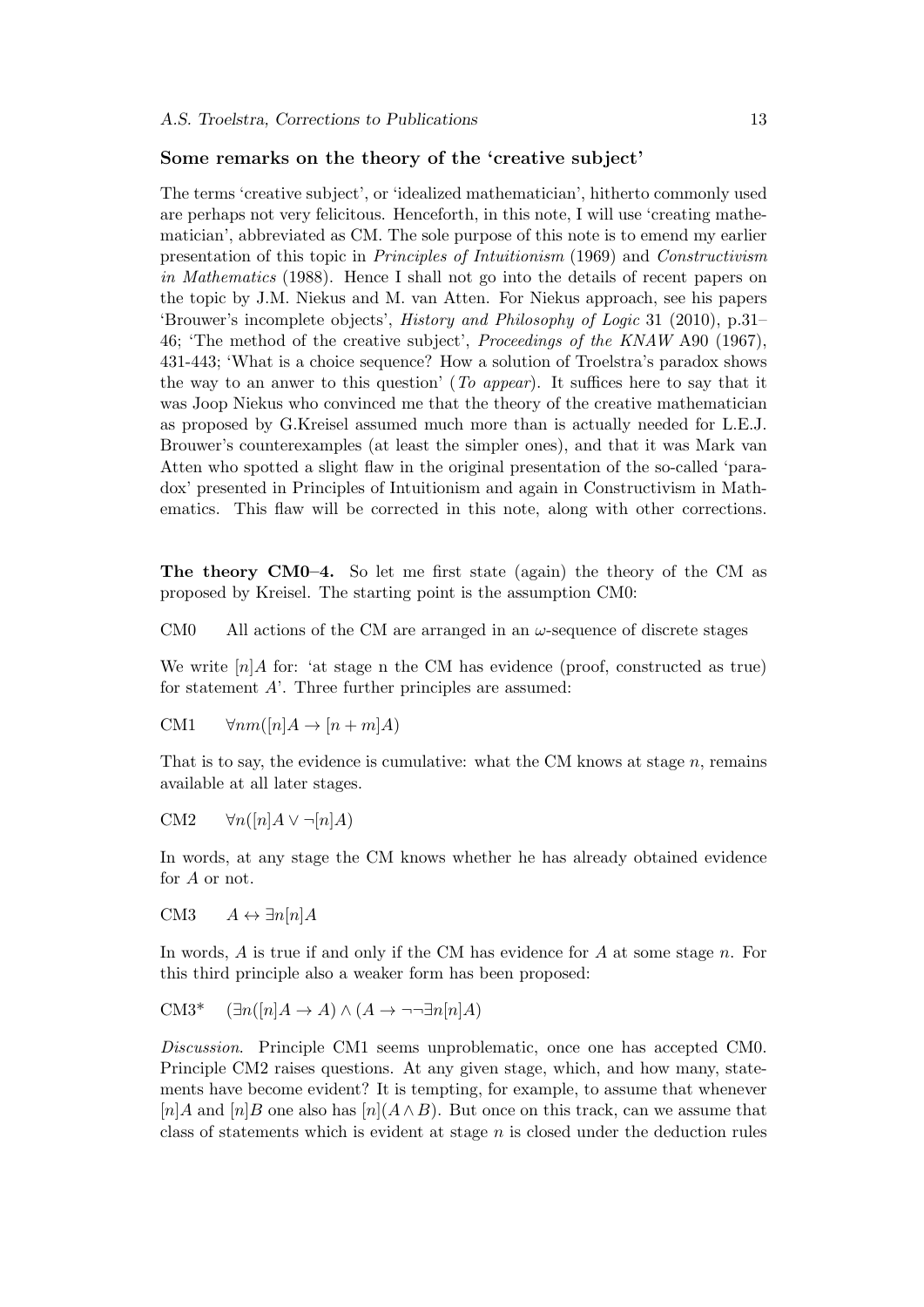of intuitionistic first-order logic? That seems an unwarranted assumption, since we have no decision procedure for derivability in first-order logic. The only available way out, as far as I can see, is to assume the 'one-conclusion at a time' principle:

### CM4 At any stage at most one new conclusion is drawn

Though weakening CM3 to CM3\* does not block the paradox discussed below, there are other reasons to believe CM3\* to be a more plausible principle than CM3. For the obvious justification of CM3 in the direction from left to right runs as follows. A proof of the impication  $A \to \exists n([n]A)$  requires a construction that transforms any proof p of A into a proof  $f(p)$  of  $\exists n([n]A)$ . But p occurs at some stage n, now take for  $f(p)$  the pair $(n, p)$ . However, is it natural to consider the number of the stage at which proof  $p$  is found to be part of  $p$ ? I feel the proofs and constructions in the well-known 'BHK-interpretation' should not be time-dependent in this way.

On the other hand, suppose that we have a proof of  $A$ , and that we know that  $\neg \exists n([n]A)$ , then the second assumption says in fact that the CM cannot find a proof of A. But then A must be false; contradiction.

**The paradox**. Let us now use  $\alpha$ ,  $\beta$  to denote arbitrary, not necessarily predeterminate, and not necessarily infinite sequences of natural numbers, and let us consider statements of the form ' $\alpha$  is a total sequence'. For example, if  $\alpha$  is defined as a primitive recursive sequence, this conclusion is immediate as soon as  $\alpha$  is defined. If  $\alpha$  is initially given to us as a partial recursive function, we may at a later stage conclude that  $\alpha$  is a total sequence, nameley if we have found a proof of this fact. A lawless sequence is from the moment it is initiated a total sequence.

The original idea for the paradox was as follows. Let  $\alpha^n$  be the *n*-th total sequence the CM encounters when running through the stages of activity; then consider a sequence  $\beta$  defined by

$$
\beta(n) = \alpha^n(n) + 1
$$

β is total, and at some stage m β should appear as an  $\alpha^n$ . But then  $\beta(n) = \alpha^n(n)$  $\alpha^{n}(n) + 1$ , a contradiction. This is just a classical diagonalization argument. Mark van Atten observed that perhaps  $\beta$  is not well-defined, because, having encountered  $\alpha^n$ , we are not certain how long we have to wait before the next total sequence appears. This can be remedied as follows. At stage 0 we take  $\alpha^0$  to be the constant zero function. As long as no new total sequence is declared at stage  $n+1$ , we take  $\alpha^{n+1}$  to be equal to  $\alpha^n$ ; and if at stage  $n+1$  a new total sequence  $\gamma$  is found, we take  $\alpha^{n+1}$  to be equal to  $\gamma$ . Then we can diagonalize as before.

Discussion. Originally, I used, instead of 'total sequence' the notion 'a total sequence determined by a recipe'. I used the word 'recipe' instead of 'lawlike', because I did not want to suggest that the sequence was recursive, only that it was fixed by a recipe relative to the activity of the CM in general. But in view of the fact that the CM is completely free in his actions, a 'sequence determined by a recipe' can be as un-predetermined as an arbitrary choice sequence.

There are several ways in which we may react to this paradox. One possibility is to note that L.E.J. Brouwer in his famous counterexamples actually assumed far less than the principles CM0–4. Another way out is to note that the notion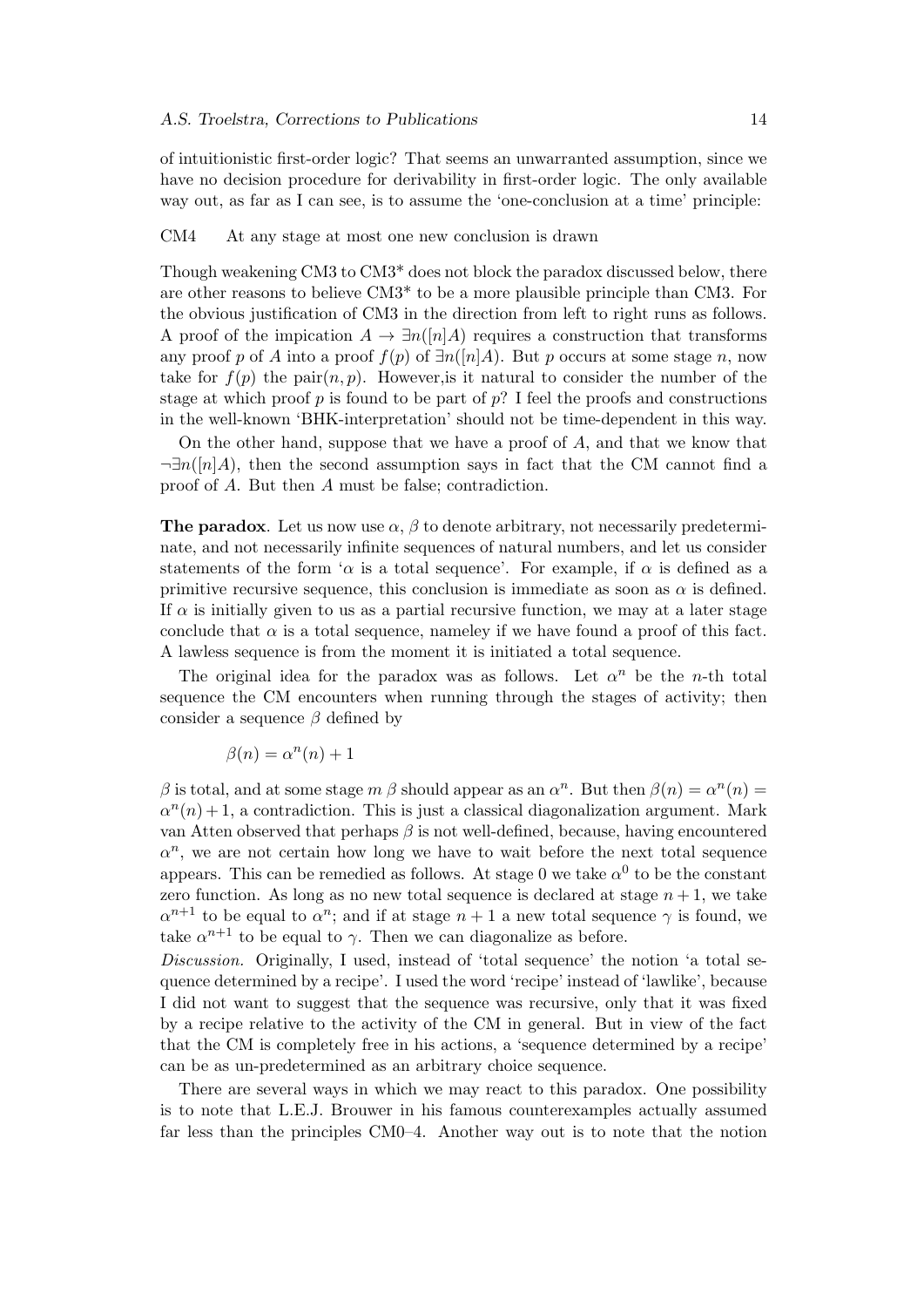of a total sequence contains an impredicativity, that is to say if we allow the construction of  $\beta$  in the paradox above, then we cannot make the universe of all total sequences into a species in the sense of Brouwer, because Brouwer requires that the individual elements of a species can be defined before the species itself; this is a kind of predicativity requirement. To me it is not clear whether and to what extent Brouwer tolerated impredicativity: does it make sense to speak of the powerspecies consisting of all subspecies of a given species? Anyway, this is the direction in which Van Atten thinks the solution is to be found: see his preprint Predicativity and parametric polymorphism of Brouwerion mplication (July 2017).

This would mean that in the argument for the paradox either the  $\beta$  cannot be an element of the species of total sequences, or that the notion of a total sequence does not describe a species. In Principles of Intuitionism I enforced predicativity in another way: I considered a stratified universe of constructions. Constructions of level 0 were defined without explicit reference to the activity of the CM in time; constructions involving such a reference belonged to level 1, and constructions defined relative to constructions of level 1 were to have level 2, and so on. Obviously, the construction of the paradox is blocked, because the diagonalizing  $\beta$  always is of a level one higher than the level of the species of total functions used in its construction.

Brouwer's argument. We now present one of Brouwer's counterexamples explicitly involving the actions of the CM, and argue that this example uses less than is assumed in the theory  $CM0-4$ . Let A be a statement which has not yet been tested, that is to say the CM does not have of a proof of either  $\neg A$  or of  $\neg\neg A$ .

The CM now constructs a sequence  $\alpha_A$  as follows. To determine the value of  $\alpha_A$ at n, the CM asks whether he has already evidence for either  $\neg A$  of for  $\neg\neg A$ . If not, the value of  $\alpha_A(n)$  is taken to be zero. If the value of  $\alpha_A(n-1)$  is zero, and when the CM decides to produce the value of  $\alpha_A(n)$  and by then has proved either  $\neg A$  or  $\neg\neg A$ , the value of  $\alpha_A(n)$  is taken to be 1. If the value of  $\alpha_A(n-1)$  is 1,  $\alpha_A(n) = 1.$ 

This argument may easily varied in several ways. Brouwer's first examples did not construct a sequence of natural numbers, but a sequence of rationals instead, which he used to show that, intuitionistically, for reals x, y,  $x \neq y$  does not imply  $x \# y$ .

In the example as presented here,  $\neg(\alpha_A \neq \lambda x.0)$ , that is to say  $\alpha_A$  cannot be the constant zero function, for that would mean that the CM will never be able to find a proof of either  $\neg A$  or  $\neg\neg A$ , but this can only mean that  $\neg(\neg A \vee \neg \neg A)$  which is false. On the other hand, the CM cannot a priori predict when a proof of  $\neg A$  or  $\neg\neg A$  will be found, so the CM cannot indicate in advance a number n for which  $\alpha_A(n) = 1.$ 

The argument does not rely on the principle CM0, which seems to say that the whole activity of the CM takes place along a single timeline; there is only a timeline associated with the generation of the values of  $\alpha_A$ . On the other hand, statements CM1 and CM2 seem to be assumed here too as far as they relate to the timeline of  $\alpha_A$ . Instead of CM3, only CM3<sup>\*</sup> has been used.

A remark on proto-lawless sequences. The theory LS of lawless sequences has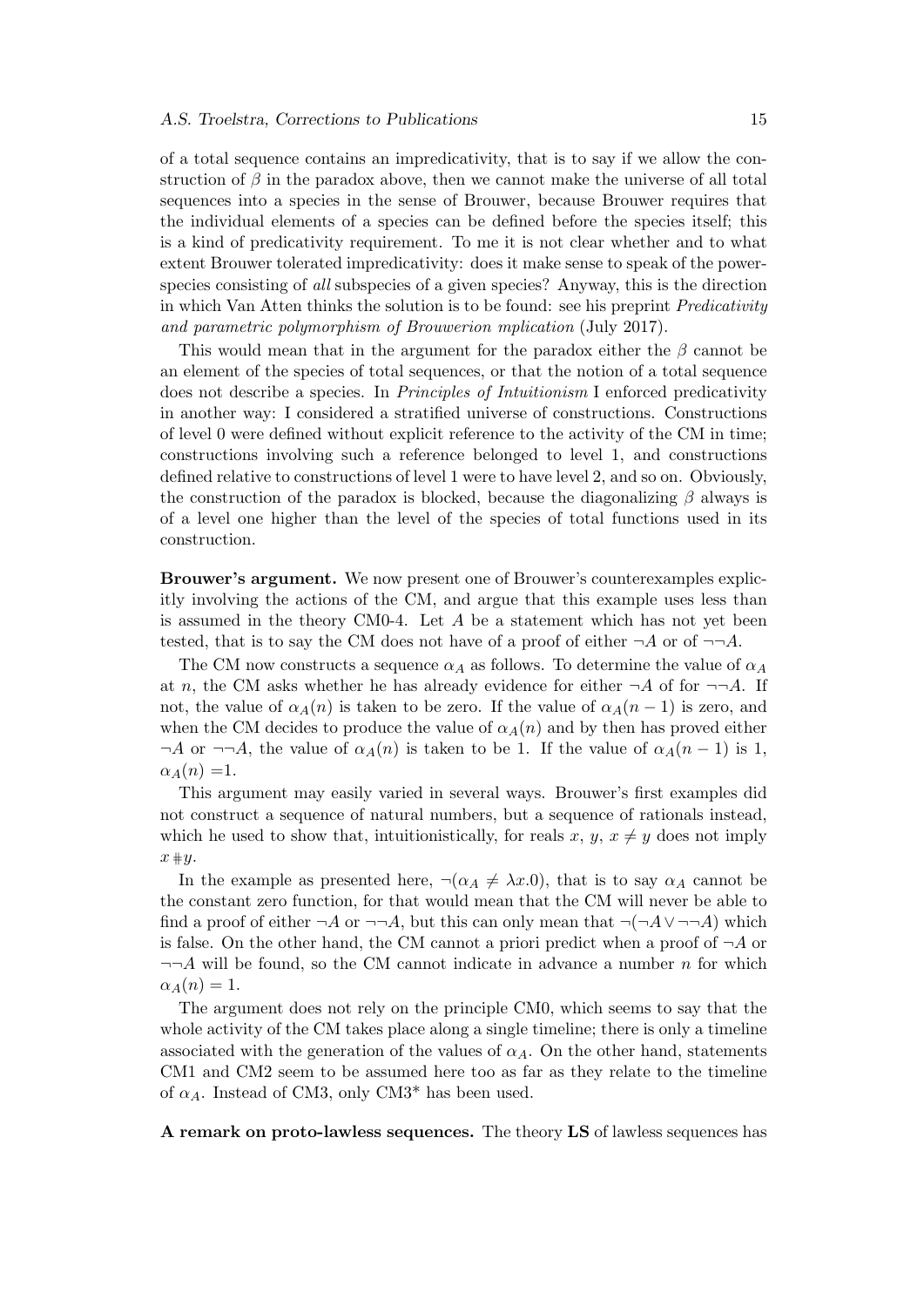only a single existential axiom, stating that to every initial segment there exist some lawless sequence  $\alpha$  with that initial segment. A lawless sequence is often compared with the sequence of the casts of a die, but in that case we cannot guarantee that there is a die which produces a particular finite initial sequence of casts, specified in advance. This leads to a slight modification, proposed by G. Kreisel, of the comparison: a lawless sequence behaves like the casts of a die, where a finite initial sequence of results may be specified in advance (by deliberate placings of the die so to speak). Then it seems natural to consider of lawless sequences without any specification of initial segment; these have been called 'proto-lawless' in the literature.

That this picture of lawless sequences suggested by comparison with the cast of a die is sound, seems to be confirmed by the result that from a single lawless sequence  $\alpha$  we may construct a an enumerable universe of sequences  $\mathbf{U} := \{n * \alpha^n | n \in N\},\$ such that if we assume the variables for lawless sequences in the theory LS to range over U, then all the axioms of LS hold.

However, this is perhaps not the most natural way of looking at the existential axiom for lawless sequences. Let U be any notion of choice sequence (for example, U may be the universe of lawless sequences). If we think of an  $\alpha$  in U as given at any particular stage n in its generation as specified by an initial segment  $\sigma$ , together with a tree of possible continuations, then we may say that an existential statement about choice sequences in  **is satisfied if, starting from the empty segment, there** is a continuation  $\sigma$  such that the statement holds for any element of U beginning with  $\sigma$ .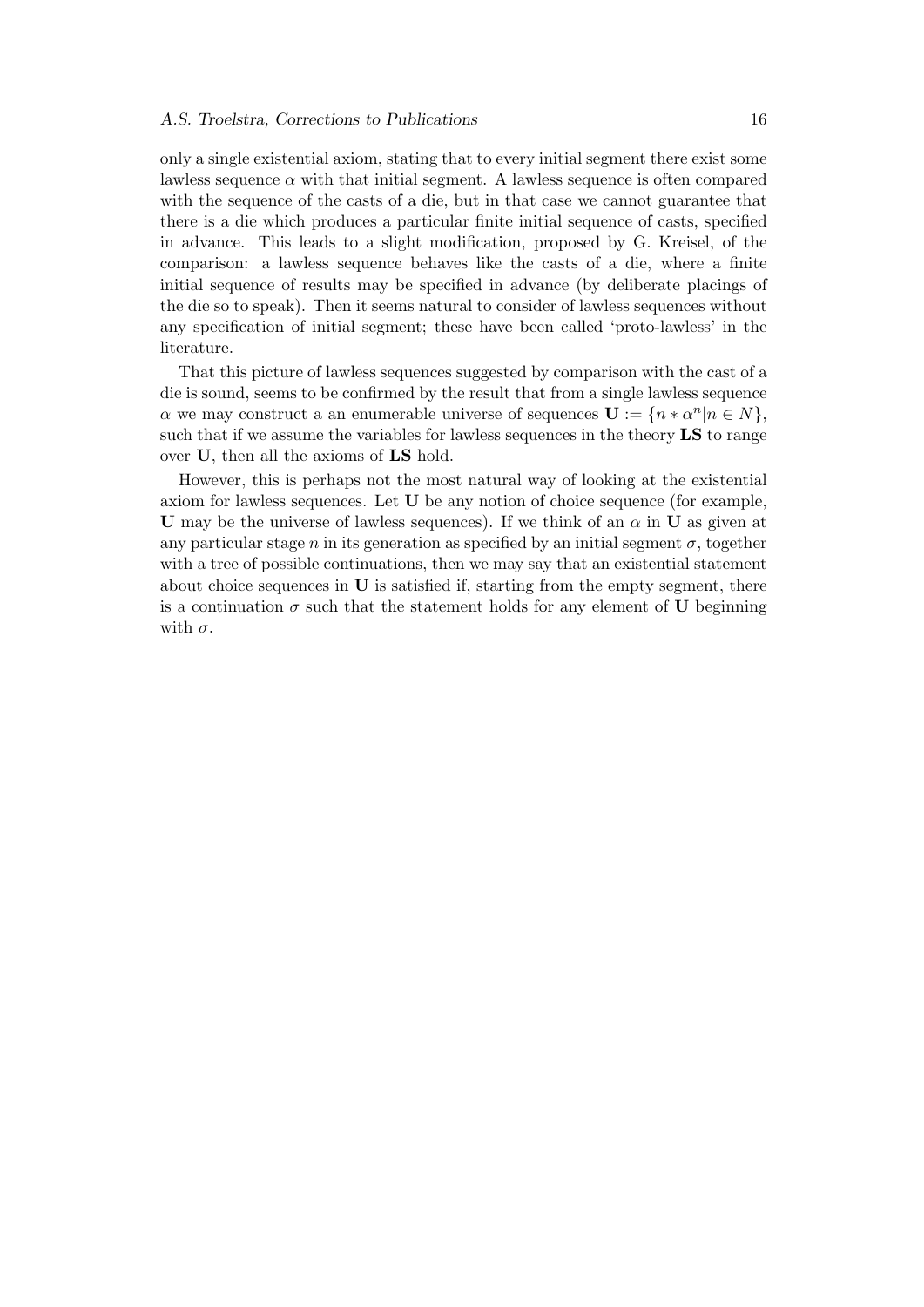# Metamathematical Investigation of Intuitionistic Arithmetic and Analysis – Corrections, 22 June 2009

This report contains corrections and additions to "Metamathematical Investigation of Intuitionistic Arithmetic and Analysis" which appeared in 1973 as number 344 in the "Springer Lecture Notes in Mathematics" series. The book has been out of print for several years now, but is at present available in elctronic form from the publisher. There the present list of corrections is also available.

This report has been typeset in Latex. Wavy underlining in the original text is now interpreted as boldface, underlining as italics. Double wavy underlining has been interpreted by a sans serif fount. However, we have retained double underlining and did not replace it by Fraktur.

A first list of Errata appeared in 1974 as a report of the Mathematical Institute of the University of Amsterdam; many more errata have been discovered since then. In particular I should like to thank Marc Bezem, Susumu Hayashi, Jane Bridge Kister, Jaap van Oosten and Jeffery Zucker for bringing corrections to my notice.

The counting of lines includes the lines in displayed formulas; for indications, e.g. a name or a number for a group of displayed lines, which are between lines so to speak, an ad hoc indication will be chosen.

Underlining in the original text has been rendered as italics in these correction; double underlining has been rendered as such, but a double wavy underlining corresponds to a sans serif letter in these corrections.

XIII Add below the summary of §6:

§7 Applications: proof theoretic closure properties 258 List of rules  $(3.7.1)$  — closure under ED, DP, CR<sub>0</sub>, ECR<sub>0</sub>, ED', ACR, IPR<sup> $\omega$ </sup>  $(3.7.2-5)$  — closure under CR  $(3.7.6)$  — closure under ECR<sub>1</sub>  $(3.7.7-8)$  extensions to analysis (3.7.9)

- 6 In 1.1.7, interchange " $\vee I_r$ " and " $\vee I_l$ ".
- $7_{13}$  Read " ∃E " for " ∃I ".
- 8 Read "essentially".
- 8 In the first proof tree, " $B \to \lambda$ " should be " $B \to \lambda$  (2)" and "(2)" should be repeated at the lowest horizontal line.
- $16^{13}$  Read " A" for " F".
- 18 In 1.3.3 the axiom

$$
x_i = x'_i \rightarrow \phi(x_1, \ldots, x_i, \ldots, x_n) = \phi(x_1, \ldots, x'_i, \ldots, x_n)
$$

(for any *n*-ary function constant  $\phi$ ,  $1 \leq i \leq n$ ) can be replaced by the corresponding axiom for S only:

$$
x = y \to Sx = Sy,
$$

since the general case can be established by induction (since all  $\phi$  except S are introduced by schemas for primitive recursive functions).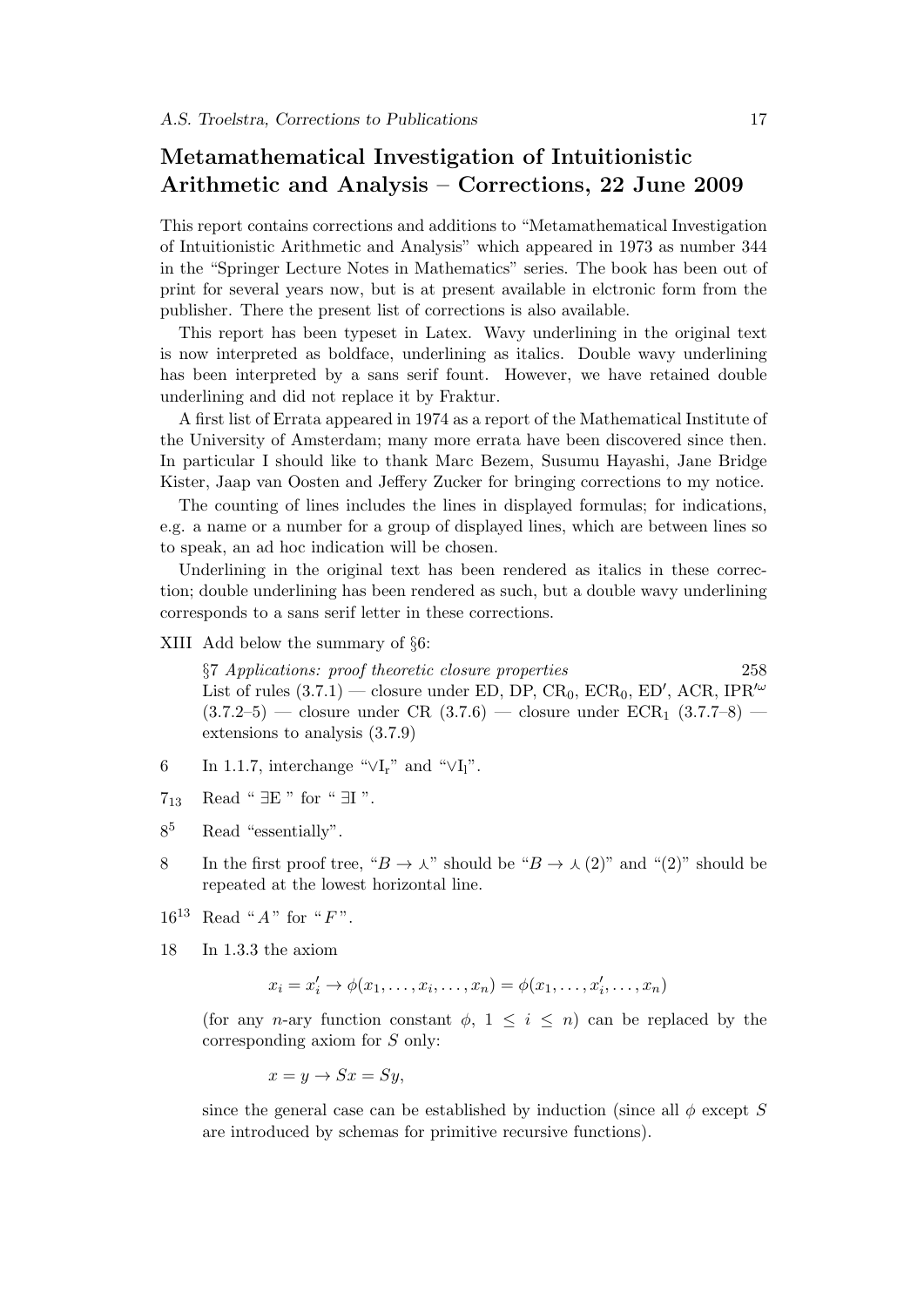- $18_{11}$  Read "Defining" for "Definining".
- 19 Add at the bottom of the page rules expressing the functional character of the  $F_k$ :

$$
\frac{F_k t_1 \dots t_{n-1} t_n \qquad F_k t_1 \dots t_{n-1} t'_n}{t_n = t'_n}.
$$

- 20<sup>8</sup> Replace " $F'_{k_m}$ " by " $F_{k_m}$ ".
- 25 Addition to second paragraph of (D) : "Canonical" essentially means that the arithmetization provably satisfies the "same" inductive closure conditions as the predicate itself.
- 26<sup>3</sup> Read "  $\ulcorner t \urcorner$ " for " t".
- 26<sup>5</sup> Read "that  $\ulcorner A(\bar{x}_1, \ldots, \bar{x}_n) \urcorner$  stands for ...".
- 27<sup>8</sup> Read "  $\simeq$  " for " = ".
- 27 Add at the bottom of the page a paragraph:

We follow Kleene 1952 and use  $\Lambda x.t. t$  a p-term, to indicate a gödelnumber for t as partial recursive function of  $x$ ; if t contains, besides the free variables  $x, x_1, \ldots, x_n, \Lambda x.t$  is a (primitive) recursive function of  $x_1, \ldots, x_n$ .

- 29<sub>2</sub> Read " $y_0$ " for " $y$ ".
- 29<sub>1</sub> Read " $y_1$ " for " $y$ ".
- 33<sub>10</sub> Read "We put  $\lceil \xi t_1 ... t_n \rceil = ...$ ".
- 41<sub>2</sub> Read "  $t' \not\equiv x^{\sigma}$  " for "  $t' \neq x^{\sigma}$  ".
- $44^{17}$  Replace "slightly ... is" by "seemingly stronger (but in fact equivalent) variant is".
- $44^{19-21}$  Delete "In ... EXT-R'."
- $446 45^5$  Replace these lines by the following:

The following two propositions are due to M. Bezem (Equivalence of Bar Recursors in the Theory of Functionals of Finite Type, Archive for Mathematical Logic 27 (1988), 149–160).

PROPOSITION. The rule  $EXT-R'$  is derivable in qf-WE-HA $\omega$ .

PROOF. Assume EXT-R, and let  $\vdash P \rightarrow s_1 = s_2, \vdash Q[x/t_1]$  Here  $s_1 = s_2$  as usual is shorthand for an equation between terms of type  $0 s_1x_1x_2...x_n =$  $s_2x_1x_2...x_n$ , where  $x_1, x_2,...,x_n$  are variables not free in P,  $s_1, s_2$ . Without loss of generality we can assume  $P \equiv (t_1 = 0), Q[x] \equiv (t[x] = 0)$  (x not free in P,  $s_1, s_2$ . Below we shall abbreviate  $t[x/s]$ , for arbitrary s, as  $t[s]$ . So we have

(1)  $\qquad \vdash t_1 = 0 \rightarrow s_1 = s_2, \quad \vdash t[s_1] = 0.$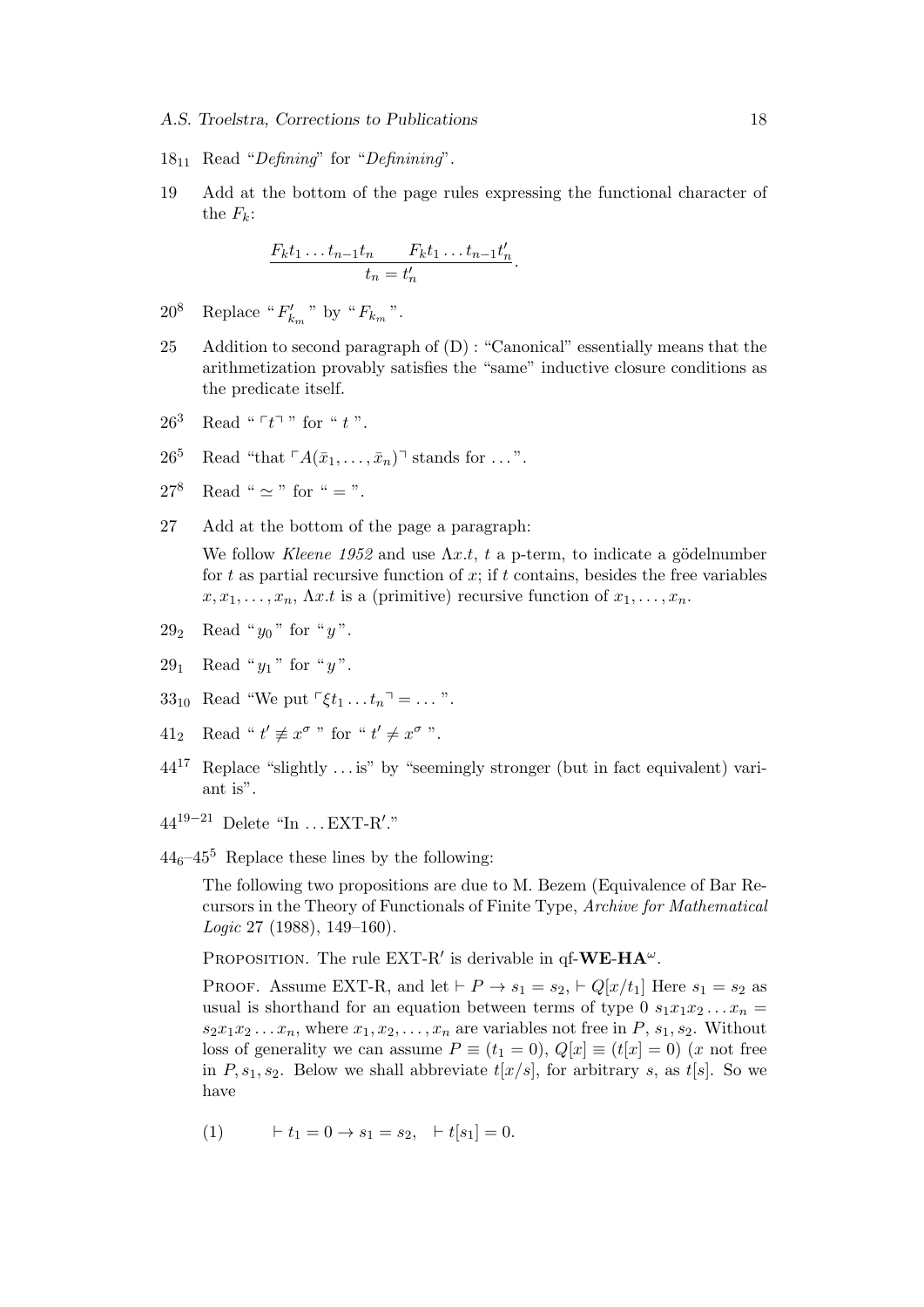Define

$$
s_i' := \mathbf{R}_{\sigma} s_i 0^{(\sigma)(0)\sigma}, \quad s_i \in \sigma.
$$

Then, with  $x \notin FV(s_i), i = 1, 2$ :

$$
\vdash x = 0 \to s_i' x = s_i, \qquad \vdash x \neq 0 \to s_i' x = 0^{\sigma}.
$$

Applying EXT-R to  $s_i'0 = s_i$  yields  $\vdash t[s_i] = t[s_i'0]$ . By replacement (i.e.  $x = y \rightarrow t[x] = t[y]$  we obtain

$$
\vdash t_1 = 0 \to t[s'_i 0] = t[s'_i t_1].
$$

Since also (1) holds, and  $t_1 = 0$  is decidable  $\vdash s_1't_1 = s_2't_1$ , so again using EXT-R

$$
\vdash t[s_1't_1] = t[s_2't_1],
$$

hence

$$
\vdash t_1 = 0 \to t[s_2] = t[s_2'0] = t[s_2't_1] = t[s_1't_1] = t[s_1'0] = t[s_1] = 0.
$$

Q.e.d.

PROPOSITION. The deduction theorem holds for qf-WE-HA<sup> $\omega$ </sup> + EXT-R', hence also for qf- $\mathbf{WE}\text{-}\mathbf{HA}^{\omega}$ .

PROOF. It suffices to prove the deduction theorem for the system with EXT- $R'$ , and in this case the deduction theorem is easy.

4516,<sup>17</sup> Delete these lines.

- 55<sub>1</sub> Read "  $z < x$  " for "  $z < z$  ".
- 56<sub>12</sub> Read "  $Q(x, y)$ " for "  $Q(0, y)$ ".
- $56<sub>6</sub>$  Read " T " for " T ".
- $58_{12}$  Read " T " for " T ".
- 59 Add at the bottom: "Cf. also Luckhardt 73, pp. 66–67."
- $63^{10}$  Delete the first equation.
- $67_{11}$  At end of line we add "assumed to be provably linear in  $AA$ ".
- 71<sup>15</sup> Read "  $\sigma((Q_2 V_n)A) \equiv (Q_1 v_{m+n+1})\sigma(A), \ldots$  ".
- 74 In comparing section 1.9.14 with more recent literature (such as A.S. Troelstra, D. van Dalen, Constructivism in Mathematics, Amsterdam 1988), it is to be noted that definedness of a term containing functions and numbers with partial application is here supposed to be defined in the sense of Kleene 1969, that is to say a function applied to an argument is defined if we can sufficiently many values of the function to find its value at the argument; this convention does not agree with the logic of partial terms with its strictness condition.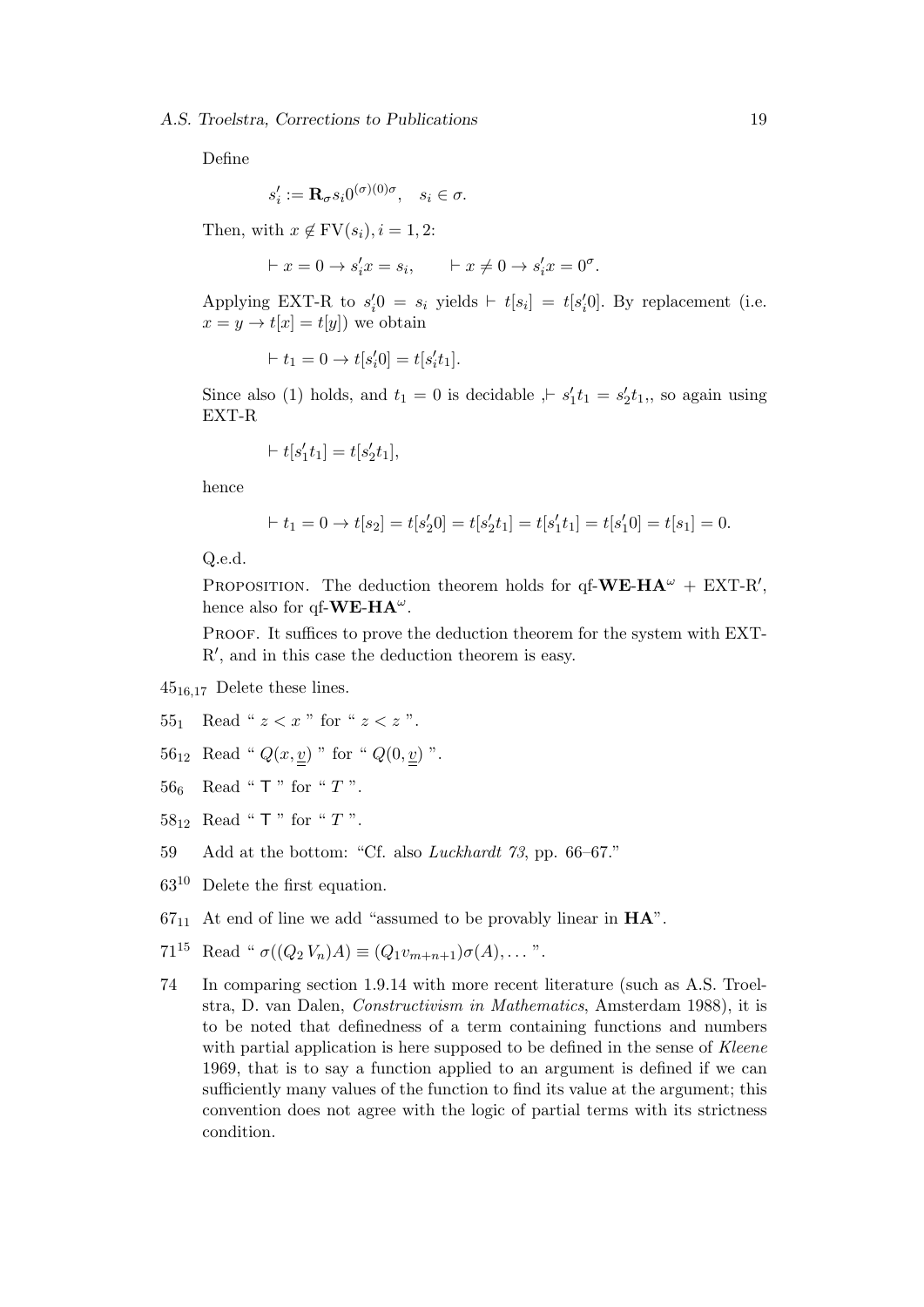- A.S. Troelstra, Corrections to Publications 20
- 75<sup>4</sup> Read "  $U(\text{lth}(u)) = y$  " for "  $U(\text{lth}(u) = y)$ ".
- 75<sub>5</sub> Read "  $x$  " for "  $\alpha$  ".
- $80_{13}$  Addition to 1.9.23: "Cf. also Kreisel 1967, page 249, where the role of generalized bar induction in proving the continuous functionals to be a model of bar recursion is mentioned."
- 83<sub>18,13</sub> Read "  $0_{\sigma}$  " for "  $0^{\sigma}$ ".
- 83<sub>10</sub> Read "  $B_{\sigma}$ yzu $(c * \hat{v})$ c " for "  $B_{\sigma}$ yzuc $(c * \hat{v})$ c ".
- $91<sup>12</sup>$  Add " In *Friedman B* it is shown that for r.e. axiomatizable extensions of HA, DP implies ED. ".
- $94<sub>4.5</sub>$  Replace by: "In *Luckhardt A* it is shown that the principle is equivalent to M. "
- 95 Add at the end of 1.11.6:

It has been noted by C.A. Smorynski that, for theories with decidable prime formulas,  $IP + M$  together amount to the principle of the excluded third. E.g. for HA,  $HA + IP + M = HA<sup>c</sup>$ , which is seen as follows. Assume  $A \vee \neg A$ to be proved already in  $HA + IP + M$ , and consider  $\exists xAx$ . By M,  $\forall x(Ax \vee$  $\neg Ax$ )& $\neg \neg \exists x Ax \rightarrow \exists x Ax$ ; by the induction hypothesis and IP, this implies  $\exists xAx\vee \neg \exists xAx$ . Application of propositional operators preserves decidability, and  $\forall xAx \leftrightarrow \neg \exists \neg Ax$  by the decidability of A, hence  $(\forall xAx \vee \neg \forall xAx) \leftrightarrow$  $(\neg \exists x \neg Ax \vee \neg \neg \exists x \neg Ax) \leftrightarrow \neg \exists x \neg Ax \vee \exists x \neg Ax$ , hence  $\forall x Ax \vee \neg \forall x Ax$ .

- 95<sub>4</sub> Replace "  $\alpha x = Uz$ " by "  $\alpha y = Uz$ ".
- 98<sup>6</sup> Read " $x_1^{(\sigma)\tau}$  $\int_{1}^{(\sigma)\tau}$  " for "  $x^{(\sigma)\tau}$  ".
- 111<sup>9</sup> Read "  $t_1 \equiv t'_1$  " for "  $t_1 \equiv t'$  ".
- 113<sub>4</sub> Read "  $\mathbf{H} \vdash t = \bar{n}$  ".
- $114^{21,22}$  Delete the sentence beginning "For yet another ...".
- 117<sub>6</sub> Read "and t is" for "and  $\tau$  is".
- 119<sup>4</sup> Read "... representing  $\alpha n$ ).".
- 125<sub>1</sub> Read "  $(\sigma)(\tau)\sigma$ " for "  $(\sigma)(\tau), \sigma$ ".
- $126^{10}$  Read "of" for "if".
- $128^{12,13}$  The open problem has been solved by M. Bezem, in the sense that the two structures are isomorphic: J.S.L. 50 (1985), pp. 359–371.
- 129 Add between lines 6 and 7:

If we replace in the right hand side of this equivalence  $A$  by a predicate letter X, we have the inductive condition  $B(X, x, y)$  characterizing A.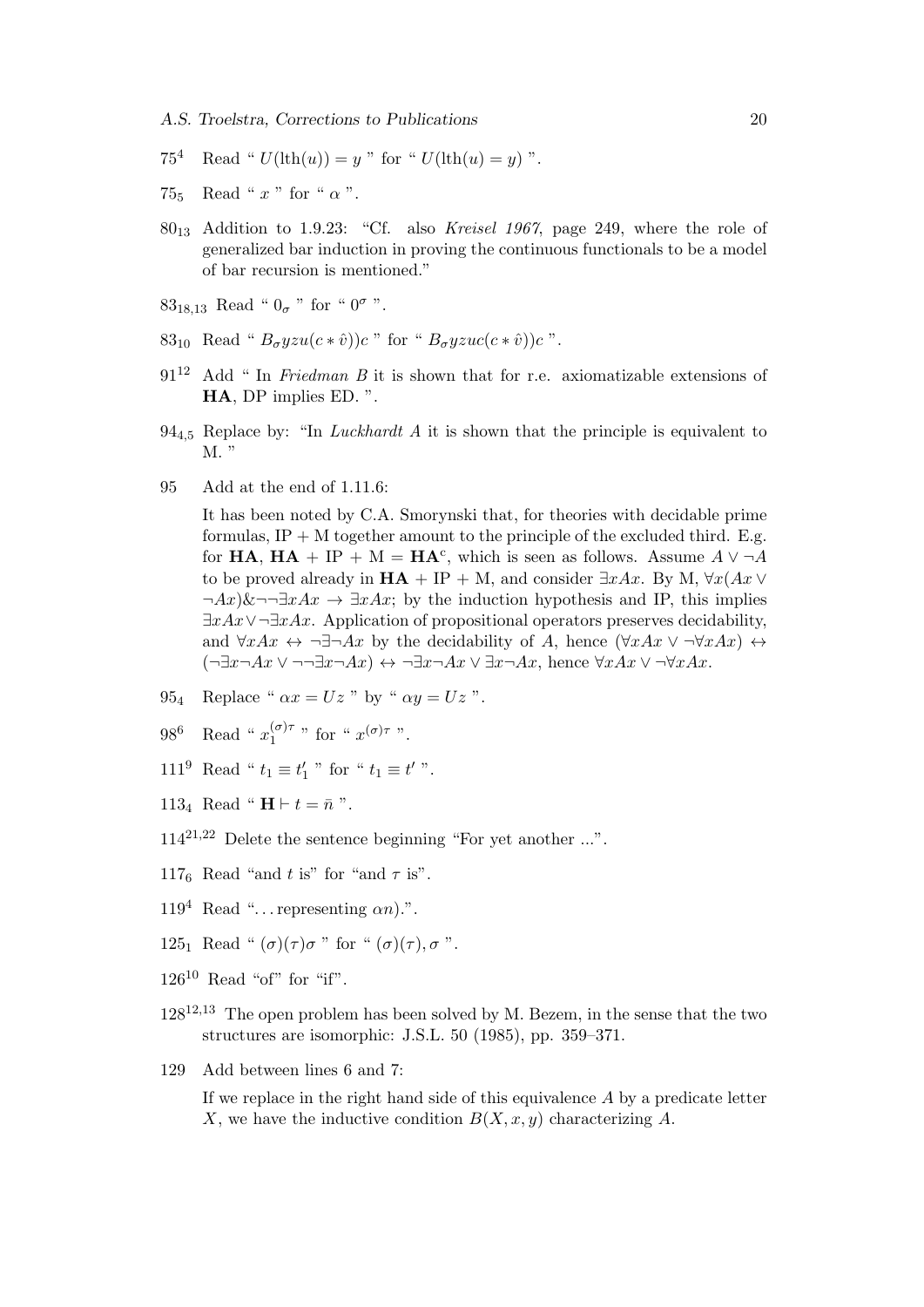- 132<sup>18,20</sup> Replace " I-HA<sup> $\omega$ </sup> " by " I-HA<sup> $\omega$ </sup> + IE<sub>0</sub> ".
- $133<sup>4</sup>$  Delete ", CTM', CTNF' ".
- $133^{10,11}$  Replace final comma by stop in line 10 and delete "CTM', CTNF'" in line 11.
- $133_{5.4}$  Read " CTNF' " for " CTNF ".
- 141<sup>10</sup> Read "  $W_{\sigma}^{1}$  " for "  $I_{\sigma}^{1}$  ".
- $144^8$  Read " (4) " for " (1) ".
- 147<sub>1</sub>,148<sup>1</sup> Read "  $p_q$  " for "  $p_k$ ".
- 148<sup>1</sup> Insert before comma " $\& \{z\}(p_q) = \{z\}(y)$  (since  $z \in E(V)$ ,  $y \in V^*$ )".
- 158<sup>13</sup> Read "  $t = e^s$  " for "  $t = s$  ".
- $158^{16}$  Read " CTNF " for " CTNF' ".
- 158<sub>11</sub> Read "  $x^2[\Sigma(\Pi x^2)\Pi]$  ".
- 158<sub>9</sub> Read ", that  $\Sigma(\Pi x_1^2)\Pi$  and ".
- 158<sub>8</sub> Read "  $\Sigma(\Pi x_2^2)\Pi$  in the model ".
- $159^{12}$  Read "... which  $x^1\overline{n}_i$  contr  $\overline{\alpha n_i}$  has".
- 159<sub>14</sub> Read "  $t' \in 2$  " for "  $t' \in z$  ".
- $159_{1,2} 160^{1-4}$  Replace these lines by:

$$
t^2 \alpha = \begin{cases} 0 \text{ if } \exists i (1 \le i \le k \ \& \bar{\alpha}_1(k+1) = \bar{\alpha}(k+1) \\ m+1 \text{ otherwise, where } m = \max\{\alpha_i(y) \mid 1 \le i \le k, \ 0 \le y \le k\}. \end{cases}
$$

Now  $F t^2 \neq 0$ ; for,  $\overline{(\pi_{0,0}0)}(k+1), \ldots, \overline{(\pi_{0,0}k)}(k+1)$  are all distinct, hence one of them, say  $\overline{(\pi_0_0 k_0)}(k+1)$   $(0 \le k_0 \le k)$  is distinct from all  $\overline{\alpha_1}(k+1), \ldots$  $\bar{\alpha}_k(k+1)$ , and therefore  $t^2(\pi_{0,0}k_0) = m+1$ ; but then  $\overline{(\lambda x^0 \cdot t^2(\pi_{0,0}x))}(k+1)$ differs from all  $\bar{\alpha}_1(k+1), \ldots, \bar{\alpha}_k(k+1)$ , and thus  $Ft^2$  takes the value  $m+1$ .

- $160<sub>1</sub>$  Read " = " for "  $\equiv$  ".
- $161^{12}$  Delete "not".
- 164 Remark to be added at the end of 2.8.5: J.M.E. Hyland showed in his thesis that Scarpellini's model coincides with the model ECF ".
- 167<sup>7</sup> Read "establishing" for "establish".
- 173 Remark to be added in 2.9.10:

If a coding by functions is given for the elements of  $\sigma^{\vee}$ , such that there are continuous  $\Phi_0$ ,  $\Phi$  with  $\Phi_0 \xi$  the length of the sequence coded by  $\xi$ ,  $\Phi(n, \xi)$  the n-th component extracted from  $\xi$ , then one can construct a bijection between two codings of this kind."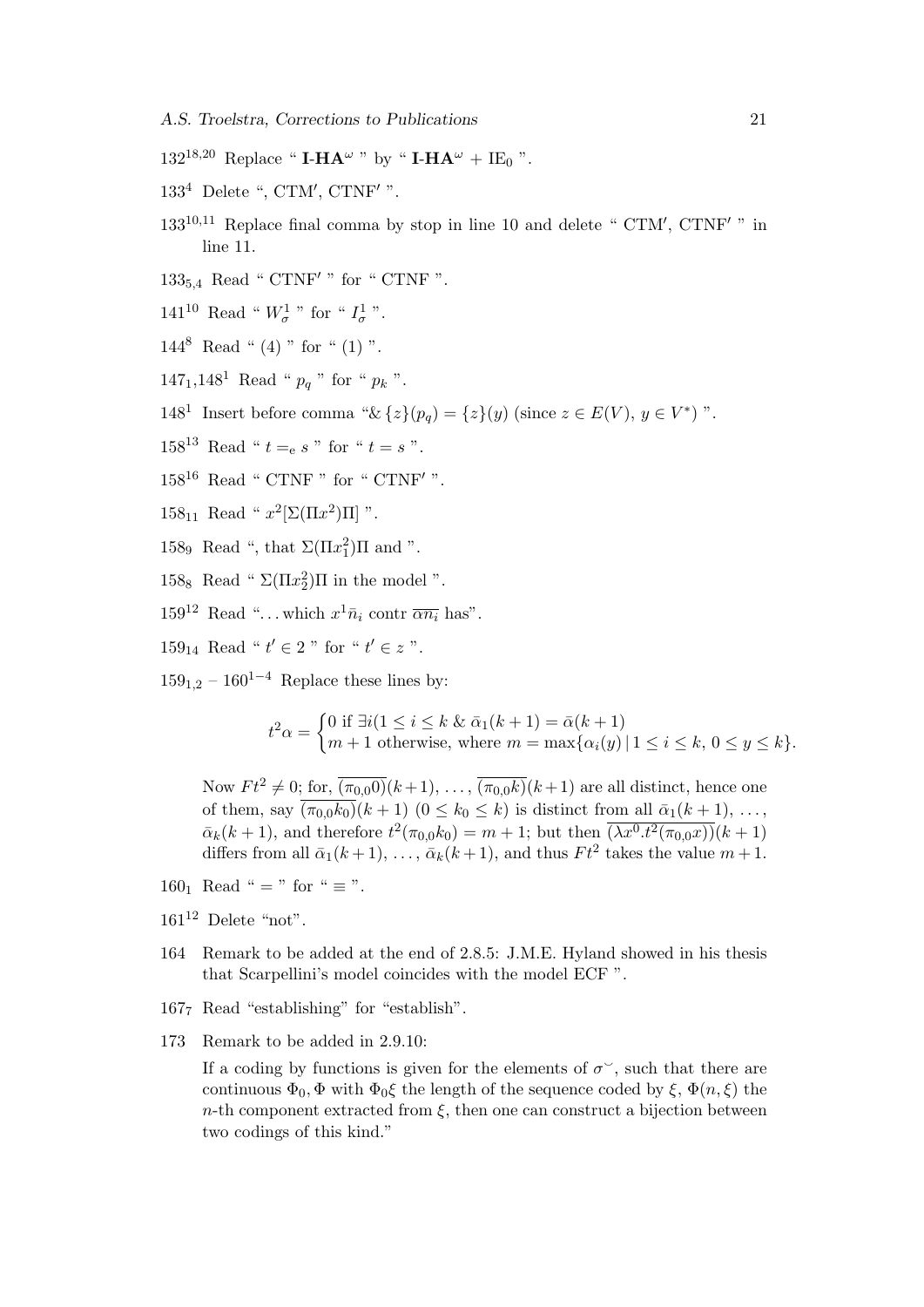- $179^{17}$  Read "  $HA^{c} + G_1$ .
- $180^6$  Read " | F holds " for " | holds ".
- $180_{13}$  read " P " for " D ".
- 183<sup>2</sup> Read " PCA). " for " P A). ".
- 184<sup>17</sup> Add after " terms ": "satisfying  $(t \in V \text{ and } t' = t \Rightarrow t' \in V)$ ".
- 188<sup>17</sup> Read "mathematical".
- 189<sup>12</sup> Read "  $\& P(B(j_1x))$  " for "  $\& P(A(j_1x))$  ".
- 190<sub>17</sub> Delete ", and  $P(F_1^*), \ldots, P(F_n^*)$ ".
- 190<sub>12</sub> Delete " Also  $\forall x P(Bx)$ ".
- 190<sub>4</sub> Delete "It follows that ... hence  $P(C)$ .", and replace "Also" by "Then".
- 192<sup>1</sup> Add after "hence": "  $!t \& t \rvert_P A$  is an abbreviation for  $(\exists x(t \simeq x \& x \rvert_P A))$ ".
- $192_{1-7}$  The argument given in the first edition is not correct. The result is a consequence of the unprovability in HA of the DP, which has been proved by J. Myhill (A note on indicator functions, Proc. Amer. math. Soc. 29 (1973), 181–183) and by Friedman in a stronger form (On the derivability of instantiation properties, J.S.L. 42 (1977), 506–514).
- 194<sub>10</sub> Insert "  $HA \vdash$  " between " (ii) " and "  $A(\underline{a}) \rightarrow !\psi(\underline{a}) \& \dots$  ".
- 194<sup>9</sup> Replace this line by

*Proof.* The "only if" part is established as follows. Assume  $\vdash A \underline{a} \leftrightarrow B \underline{a}$ , B almost negative. Then there is a recursive  $\phi$  such that  $\vdash \forall u(u \, rA \underline{a} \rightarrow !\{j_1 \phi \underline{a}\}(u))$  $\& \{j_1\phi_1\}(u)$  r $B\underline{a}$ ), and  $\vdash \forall u(u \r{r}B\underline{a} \rightarrow \lbrace j_2\phi_2\rbrace(u) \& \{j_2\phi_2\}(u) \r{r}A\underline{a}$ ), which together with 3.2.11 for B readily yields the desired conclusion.

- 194<sub>2</sub> Read "  $Uv \r A\underline{a}$ " for "  $v \r A\underline{a}$ ".
- 198 Add after 3.2.22:

Remark. In the writings of the Russian constructivist school (cf. e.g. Dragalin 1969) one finds the following extension of  $CT_0$ :

$$
CT' \qquad \forall x(\neg Ax \to \exists y Bxy) \to \exists u \forall x(\neg Ax \to \exists v(Tuxv \& B(x, Uv))).
$$

However, in the presence of M this is equivalent to  $ECT_0$ , i.e.

$$
HA + ECT_0 + M = HA + CT' + M.
$$

To see this, let us first assume  $CT'$ , M, and let  $Ax$  be almost negative. then by M  $Ax \leftrightarrow A'x$ , A' negative, and hence  $\neg\neg A'x \leftrightarrow Ax$  (1.10.8); thus an instance of  $ECT_0$  can be interpreted as an instance of  $CT'$ .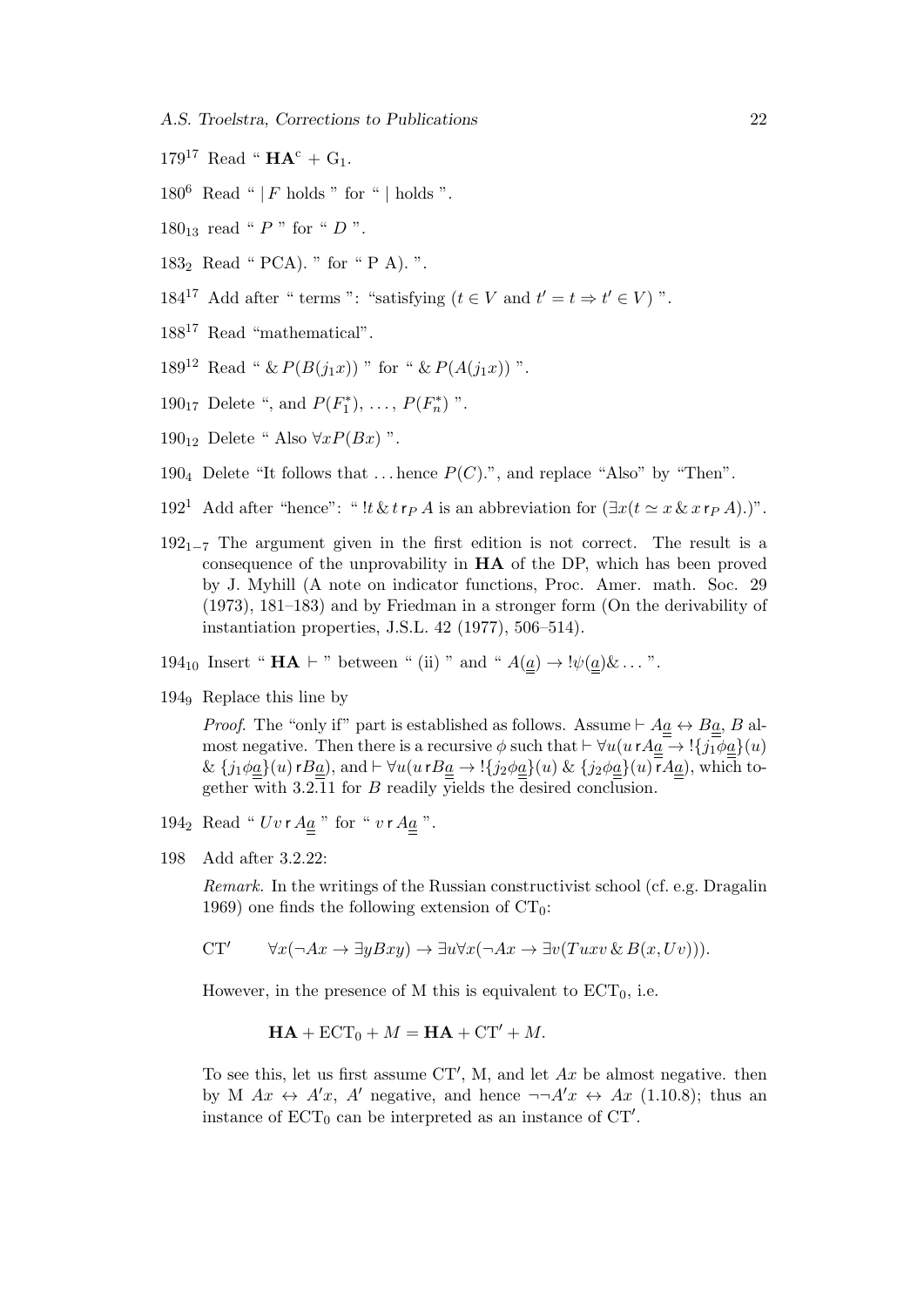Conversely, if ECT<sub>0</sub> and M are assumed, and we let  $\forall x(\neg Ax \rightarrow \exists yBxy)$ , then by  $\text{ECT}_0$ , 3.2.8  $\neg Ax \leftrightarrow \exists z(z \, \text{r} \, \neg Ax) \leftrightarrow \forall z(z \, \text{r} \, \neg Ax) \leftrightarrow 0$   $\text{r} \, \neg Ax$ ;  $0 \, \text{r} \, \neg Ax$ is almost negative. Replacing  $\neg Ax$  by  $0 \rightharpoonup Ax$  we have  $\forall x (0 \rightharpoonup Ax \rightarrow \exists y Bxy)$ to which we can apply  $ECT_0$  etc.

200–201 The claim of 3.2.26 is correct, but the proof given is incorrect. The attempted proof in list of Errata from 1974 is also flawed, but J. van Oosten presented me with a proof that  $IP_0$  is derivable from  $ECT_0$  and MP.

Here follows the proof: Assume

$$
\forall x (Ax \lor \neg Ax), \ \forall x \, Ax \to \exists y \, B.
$$

By  $\text{ECT}_0$  there is a number *n* such that

$$
\forall x (\{n\}x = 0 \leftrightarrow Ax), \text{ hence } \forall x (\{n\}x = 0) \rightarrow \exists y B.
$$

Again by  $ECT_0$  there is a number m such that

$$
\forall x (\{n\}x = 0) \rightarrow \exists \{m\}0 \land B(\{m\}0).
$$

Let  $k$  be a number such that

$$
\{k\}j(a,b) = \min_x[\{a\}x \neq 0 \lor Tb0x.]
$$

Since

 $\neg\neg(\exists x(\{n\}x \neq 0) \vee \forall x(\{n\}x = 0)),$  it follows that  $\neg\neg(\exists x(\{n\}x \neq 0) \vee !\{m\}0, \text{ therefore}$  $\neg \neg !\{k\}j(n,m);$  hence with MP  $\exists \{k\}j(n,m).$ 

From this we see, that by the definition of  $k$ 

$$
\{n\}(\{k\}j(n,m)) \neq 0 \to \neg \forall x \, Ax,
$$
  

$$
T(m, 0, \{k\}j(n, m)) \to (\forall x \, Ax \to B(U(\{k\}j(n, m))).
$$

Hence

$$
\exists y (\forall x \, Ax \to By).
$$

- 203 Add after 3.2.29: "Friedman has shown (Friedman B) how to extend qrealizability by a similar trick.".
- 203<sup>4</sup> Read "Cellucci".
- 214<sub>5</sub> Replace "negative" by "  $\exists$ -free (i.e. not containing  $\vee$ ,  $\exists$ ) ".
- $214_{4,3}$  Delete "on the convention ... omitted,".
- $215<sup>1</sup>$  Replace "negative" by "  $\exists$ -free".
- 215<sup>9</sup> Add " **N-HA**<sup> $\omega$ </sup>," after " **HA** $\omega$ <sup>\*</sup>, ".
- 215<sup>11</sup> Read "... sequence  $\underline{t}$  of ...".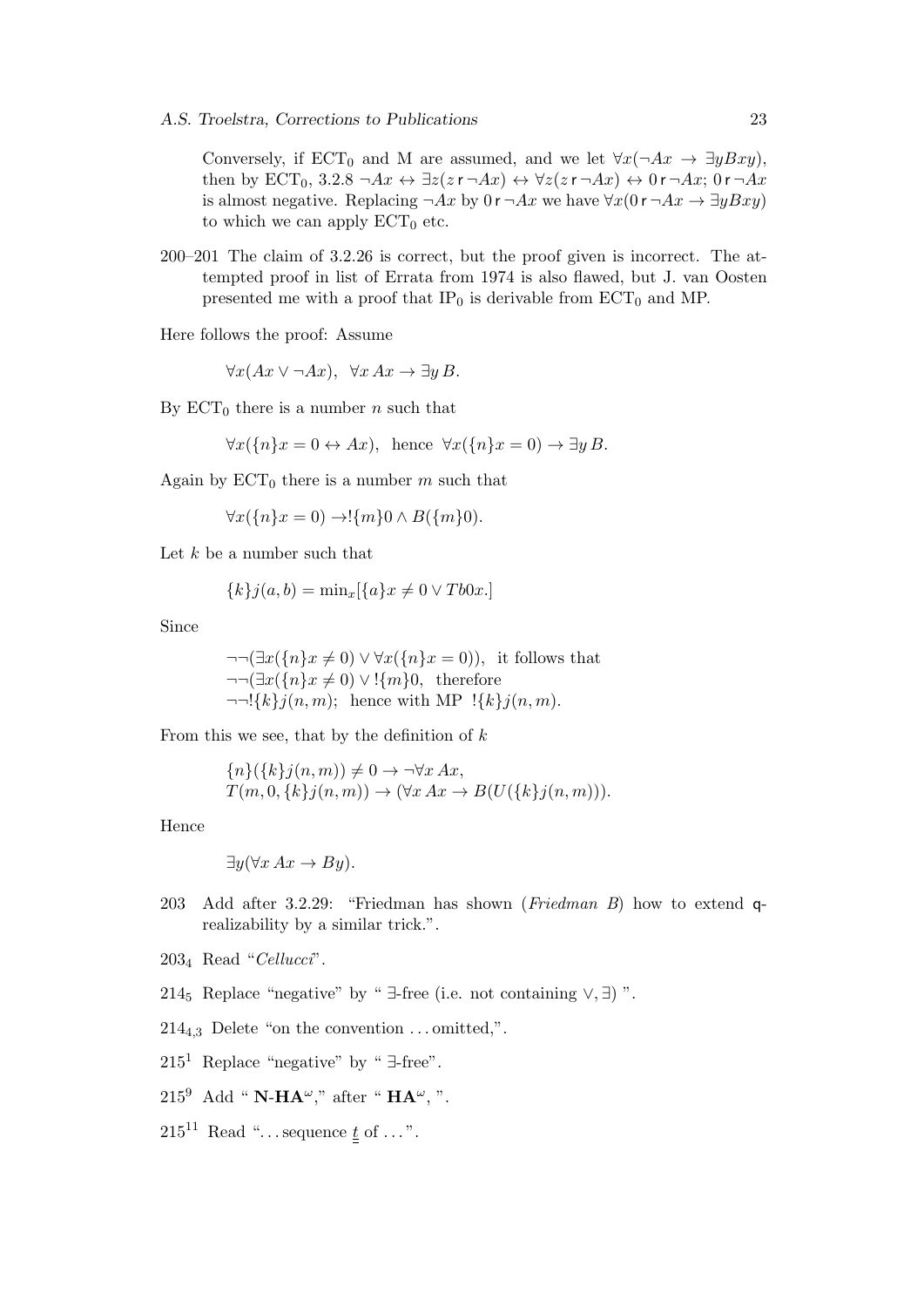- 215<sub>15</sub> Replace "negative" by " $\exists$ -free".
- 216<sup>20</sup> Read "  $y$  mr<sub>P</sub> A " for "  $y$  mr<sub>P</sub> A ".
- $217^{1,2,17}$  Read " $\underline{T}$ " for " $T$ " (4 times).
- $217^{13}$  Replace this line by:

IP<sup>-</sup> 
$$
(A \to \exists y^{\sigma} B) \to \exists y^{\sigma} (\neg A \to B)
$$

 $(y^{\sigma} \text{ not free in } A, A \exists$ -free, i.e. not containing  $\vee$ ,  $\exists$ )

 $217_{16,15}$  Delete ", taking for ... into account". Add after 3.4.7: Remark. The schema

IP<sup>$$
\omega
$$</sup>  $(\neg A \to \exists y^{\sigma} B) \to \exists y^{\sigma} (\neg A \to B) (y^{\sigma} \text{ not free in } B).$ 

is readily seen to be modified-realizable, hence  $H + IP^{-} + AC + IP^{\omega}$ . Since in systems with decidable prime formulae negative and ∃-free formulas coincide, and for negative  $A \neg\neg A \leftrightarrow A$ , we have in such cases also that IP<sup> $\omega$ </sup> implies IP−.

- 217<sub>10,9,4,2,1</sub> Replace "IP<sup> $\omega$ </sup>" by " IP<sup>-</sup>".
- 217<sub>10</sub> Read "  $H +$  " for "  $H \vdash$  ".
- 217<sub>8</sub> Add after line: "For  $H = HA^{\omega}$ , I-HA<sup> $\omega$ </sup>, HRO<sup>-</sup>, E-HA<sup> $\omega$ </sup>, IP<sup>-</sup> may be replaced by  $IP^{\omega}$ .".
- 217<sup>5</sup> Read "∃-free" for "negative".
- $221<sub>7</sub>$  Read "  $M_{PR}$  " for "  $M_{PR}$  ".
- 221<sup>2</sup> Read "3.4.14" for "3.4.4".
- 222 Add after 3.4.14:

Remark. V.A. Lifschitz has shown (Proceedings of the American Mathematical Society 73 (1979), 101–106) that also  $HA + CT_0! \nvdash CT_0$ , where

 $CT_0! \quad \forall x \exists! y A(x, y) \rightarrow \exists u \forall x \exists v (Tuxv \& A(x, Uv)).$ ".

- 222<sub>2</sub> Read "  $\forall \alpha \neg \neg \exists x$  " for "  $\forall \alpha \neg \neg \exists z$ .
- $223<sup>1</sup>$  Read "... was suggested by results contained in".
- 224<sub>1</sub>,225<sup>1</sup> Read " IP<sup>-</sup> " for " IP<sup>ω</sup> ".
- $226_{16}$  Replace " for " by ". For ".
- $226_8$  Insert after "... numbers" "(provably linear in  $HA$ )".
- 227 Add "( $\prec$  provably linear in  $HA$ )".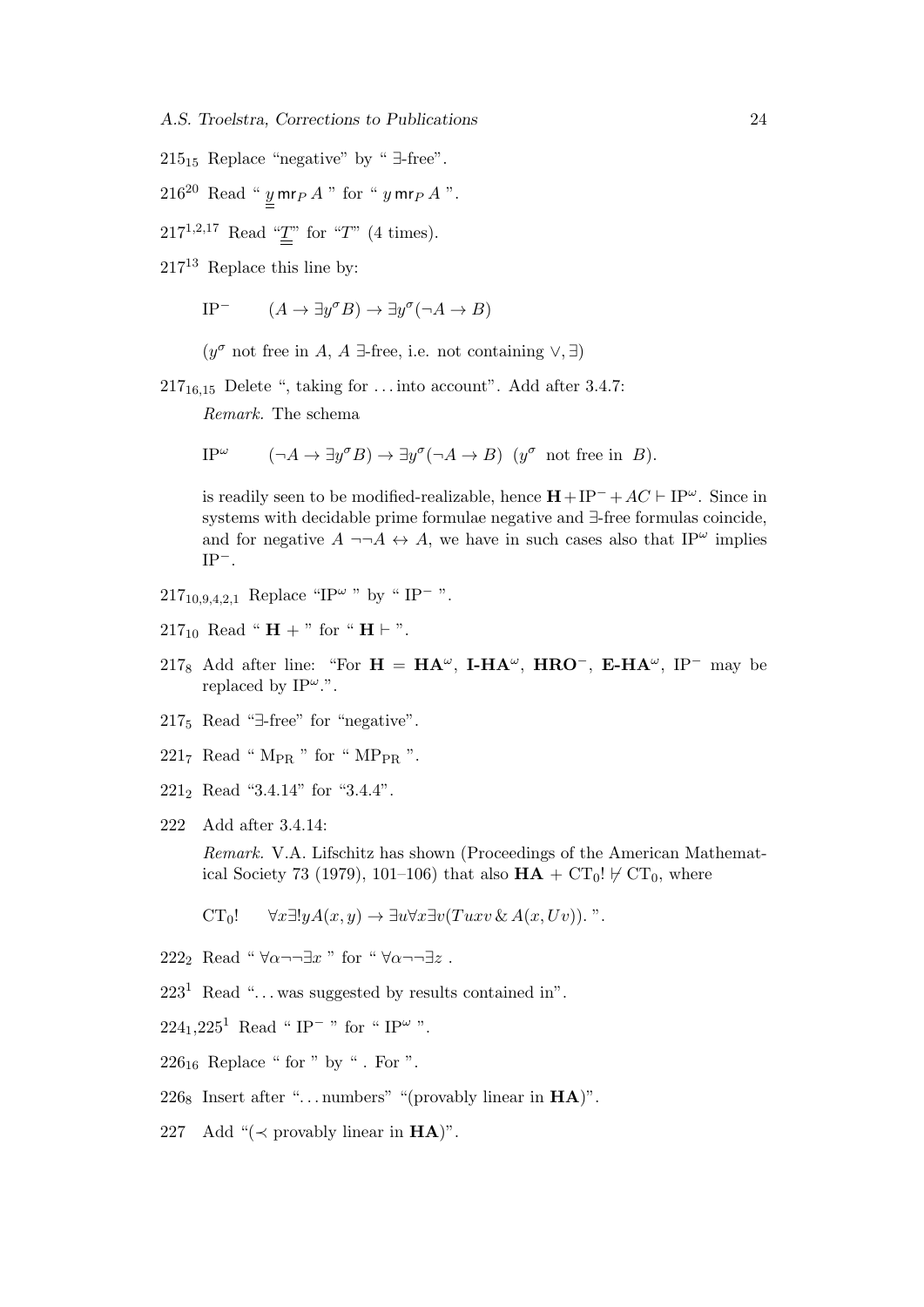- 228<sub>16</sub> Read "  $U^1_{j(n,i)}x$  " for "  $U^1_{j(n,i)}$  ".
- 228<sub>7.6</sub> These lines must read respectively " ...  $\equiv \forall X^* \forall D_X(x \text{ mr } A(X))$ " and "  $\ldots \equiv \exists X^* \exists D_X(x \text{ mr } A(X))$ ".
- $229_{11}$  Read " of  $s^1$  in HRO ".
- $230^5$  Read "eliminating" for elementary".
- 233<sub>5</sub> Read "  $\Pi_2^0$  " for "  $\Pi_z^0$  ".
- 238<sup>4,6,7</sup> Delete "  $]^{D}$  ".
- 239<sub>4</sub> Read "  $(\underline{x}, \underline{v}, \underline{Zv})$ " for "  $(\underline{x}, \underline{vZ}, \underline{v})$ ".
- 240<sup>3</sup> Read "  $\underline{y}$  " for "  $\underline{Yx}$  ".
- $242^{12}$  Read "  $\vdash F^{\mathcal{D}}$  " for "  $\div F^{\mathcal{D}}$  ".
- $242^{17}$  Read "now" for "not".
- $244_{7.6}$  Replace these lines by: If we take everywhere  $X$  to be identically 1, we obtain the Dialectica interpretation.
- $245^{10}$  "Shoenfield" should be underlined.
- 251<sub>4</sub> Delete " **N-HA**<sup>ω</sup>, " and add "; (**N-HA**<sup>ω</sup> + IP<sup>-</sup> + AC)  $\cap$   $\Gamma_1 =$  **N-HA**<sup>ω</sup>  $\cap$  $\Gamma_1$  " (cf. the corrections to page 217).
- 255<sub>6</sub> Read " ... &  $A^*y$ ] ".
- $264^{16}$  Read "  $HA$  " for "  $HA$  ".
- 264<sub>8</sub> Read "  $\rightarrow \exists x^{\sigma} A$  " for "  $\rightarrow \neg \exists x^{\sigma} A$  ".
- 265<sup>1</sup> Read "  $(z \neq 0 \rightarrow \neg A)$  " for "  $(z \neq 0 \rightarrow A)$  ".
- 267<sub>2</sub> Read "  $\exists y (y \, \mathsf{p} \,$  " for "  $\exists (y \, \mathsf{p} \,$  ".
- $273_{17}$  Read " 3.9.13 " for " 3.9.11 ".
- $274^1$  Read "  $3.9.14$  " for "  $3.9.12$  ".
- 274<sup>4</sup> Read " 3.9.15 " for " 3.9.13 ".
- 275<sup>6</sup> Delete " ( ".
- 278 Second proof tree under 4), read "  $\Pi$  " for the highest "  $\Pi_i$  ".
- 279 Replace in the first four proof trees exhibited the occurrences of "A" (but not the A in " $A_1$ ", " $A_2$ ", " $A_a$ " or " $\exists x A x$ ") by "B" (7 occurrences).
- 280 Replace under " 13) " "  $A0$  " by "  $Aa$  ".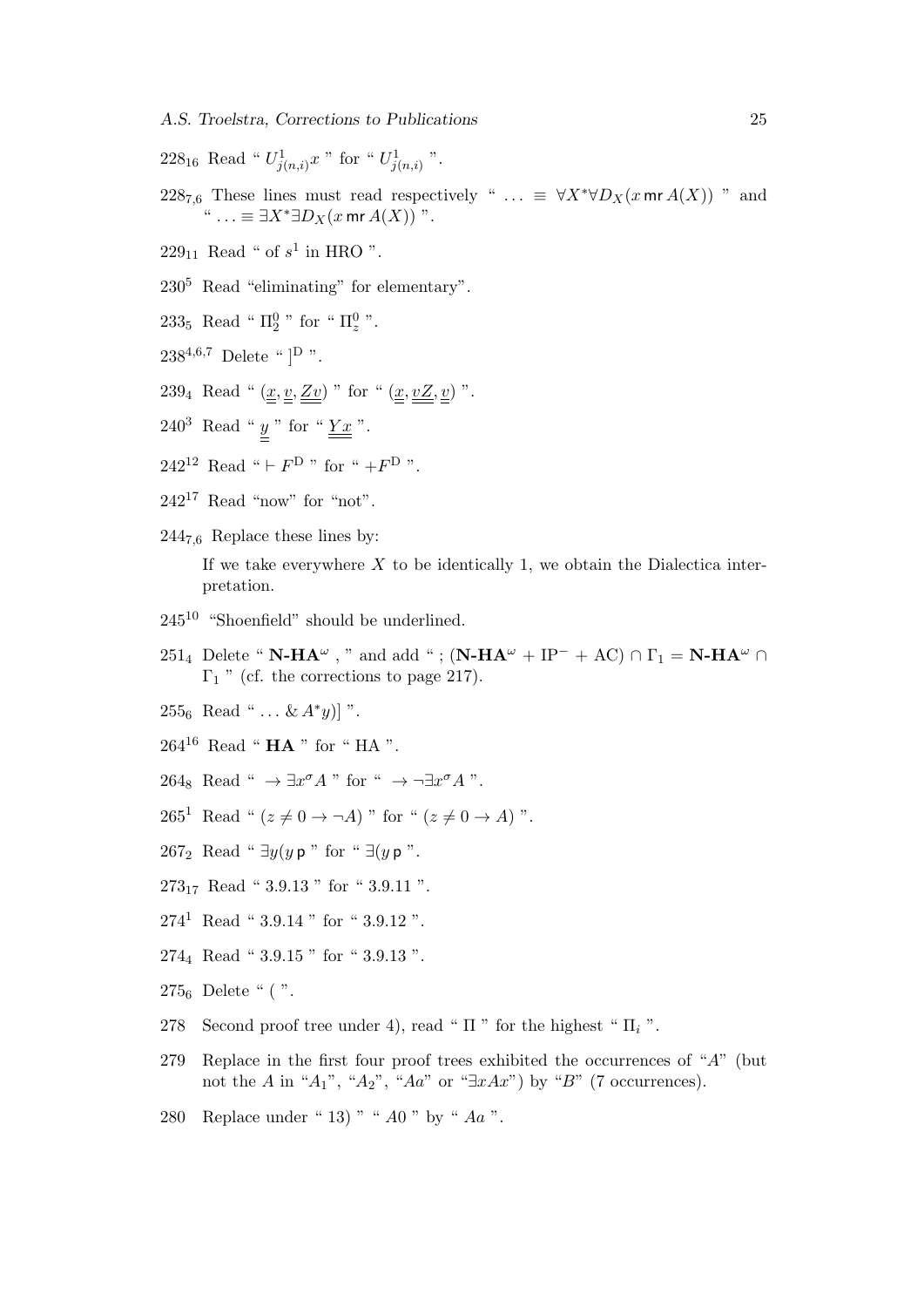- 282<sup>7</sup> Read "  $\Pi' \succ_1 \Pi''$ , (without ...".
- $282^{23}$  Add " of  $\lambda_I$  " at the end.
- 282 In the display at the bottom of the page, the first two lines should be

$$
\Pi \qquad \Pi \qquad \Pi
$$
\n
$$
\underline{A} \quad 0 = 0 \qquad \underline{A} \quad sa = sa
$$

- 283 In the displayed proof tree read "  $\⊂>1E$ " for "  $⊂>E$ ".
- $284<sup>1</sup>$  read "form (*Prawitz*" for "(from *Prawitz*".
- 285 Immediately above the paragraph starting with "This makes it . . . " read

$$
\begin{array}{ccc}\n\Pi' & & \Pi \\
[A] & & \text{for} & [A] \\
\Pi & & \Pi & \Pi \\
B & & B & \end{array}
$$

286 Replace last paragraph of 4.1.7. by:

For applications, we need only a normalization theorem (not a strong normalization theorem) relative to  $\mathcal{R}_{c\lambda}$ ; so if the reader wishes, he may use the preceding remark and delete everything in the proof below referring to  $\lambda$ -contractions.

- $287^{16}$  Read "  $Prd_1(\Pi)$ ,  $Prd_2(\Pi)$ , ... ".
- 287<sub>5</sub> Read "  $SV(Sub(A, \Pi, Prd(\Pi), Ass(\Pi)))$ ".
- 287<sub>2</sub> Read "  $\Pi$  " for "  $\Pi_1$  ".
- 288<sup>9</sup> Insert ", Ass $(\Pi)$ " after "  $Prd_2(\Pi)$ ".
- 288 Directly above footnote, read

$$
\frac{\Pi_i'}{A} \quad \text{for} \quad \frac{\Pi_i}{A}.
$$

- 290<sup>17</sup> Read "  $\Pi' \in \text{PRD}(\Pi)$ ".
- 290 In the first displayed prooftree, replace "  $At$ " by "  $At'$ ".
- 291 The second displayed prooftree should read:

$$
\frac{\Pi'_1 \ \ldots \ \Pi'_n}{A}.
$$

- $292<sup>1</sup>$  Read "condition IV" for " condition II".
- 293 Second line of paragraph starting with "Condition IV for  $\Pi' \dots$ ", read "for  $\Pi$  " instead of "for  $\exists$  ".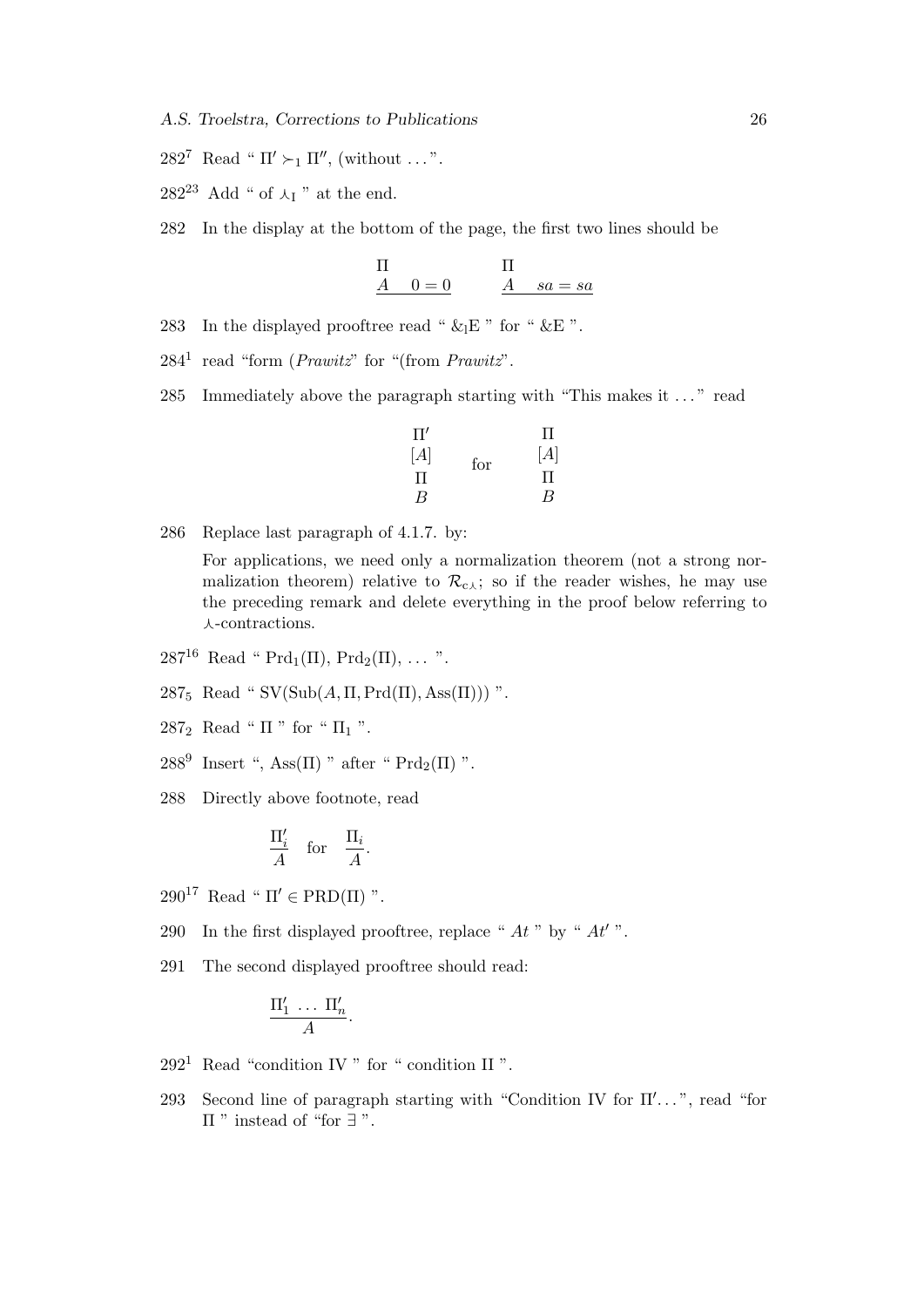- 294 Replace in the second display "  $\Pi_3$ " by "  $\Pi_4$ ", and in the line under this display, replace " $\Pi_4$ " by " $\Pi_5$ ".
- 294 Replace in the third display " $\Pi_3$ " by " $\Pi_4$ ". In the line under the third display, insert after "reduces to": "the left subdeduction of".
- 295<sup>6</sup> Read "  $\Pi_6$  " for "  $\Pi_3$ ".
- 295 In the third display, place in the second proof tree "  $\Pi_0$ " above "  $\exists x \, Bx$ ".
- $295_{12}$  Insert between "condition" and "I": "IV, and hence".
- 295 In the line below the third display, insert before "is SV": "and also

| $\Pi_4$                                                                                                                                                                                                                                                             |
|---------------------------------------------------------------------------------------------------------------------------------------------------------------------------------------------------------------------------------------------------------------------|
| $[B_1t']$                                                                                                                                                                                                                                                           |
| $\Pi_1'(t')$                                                                                                                                                                                                                                                        |
| $[Dt]% \centering \subfloat[\centering]{{\includegraphics[scale=0.2]{img10.png} }}% \qquad \subfloat[\centering]{{\includegraphics[scale=0.2]{img11.png} }}% \caption{The 3D (top) of the estimators in our classification example (panel left).}% \label{fig:3D}%$ |
| $\Pi_1(t)$                                                                                                                                                                                                                                                          |
|                                                                                                                                                                                                                                                                     |

"

- $297^{17}$  Read "  $2.2.25$  " for "  $2.2.31$ ".
- $299^{15}$  Add " (major) " at the end.
- $300^6$  Add after the comma "which may be empty,".
- $300^{9,10}$  Replace "preceding" by "succeeding".
- 301<sup>2</sup> Read "were" for "would be".
- $301^{10}$  Add before " )": "; also,  $A_i$  cannot be discharged by IND, since no application of IND lies below  $A_1$ ".
- $301<sub>6</sub>$  read "  $4.2.8$  " for "  $2.8$  ".
- 302<sup>5</sup> Read "normal" for "formal".
- $302^{14}$  Add "  $\sigma$ " at the end.
- 304<sup>3</sup> Insert "(by 4.2.7)" before " ; ".
- $304^{10}$  Read "were" for "would be".
- $304<sup>11</sup>$  Read "or IND-application occurring" for "occurring".
- $304^{14}$  Replace " IND-application" by " begin with a conclusion of an IND-application".
- $304_{19}$  Read "Let  $\Phi$  denote the ".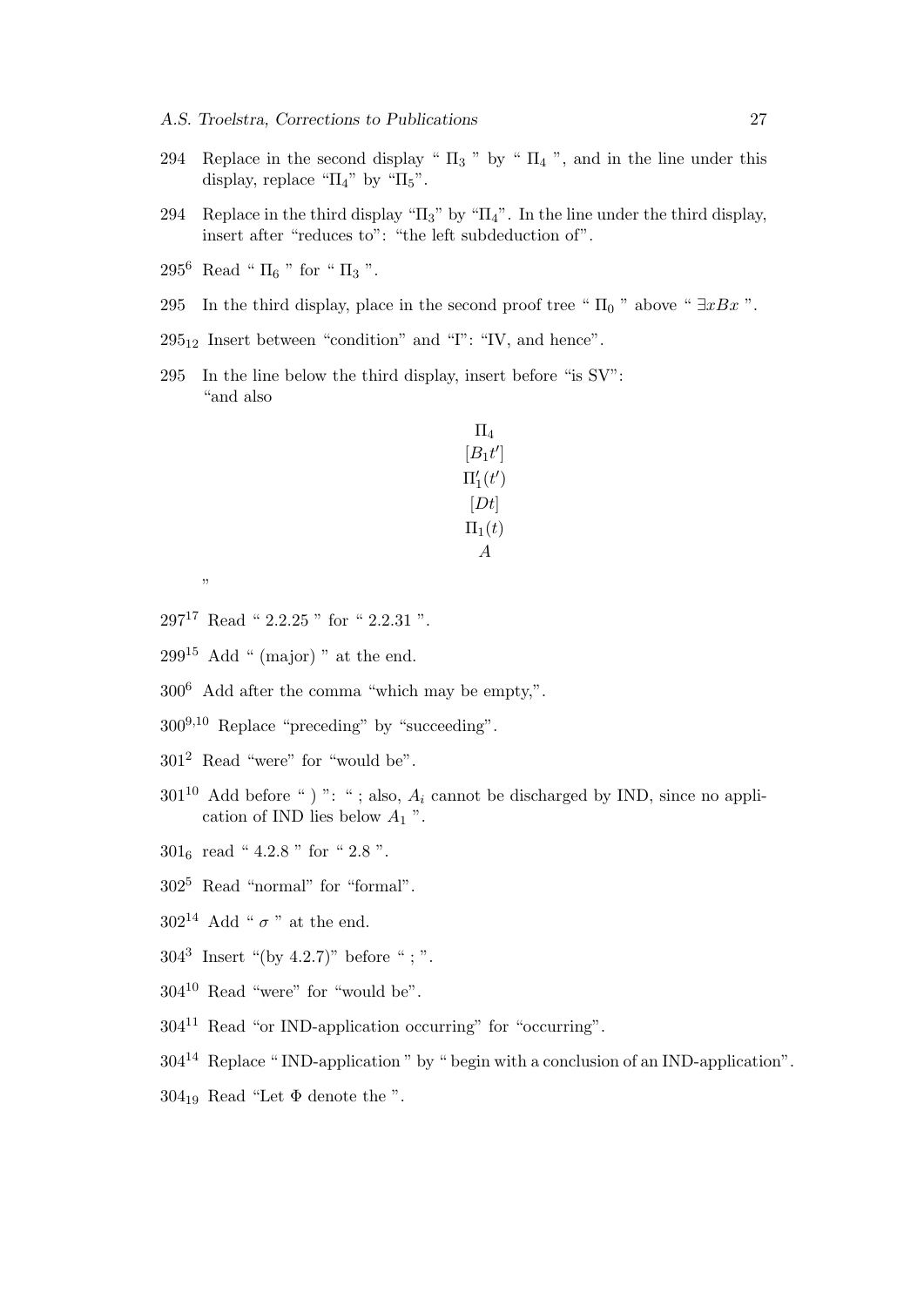304 The proof in subsection 4.2.16 in the first edition contains a gap. Much simpler is the following argument:

**PROOF.** Note that  $\Psi$  is equivalent to a set of Harrop formulas: if  $\exists x P x \in \Psi$ , then we may replace this formula by  $P\bar{n}$  for some  $\bar{n}$  such that  $HA \vdash P\bar{n}$ . Then we can apply 4.2.12.

- $305<sub>1</sub>$  delete ", or  $A<sub>1</sub>$  is a basic axiom ".
- 305<sup>5</sup> Read "  $A_1 \in \Psi$ , i.e. B is prime ".
- 305 Remark at 4.2.17: instead of referring to 3.6.7(ii), it suffices to note that only true closed  $\Sigma_1^0$ -formulae are provable in **HA** and **HA**<sup>c</sup>.
- 306, proof of 4.2.18. This proof is incorrect as it stands, since the conclusion of an IND-application is not necessarily atomic, only quantifier-free. The proof is correct if we replace in the statement of the theorem  $H$ , qf- $HA$  by the corresponding systems with induction for atomic formulas only.

To establish the theorem as stated, we can e.g. proceed as follows: define a path of order 0 to be a path  $A_1, \ldots, A_n$  with  $A_n$  conclusion of the deduction, and define a path of order  $m+1$  to be a path  $A_1, \ldots, A_n$  such that either  $A_n$ is minor premiss of an  $\rightarrow$ E-application the major premiss of which belongs to a path of order  $m$ , or premiss of an IND-application the conclusion of which belongs to a path of order  $m$ .

In a strictly normal derivation, every formula occurrence belongs to some path of order m, for suitable m (since redundant applications of  $\vee$ E, ∃E have been removed). Then one readily proves, by induction on  $m$ , that for a strictly normal derivation of a quantifier-free formula in  $H$  all formula occurrences on a path of order  $m$  are quantifier-free. (Note that here normalization also w.r.t. permutative reductions is necessary, in contrast to other applications. This could have been avoided by reduction of qf-**HA** to a logic-free calculus, which is not a very elegant solution, however.)

 $306_{16}$  Read "  $2.5.7$  " for "  $2.5.6$  ".

- 307, line 2 below second display. Read " $\mathcal{R}_c$ " for " $\mathcal{R}_C$ ".
- 307<sup>2</sup> Read " 4.1.16 " for " 4.1.15 ".
- 308 Last line of first display, replace in proof tree  $\Pi''$  "  $\neg A \rightarrow Bx$ " by "  $\neg A \rightarrow$  $\exists x Bx$  ".
- 309 Replace second sentence of the statement of 4.3.5 by:

Then a spine of Π not ending with an introduction does not contain IPapplications, and ends with an application of a basic rule or an atomic instance of  $\lambda_I$ .

Delete the third sentence.

The proof of 4.3.5. should be reformulated as follows: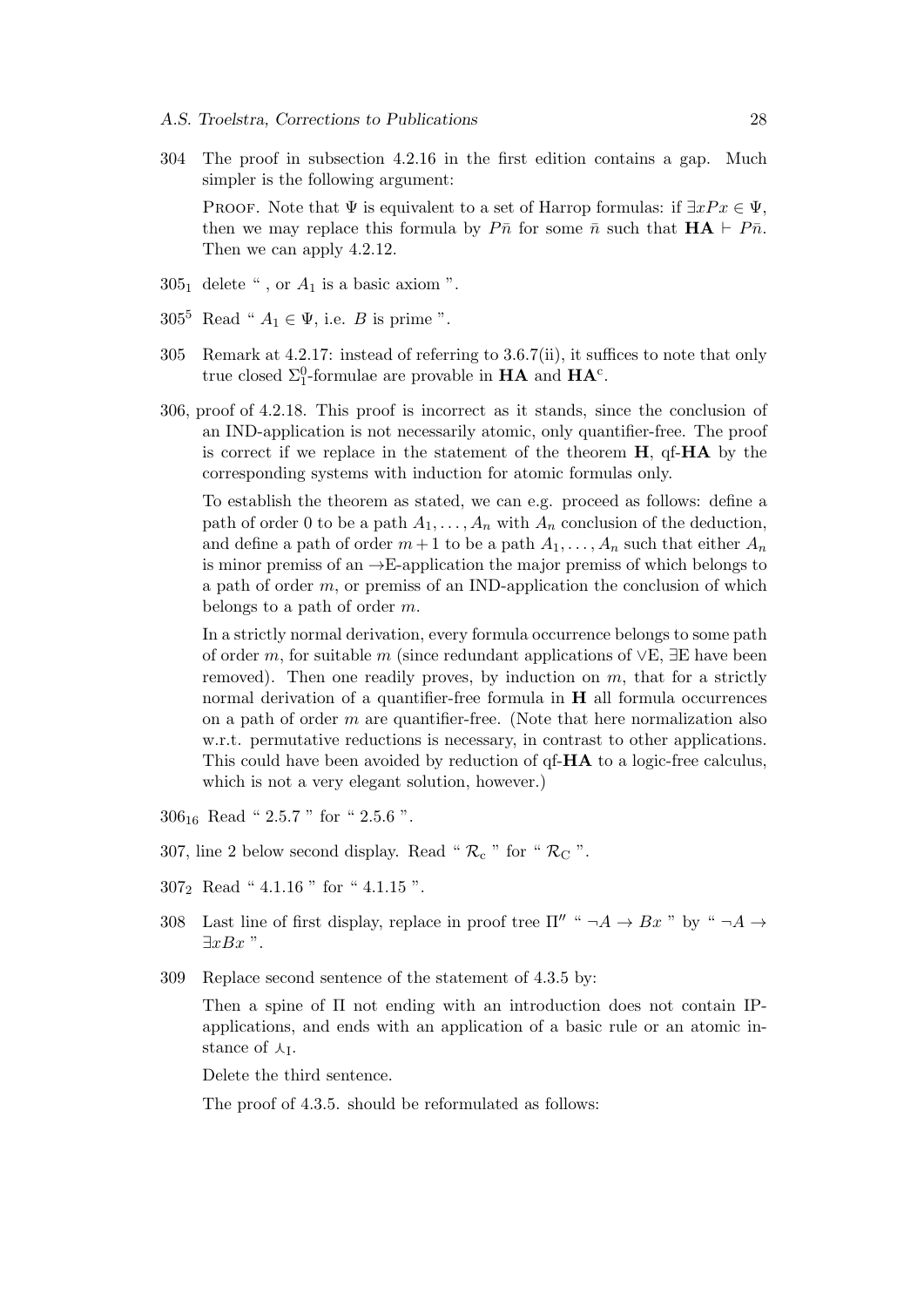Let  $A_1, \ldots, A_n$  be a spine of  $\Pi$  not ending with an introduction. Then, by 4.3.4(iii) there are two cases:

 $(1°)$   $A<sub>1</sub>$  is a basic axiom. So the spine coincides with its minimum part, hence  $A_n$  is atomic.

(2<sup>o</sup>)  $A_1$  is of the form  $\neg B$ , to be discharged by  $\neg I$ , followed by IP. this case is excluded, for the sort of inference following  $A_1$  can be (not IP, or  $\rightarrow$ I + IP, but)  $\rightarrow$ E only, leaving us with  $A_2 \equiv \lambda$ , and a minimum part  $A_2, \ldots, A_n$ .

 $311<sup>8</sup>$  read "any one".

- $311^{17}$  Read "Red<sub>1</sub>" for "Red".
- $311_{19}$  Read "of" for "from".
- $311_{12}$  Read "  $\vee I_r$  " for "  $\vee I_1$  ".
- 311<sub>11</sub> Read "  $\vee I_1$  " for "  $\vee I_r$  ".
- 311<sub>7</sub> Read "  $SV_{d-1}(Subst(Param(\Pi), x, Prd_1(\Pi)))$ ".
- $313<sup>1</sup>$  Read " (ii) " for " (iii) ".
- $313_{12}$  Read "  $4.4.3$  " for "  $4.4.2$  ".
- $313_{10}$  Insert " $(1.5.6)$ " before ": ".
- $314^4$  Read " Proof<sub>n</sub>" for " Proof".
- 314<sup>5</sup> Read " 4.4.3 " for " 4.4.2 ".
- 314<sub>3</sub> Read "  $HA \vdash \forall x \exists yz (Proof_n(y, \ulcorner A(\bar{x}, \bar{z}) \urcorner \& A(x, z))$ ".
- 321 As observed by S.Hayashi, (On derived rules of intuitionistic second order arithmetic, Commentarii Mathematici Universitatis Sancti Pauli 26 (1977), 77–103), the proof of 4.5.8 indicated in the text of the first edition establishes a result which is too weak, e.g.

$$
\forall n \forall A \in \text{Fm}^{(n)}(\vdash \text{Sat}^{(n)}(X, \ulcorner \forall x A x \urcorner) \leftrightarrow \forall x \text{Sat}^{(n)}(X, \ulcorner A(\bar{x}) \urcorner))
$$

instead of

$$
\forall n (\vdash \forall A \in \mathrm{Fm}^{(n)}(\mathrm{Sat}^{(n)}(X, \ulcorner \forall x A x \urcorner) \leftrightarrow \forall x \mathrm{Sat}^{(n)}(X, \ulcorner A(\bar{x}) \urcorner))).
$$

Following Hayashi, the desired stronger conclusion can be established as follows.

We first define the notion of a formation sequence of a formula  $A$  in  $\text{Fm}^{(n)}$ .

DEFINITION. A formation sequence (fs) of  $A \in \text{Fm}^{(n)}$  is a finite sequence of quadruples  $\langle a_0, b_0, c_0, t_0 \rangle, \ldots, \langle a_m, b_m, c_m, t_m \rangle$  such that

(1)  $t_m = \lceil A \rceil$ ;  $t_0$ , and  $c_i$  for  $1 \le i \le m$  are codes of formulas of complexity  $\leq n$ .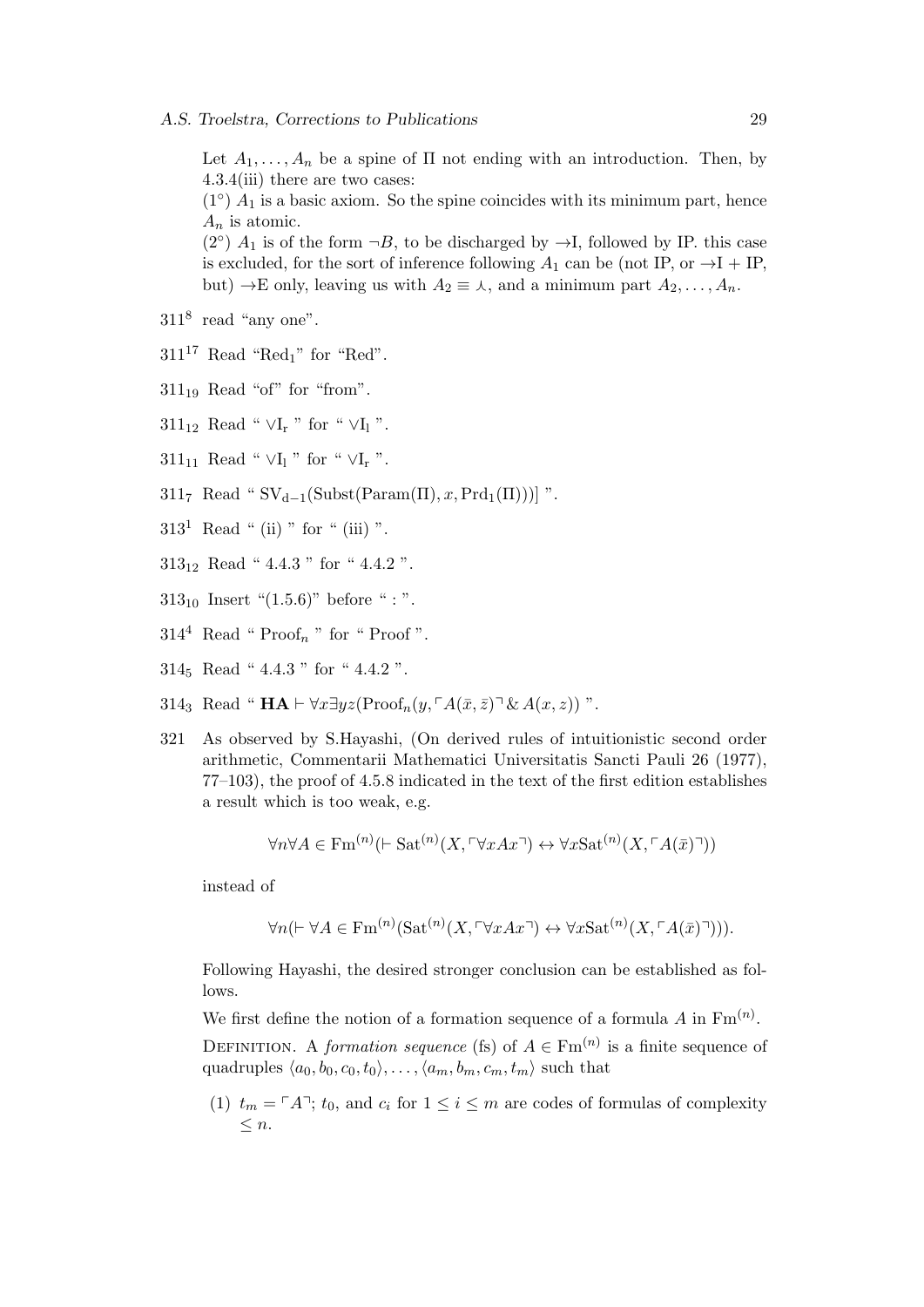- (2)  $a_i \in \mathbb{N}$  for  $0 \leq i \leq m$ ,  $a_{i+1} \leq i$  for  $0 \leq i \leq m$ .
- (3)  $b_i, c_i \in \mathbb{N}$  for  $0 \le i \le m$ ;  $t_{i+1}$  is the code of the term which is the result of substituting the term with code  $t_{a_{i+1}}$  for the second-order variable  $V_{b_i}^p$  $b_{i+1}$ in the formula (with index)  $c_{i+1}$  and logical complexity  $\leq n$ , where p is the number of free variables in  $t_{a_{i+1}}$  (end of definition).

Now  $\text{Sat}_n(X, \ulcorner A\urcorner)$  is constructed as before. Let  $f, g, h$  range over formation sequences. We then define, similar to  $\text{Sat}^{(n)}(X,\ulcorner A\urcorner)$  of the text, and with help of Sat<sub>n</sub>, the formula  $\text{Sat}^{(n)}_f(X, \ulcorner A \urcorner)$ , where f is an fs for A with  $t_m = \ulcorner A \urcorner$ , and  $\text{Sat}_{f}^{(n)}$  is constructed parallel to the substitutions of f. Then one proves Lemma. In HAS

(i) 
$$
\forall f \forall A, B \in \text{Fm}^{(n)} \exists g, h \forall X (\text{Sat}^{(n)}_f(X, \ulcorner A \circ B \urcorner) \leftrightarrow \text{Sat}^{(n)}_g(X, \ulcorner A \urcorner) \circ \text{Sat}^{(n)}_h(X, \ulcorner B \urcorner))
$$
  
for  $\circ \in \{\rightarrow, \&, \vee\}.$ 

- (ii)  $\forall f \forall A \in \text{Fm}^{(n)} \exists g \forall X (\text{Sat}^{(n)}_f(X, \ulcorner Qv_i A(v_i) \urcorner) \leftrightarrow (Qv_i) \text{Sat}^{(n)}_g(X, \ulcorner A(\bar{v}_i) \urcorner))$ for  $Q \in {\forall_1, \exists_1}.$
- (iii) ∀f∀A ∈ Fm<sup>(n)</sup>∃g∀X(Sat<sup>(n)</sup>(X,<sup>г</sup>QV<sup>p</sup>A(V<sup>p</sup>  $\binom{p}{i}$ )  $\leftrightarrow$  $(QY^p) \forall Z^1(\forall y_1, y_2(j(y_1, y_2) \neq j(p, i) \rightarrow Z^1_{(y_1, y_2)} = X_{(y_1, y_2)}) \wedge Z^1_{(p, i)} =$  $Y \rightarrow$  $\operatorname{Sat}^{(n)}_g(Z,\ulcorner A(V^p_i$  $\binom{p}{i}$ )

for 
$$
Q \in {\lbrace \forall_2, \exists_2 \rbrace}
$$
.

(iv)  $\forall X, f, g, n(FS(f,n) \land FS(g,n) \rightarrow Sat_f^{(n)}(X,n) \leftrightarrow Sat_g^{(n)}(X,n)$ , where FS(f, n) expresses "f is a formation sequence of a formula A with  $\ulcorner A \urcorner =$  $n$ ".

*Proof.* The proof of (i)–(iii) by induction on the length of f; the proof of (iv) uses (i)–(iii) and induction on  $n$ .

We may then put

$$
\mathrm{Sat}^{(n)}(X,\ulcorner A\urcorner)\leftrightarrow \exists f\mathrm{Sat}^{(n)}_f(X,\ulcorner A\urcorner)
$$

and can then establish a stronger version of 4.5.8, namely

$$
\forall n(\mathbf{HAS} \vdash \forall A \in \mathrm{Fm}^{(n)}(\mathrm{Sat}^{(n)}(X, \ulcorner \forall x A x \urcorner) \leftrightarrow \forall x \mathrm{Sat}^{(n)}(X, \ulcorner A \bar{x} \urcorner)))
$$

etc. etc.

- $322^{13}$  read "choice" for "hoice".
- 375<sub>17</sub> Read " $\alpha > \alpha_0 \&$ " for " $\alpha > \alpha_0$ ".
- 389 Subsection 5.7.3: more information about Kripke models for second-order intuitionistic arithmetic may be found in: D.H.J. de Jongh, C.A. Smorynski, Kripke models and the intuitionistic theory of species, Annals of Mathematical Logic 9 (1977), 157–186.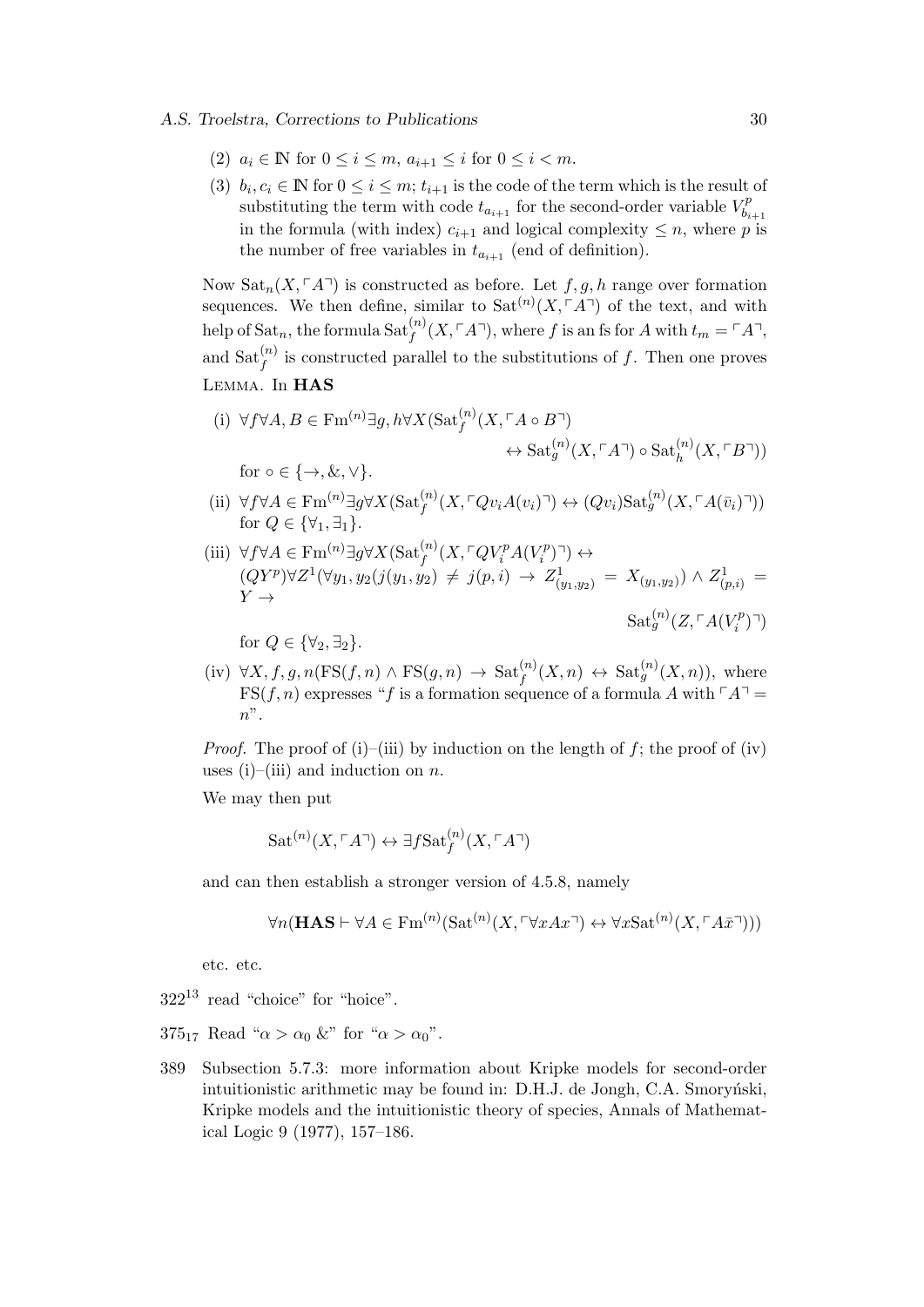- 391<sub>3</sub> read " $(\alpha x \neq 0)$ " for " $(\alpha x \neq 0$ ".
- $391<sub>1</sub>$  Add after ")" "in the presence of continuity axioms".
- 398<sub>12</sub> Read " $\mathcal{L}[x]$ " for " $\mathcal{L}$ ".
- 414<sub>11</sub> Read " $S_2 f \in Y$ " for " $S_1 f \in Y$ ".
- 422<sub>10</sub> Read " $\mathbf{ID}_{\nu}^{\mathbf{C}}$ " for " $\mathbf{ID}_{\nu}^{\mathbf{C}}$ ".
- 435<sup>10</sup> Read " $|\mathbf{ID}_{\nu}^{\mathsf{c}}|$ " for " $|\mathbf{ID}^{\mathsf{c}}|$ ".
- 438<sup>5</sup> Read " $P_1(Xn, n)$ " for " $P_1(Xn, x)$ ".
- $439_{16}$  Read "type-0-valued".
- 440<sub>6</sub> Read "Max<sub>1</sub>( $\alpha$ , 0) =  $\alpha$ " for "Max<sub>1</sub>( $\alpha$ , 0)".
- $448_{13,14}$  The equality in (7) of 6.9.1 was proved for all recursive  $\nu$  by 1977, independently by Buchholz, Pohlers and Sieg, using various sophisticated prooftheoretic techniques (see W. Buchholz, S. Feferman, W. Pohlers, and W. Sieg, Iterated Inductive Definitions and Subsystems of Analysis: Recent Proof-Theoretical Studies. Springer Verlag, Berlin 1977). Hence the equalities

$$
|\mathbf{ID}_2^c|=|\mathbf{ID}_2|=|\mathbf{T}_2|
$$

hold (end of 6.8.9). Hence also the equalities (5) and (6) of 6.9.1 are true.

- $451^{12-17}$  See the remark to page 448.
- 457<sub>14</sub> Read " $(\lambda n.X_1 \ldots X_k)$ " for " $(\lambda X_1 \ldots X_k)$ ".
- 462<sup>1</sup> Insert before the second line "Corrections in the bibliography consist sometimes in replacements, sometimes in added information between square brackets."
- $462^{8,9}$  Replace by "LMPS IV: P.Suppes, L.Henkin, Gr.C. Moisil, A. Joja (eds.), North-Holland Publ. Co., Amsterdam 1973."
- 462<sup>17</sup> Read "Cambridge Summer School in Mathematical Logic"
- $462^{18}$  Read: H.Rogers, A.R.D. Mathias (eds.), 1973.
- $462^{19}$  Add at the end ", 1973".
- $462^{20}$  Delete.
- $462_{15}$  Add "[Zeitschrift für mathematische Logik und Grundlagen der Mathematik 20 (1974), 289–306.]"
- 462<sup>14</sup> Add: "[cf. H.P. Barendregt, Combinatory logic and the axiom of choice, Indagationes Mathematicae 35(1973), 203–221.]"
- $462_{10,11}$  Replace by: "Theoretical Computer Science 3 (1977), 225–242.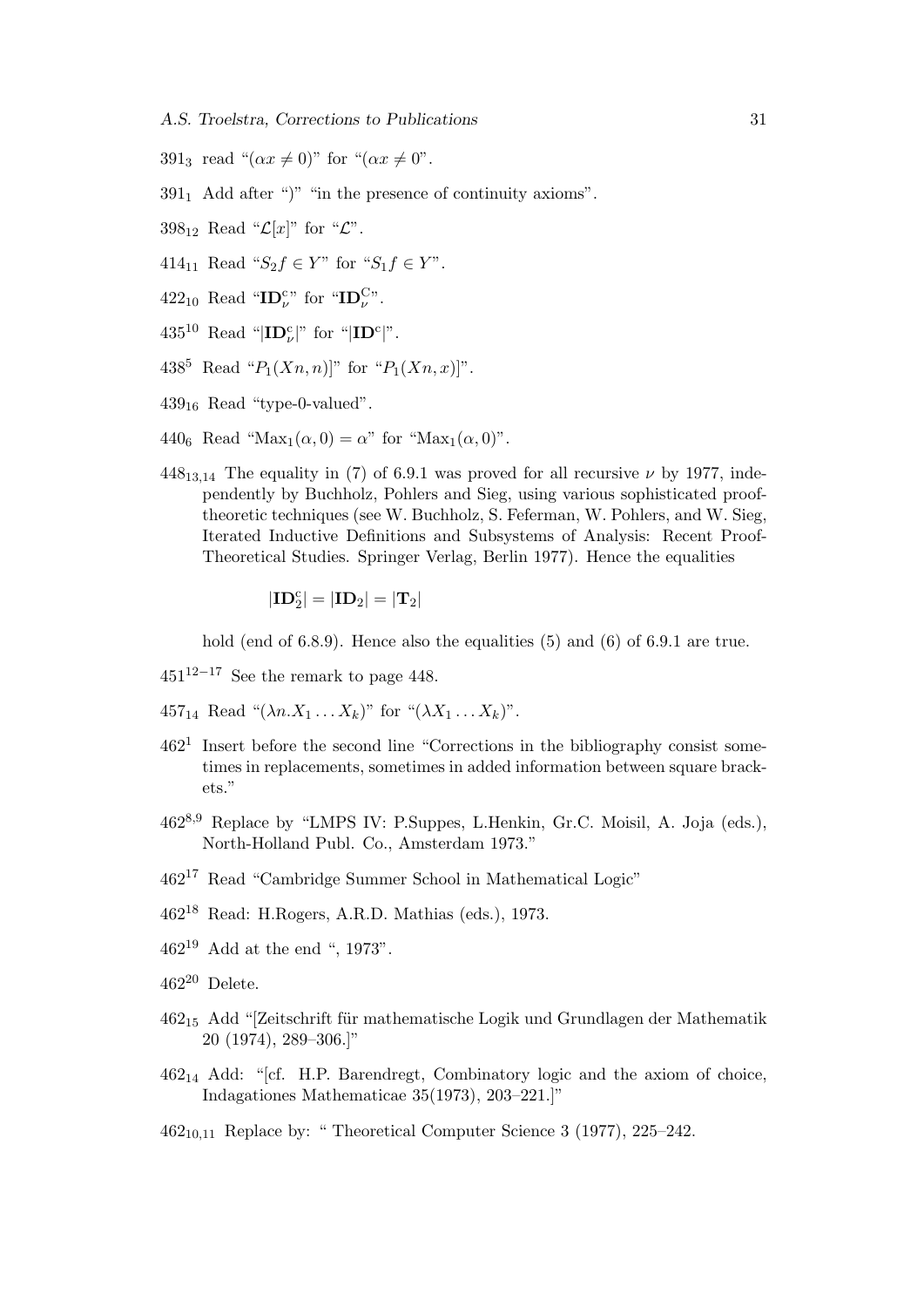- A.S. Troelstra, Corrections to Publications 32
- <sup>5</sup> Add "[J.S.L. 41 (1976), 328– 336]".
- 462<sub>3</sub> Add "[J.S.L. 40 (1975), 321–346]".
- <sup>1</sup> Add "[J.S.L. 41 (1976), 18–24]".
- $463<sup>1</sup>$  Read " Cellucci".
- <sup>15</sup> Read "Cambr. Proc. 1–94."
- <sup>25</sup> Add "[Did not appear]"
- $463<sub>21</sub>$  Read "Archiv für mathematische Logik 16 (1974), 49–66."
- <sup>5</sup> Read "Cambr. Proc. 113–170."
- 23 Read "Schliessen."
- <sup>1</sup> Add ", 232–252".
- <sup>21</sup> Read "Cambr. Proc. 274–298."
- <sup>24</sup> Read "J.S.L. 38 (1973), 453–459."
- <sup>26</sup> Add "[Did not appear]"
- <sup>28</sup> Add "[Did not appear]"
- <sup>30</sup> Read "J.S.L. 41 (1976), 574–582."
- <sup>26</sup> Read "Section VI" for "Section IV".
- <sup>14</sup> Add: "[Appeared in: J.P.Seldin, J.R.Hindley (eds.), To H.B. Curry: Essays on Combinatory Logic, Lambda Calculus and Formalism. Academic Press, New York 1980, 480–490.]"
- <sup>22</sup> Add: "[Never published]"
- <sup>24</sup> Add: "[Appeared in: A.S. Troelstra, D. van Dalen (eds.), The L.E.J Brouwer Centenary Symposium. North-Holland Publ. Co., Amsterdam 1982, 51–64.]"
- <sup>8</sup> Read "Philosophica".
- $469^9$  Read "in" for "in:".
- <sup>12</sup> Read "Zentralblatt".
- <sup>26</sup> Read "IPT" for Oslo Proc."
- $469_{24}$  Read "  $\Pi_1^{1}$ " for " $\Pi$ ".
- <sup>8</sup> Read "1" for "I".
- $470_{12}$  Add: "[Cf. paper under this title in: S. Kanger (ed.), Proceedings of the 3rd Scandinavian Logic Symposium, North-Holland Publ. Co., Amsterdam 1975, 81–109.]"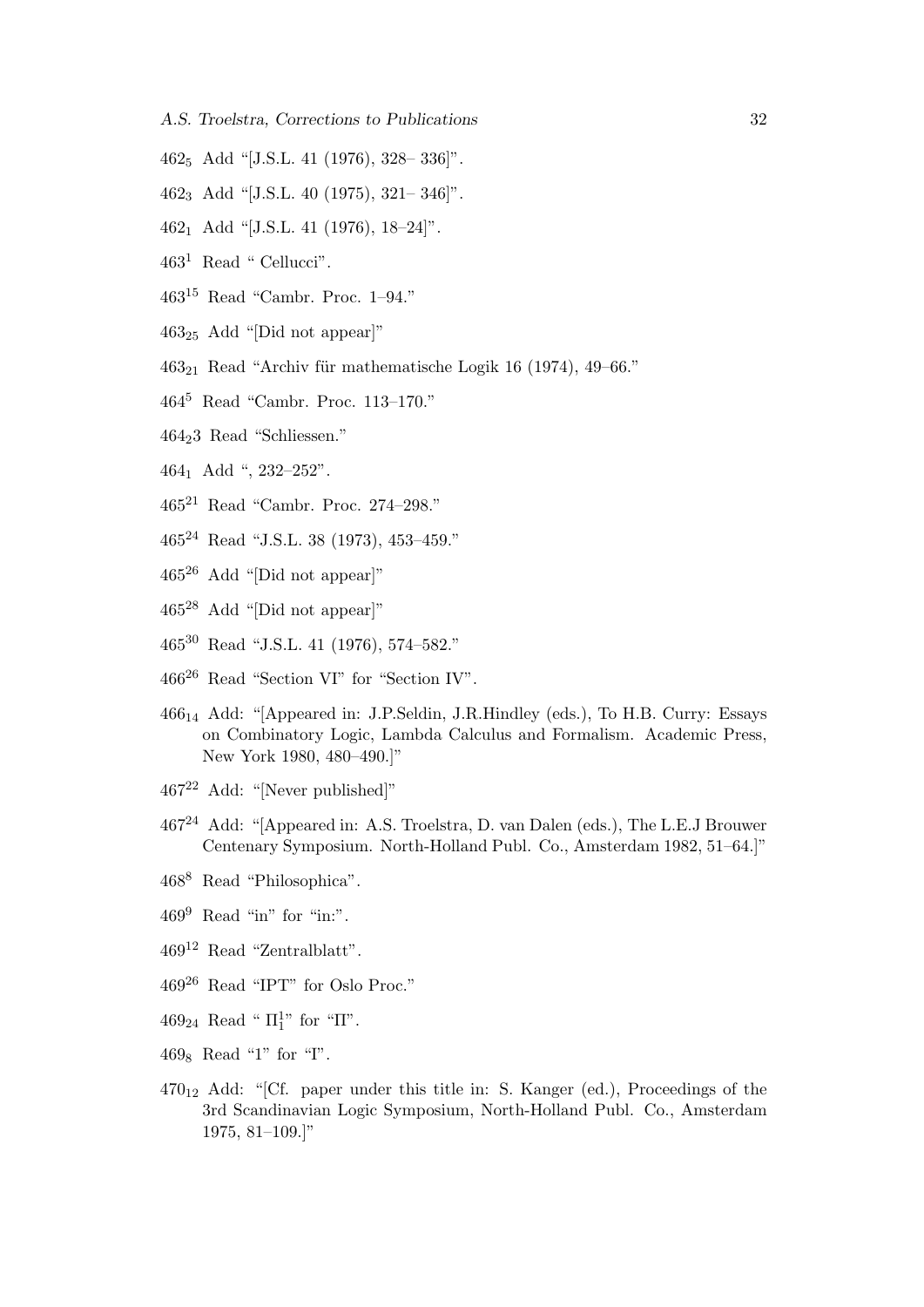- 471<sup>10</sup> Read: "Compositio Mathematica 26 (1973), 261–275."
- $472^5$  Insert before stop: ",  $225-250$ ".
- 472<sub>1</sub> Replace by "Archiv für Mathematische Logik 16 (1974), 147–158."
- $473^{11}$  Add "[Unpublished]".
- 474 $_{11}$  Read "1970" for "170".
- 475<sup>13</sup> Read "Cambr. Proc. 171–205."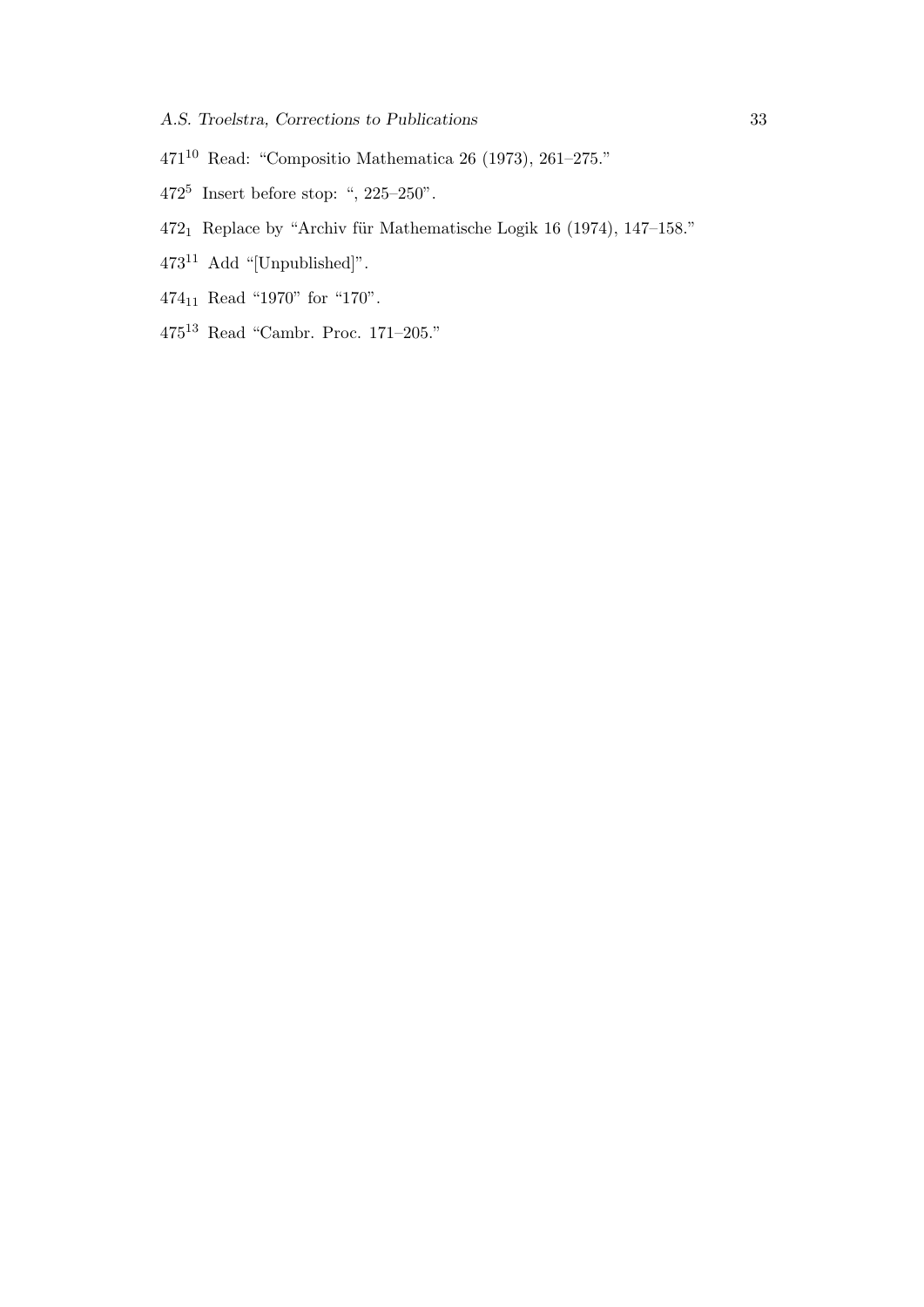# Basic Proof Theory, 2nd edition Corrections, 31 August 2009

The list includes a list of corrections brought to our notice by Yiorgios Stavrinos of the University of Athens, Greece, July 2003.

- 9<sup>11</sup> replace "linearly" by "well-ordered".
- 11<sub>5</sub> replace "FV $(x^A) = x^{A}$ " by "FV $(x^A) = \{x^A\}$ "
- 15<sub>6</sub> replace the first "=" by " $\succeq$ ".
- $19^{3,6}$  the rules for **k**, **s** should have been given for terms instead of variables.
- 19<sub>6</sub> add " $\lambda^* x^A . c^B := \mathbf{k}^{B,A} c^B$  for c a constant"
- 39 in the first proof tree the second rule is  $\rightarrow E$ , not  $\rightarrow I$ .
- 42 remove <sup>∗</sup> after exercise 2.1.8B♠; add <sup>∗</sup> after 2.1.8D♠.
- 47 in the case of the intuitionistic absurdity rule  $\perp_i$  read  $FV_a(E_A^{\perp}(t)) := FV_a(t)$ .
- $52^{12}$  read for "and  $\rightarrow$ I and  $\rightarrow$ E" instead " $\rightarrow$ I,  $\forall$ I and  $\rightarrow$ E".
- 52<sub>1,2</sub> read: "and the rules  $\rightarrow$ I,  $\forall$ I and  $\rightarrow$ E only".
- 63 in the last line above the second group of prooftrees delete ", in the right deduction  $x \notin FV(B)$ ".
- $69^{5,6}$  read " $\text{Set}(\Gamma') \subset \text{Set}(\Gamma)$ " for " $\text{Set}(\Gamma') \subset \Gamma$ ".
- $69^{10}$  read "Set(Γ')  $\subset$  Set(Γ)" for "Γ'  $\subset$  Set(Γ)".
- 70 the last inference in the second prooftree, a series of contractions marked by a double horizontal line, is in fact redundant. Similarly in the case dealing with  $\rightarrow E$ .
- 71<sup>10</sup> read "we have  $\vdash \neg\neg A \rightarrow A, \Gamma \Rightarrow A$  if  $\vdash \Gamma, \neg A \Rightarrow$ ,".
- 71 in the second proof tree in the proof of the lemma, a double line should appear below the axiom  $A \Rightarrow A$ .
- 71 replace in the fourth prooftree in the proof of the lemma the axiom  $\perp \Rightarrow$  by

$$
\frac{\bot \Rightarrow}{A,\bot \Rightarrow}
$$

- 88<sub>12</sub> replace Γ by  $\Gamma \Rightarrow \Delta$ .
- 88<sub>9</sub> replace  $\Gamma'$  by  $\Gamma' \Rightarrow \Delta'$ .
- 92<sub>5</sub> read " $\vdash A\Gamma' \Rightarrow \Delta'$ " for " $A\Gamma' \Rightarrow \Delta'$ ".
- $96^{20}$  middle of page, read "produces a deduction  $\mathcal{D}''$  such that".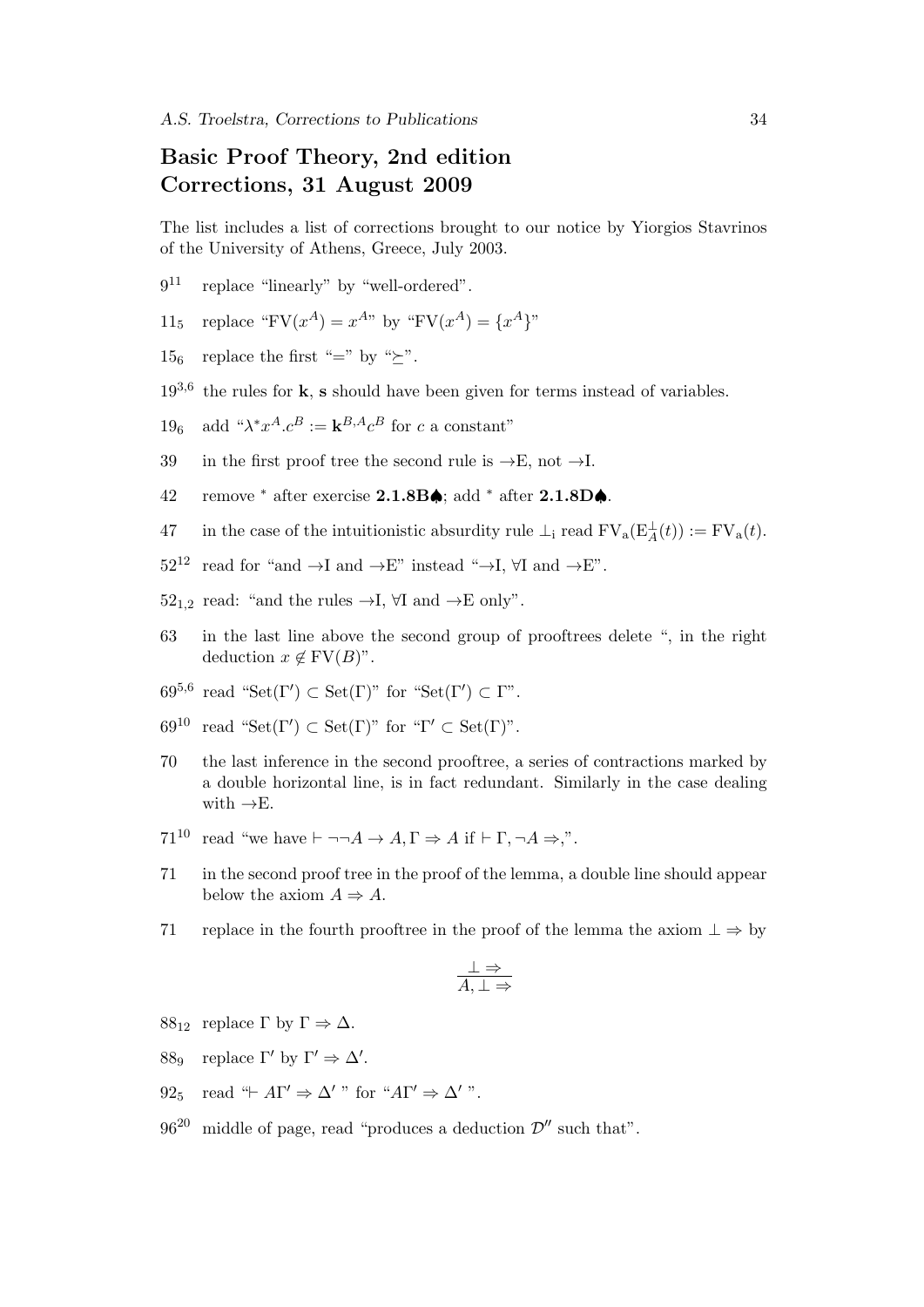- 97<sup>19</sup> "This is transformed into a deduction  $\mathcal{D}^*$ :".
- 97 in the lines above the second prooftree from below, delete the first sentence "The new cut . . . remove this cut."
- $100^{21}$  read "rank" for "degree".
- 100 in the proof trees at the bottom read " $\mathcal{D}_{00}$ " for " $\mathcal{D}_{00}[y]$ ".
- 101 delete B in the conclusion of the rule Multicut.
- $103^8$  read "R∀" for "R∃".
- 103<sup>8</sup> read "dp-invertible" for "invertible".
- 103<sup>9</sup> add "and under "depth-preserving weakening".
- 103<sub>7</sub> read "Γ, Γ'" for "Γ".
- $104^2$  delete  $\Delta$  in the second line of the first displayed prooftree.
- 105<sub>6,5</sub> read "in  $\Lambda \Gamma \to \mathrm{V}\Delta$  where  $\Lambda$  and  $\mathrm{V}$  are used for iterated conjunction and disjunction respectively.".
- 1164,<sup>3</sup> the negation sign is actually redundant in these lines.
- 117<sup>8</sup> read " $\perp$ " for " $\perp \rightarrow \perp$ ".
- 117<sub>2</sub> read "Γ $A \Rightarrow \Delta BC$ " for "Γ $A \Rightarrow \Delta C$ ".
- 118<sub>9</sub> read "Γ,  $B, C \Rightarrow D$ " for "Γ,  $A \rightarrow B, C \Rightarrow D$ ".
- 137<sup>13,15,18,20,21</sup> replace S everywhere by S, N by F and P by G. This change brings the notation here in line with the notational conventions of subsection 1.1.4 (pages 5–6).
- 158<sub>16</sub> add " $A_1 := \neg P_1, B_1 := \neg Q_1$ ".
- $182^{25}$  read "and is the only critical cut in  $\mathcal{D}$ " for "and is the only maximal segment in D"
- 200<sub>15</sub> replace " $At$ " by " $A(t)$ ".
- 200<sub>14</sub> replace "As" by " $A(s)$ ".
- $210_{11}$  the first line of the lemma should end with "Comp<sub>A</sub>:".
- 211<sup>9</sup> read "We prove  $ts \in \text{Comp}_C$ ".
- 211<sup>4</sup> delete "strongly".
- 212<sup>7</sup> read "Let  $\text{FV}(t_1) \subset \{y:B, x_1:A_1, \ldots, x_n:A_n\}$ ".
- 212<sub>1</sub>2 read "  $\psi(\forall x A) := (Q \rightarrow Q) \rightarrow \psi A$ " for "  $\psi(\forall x A) := (Q \rightarrow Q) \rightarrow A$ ".
- 214<sup>2</sup> read " $\mathcal{D}_n(P^n, Q^n)$ " for " $\mathcal{D}_n(P, Q)$ ".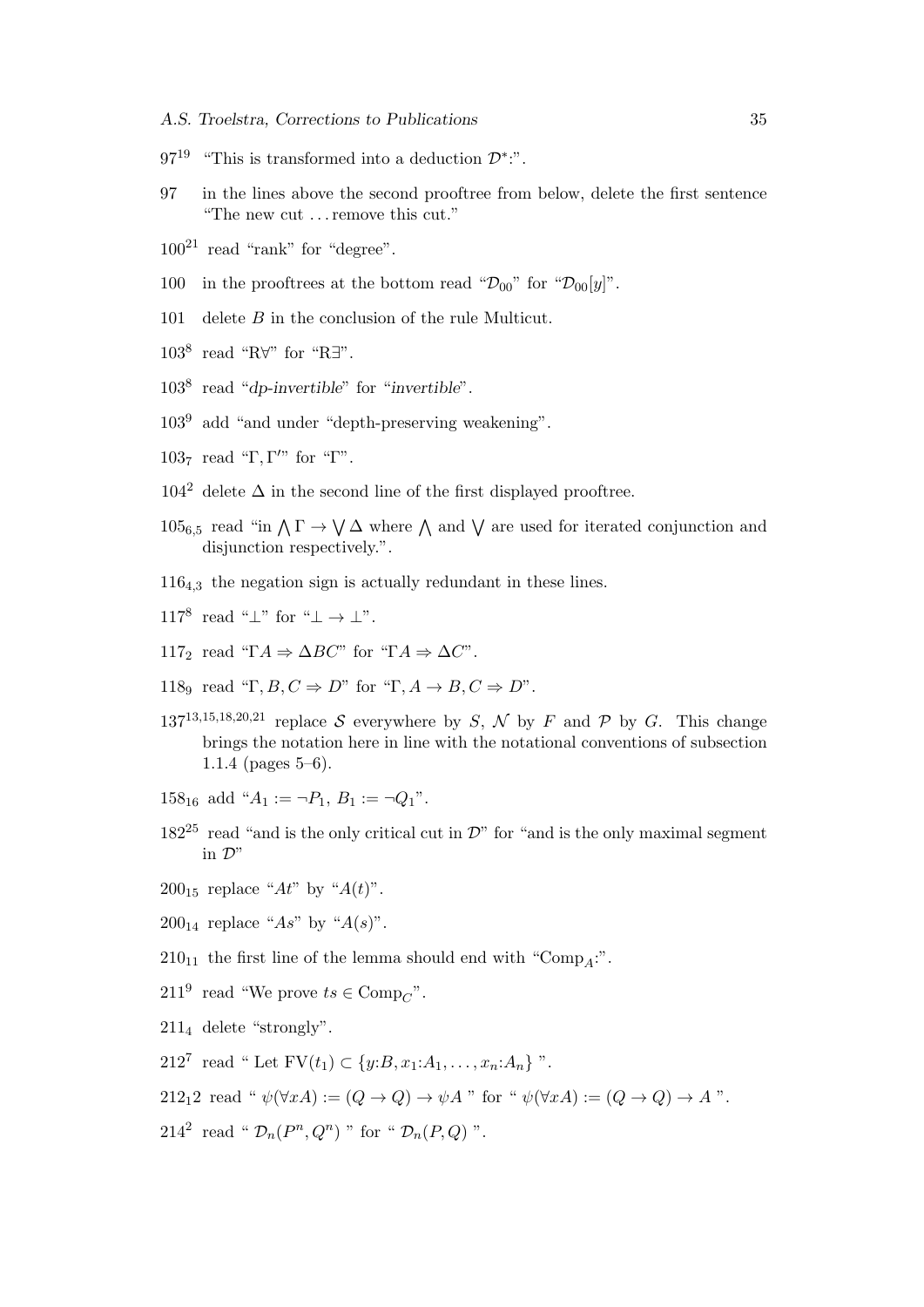$261_{7,6}$  types do not match in definitions of evcur, curev: switch A and B.

- 294<sup>5,6</sup> interchange " $(L\wedge,R\wedge)$ " with " $(L\wedge',R\wedge')$ ".
- $300^{12,17}$  read "G1i  $\vdash !\Gamma \Rightarrow A$ " for "G1i  $\vdash \Gamma \Rightarrow A$ ".
- 300<sup>18</sup> read "S4  $\vdash \Box GG^\circ \Rightarrow A^{\circ}$ " for "S4  $\vdash \Gamma^\circ \Rightarrow A^{\circ}$ ".
- 317 The definition of  $Ind(A, x)^*$  should read

 $\text{Ind}(A, x)^* \quad \forall x (\forall y \leq x \, A[x/y] \to A) \to \forall x A.$ 

- 341  $\overline{\alpha}(x)$  is defined as usual, as  $\langle \alpha 0, \alpha 1, \alpha 2, \ldots, \alpha (x 1) \rangle$ .
- 341<sup>15</sup> for "{ $\alpha |Q(\overline{\alpha}x)\rangle$ " read "{ $\alpha |\forall x Q(\overline{\alpha}x)\rangle$ ".
- 341<sup>23</sup> for " $\leq$ " read " $\lt$ ".
- 367 read "2.1.8D" for "2.1.8B".